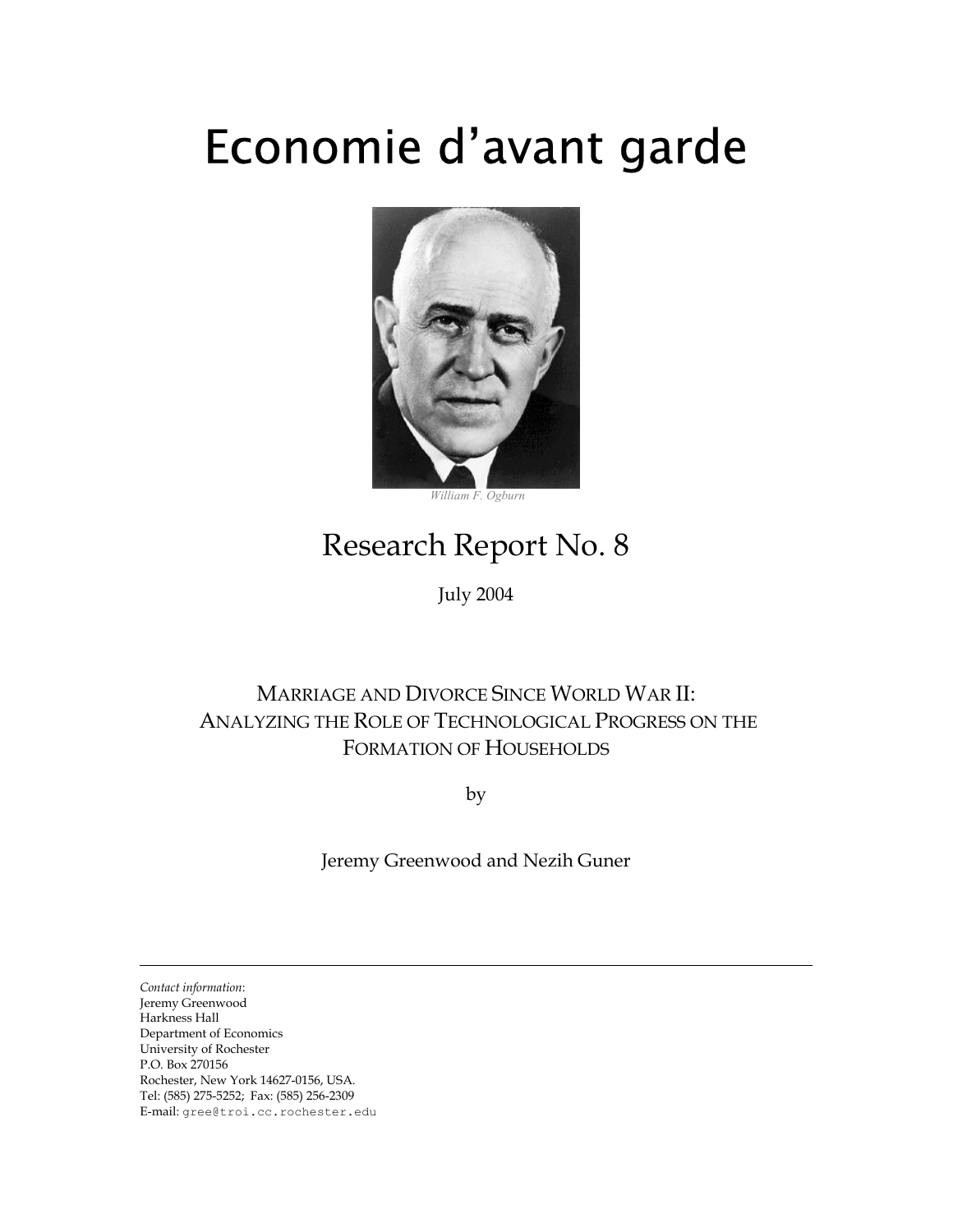Version: October 2005 Comments Welcome

# Marriage and Divorce since World War II: Analyzing the Role of Technological Progress on the Formation of Households

# Jeremy Greenwood and Nezih Guner

#### Abstract

Since World War II there has been: (i) a rise in the fraction of time that married households allocate to market work, (ii) an increase in the rate of divorce, and (iii) a decline in the rate of marriage. What can explain this? It is argued here that technological progress in the household sector has saved on the need for labor at home. This makes it more feasible for singles to maintain their own home, and for married women to work. To address this question, a search model of marriage and divorce is developed. Household production benefits from labor-saving technological progress.

Keywords: Marriage, Divorce, Hours Worked, Household Production, Technological Progress JEL Nos: E13, J12, J22, O11

Affliations: University of Rochester and Pennsylvania State University

Updates: http://www.econ.rochester.edu/Faculty/GreenwoodPapers/manddww2.pdf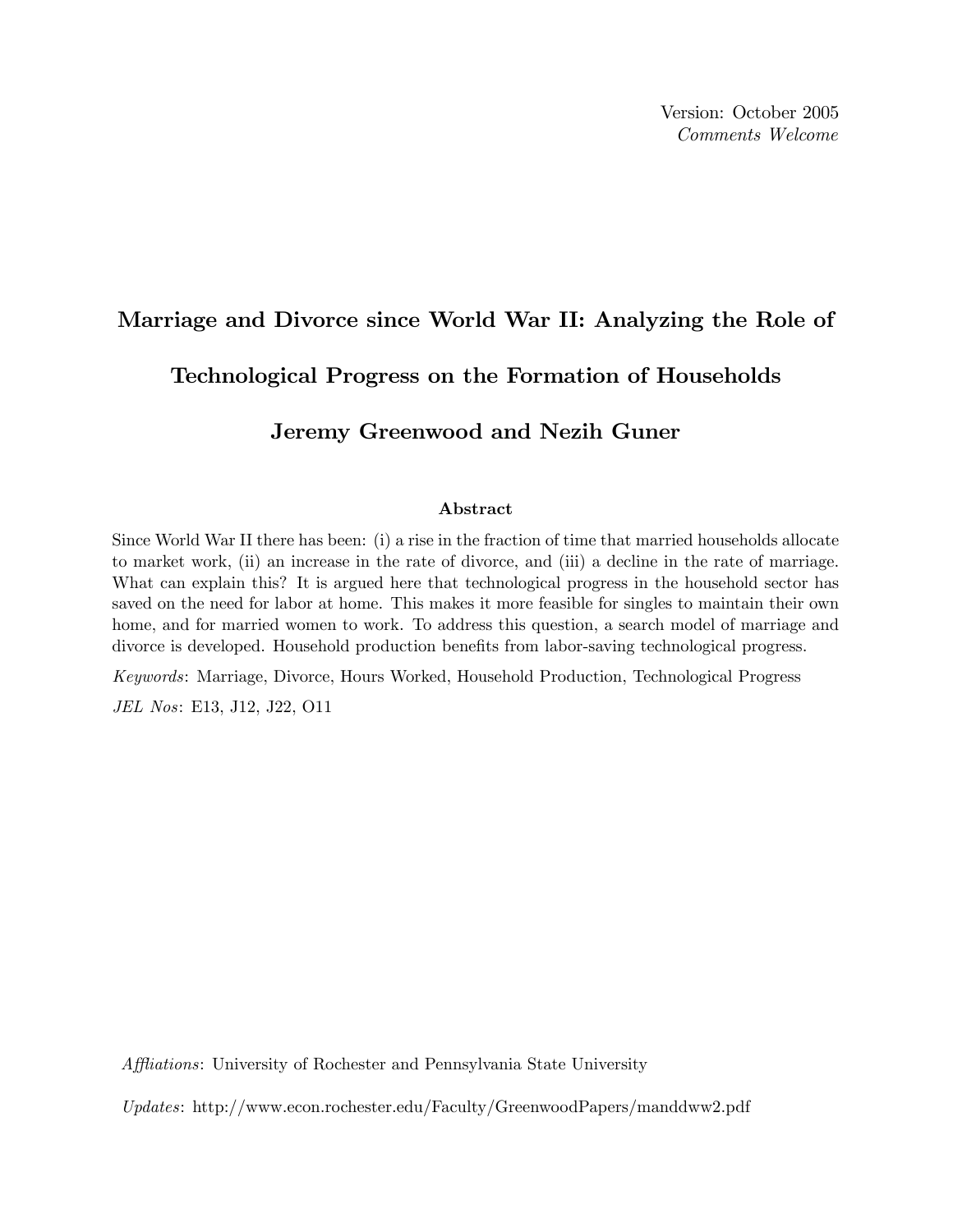# 1 Introduction

Consider the following two facts that have helped reshape U.S. households over the last 50 years:

- 1. A smaller proportion of the adult population is now married compared with 50 years ago – Figure  $1<sup>1</sup>$  Eighty-two percent of the female population in 1950 was married (out of non-widows between the ages of 18 and 64). By 2000 this had declined to 62 percent. Adults now spend a smaller fraction of their lives married.<sup>2</sup> In 1950 females spent about 88 percent of their life married as compared with 60 percent in 1995. Underlying these facts are two factors.
	- (a) Between 1950 and 1990, the divorce rate doubled from 11 to 23 divorces per 1,000 married women (between the ages of  $18$  to  $64$ ) – Figure 2.
	- (b) At the same time, the marriage rate declined. Exactly how much is somewhat sensitive to the particular age group used for the calculations.<sup>3</sup> In 1950 there were 211 marriages per 1,000 unmarried women as compared with just 82 in 2000 (again, out of non-widows between the ages of 18 to 64).
- 2. The amount of time allocated to market work by married households has increased

$$
\frac{em}{en - 18 + em + ed}.
$$

<sup>1</sup> Sources: (1) The marital status of the population is reported in the U.S. Census Bureau publications Marital Status and Living Arrangements (March 1950 to March 1998) and America's Families and Living Arrangements (March 1999 to March 2000). (2) The fraction of life spent married is from Schoen (1983) and Schoen and Standish (2001). (3) The divorce and marriage rates shown in Figure 2 are contained in Clarke (1995a,b).

<sup>&</sup>lt;sup>2</sup> The fraction of time spent married is calculated as follows: First, data on life expectancy,  $e$ , and the fractions of total life spent as never married, n, married, m, and divorced, d are collected from Schoen (1983) and Schoen and Standish (2001). This data covers each year between 1950 and 1980, and the years 1983, 1988, and 1995. Second, on the basis of these numbers, the Ögures presented in Figure 1 are then calculated as em

<sup>&</sup>lt;sup>3</sup> The basic problem is that data is not available for marriages by age group. Data is available on the number of unmarried women by age group. Hence, the marriage rate for a particular age group is computed as the total number of marriages divided by the total number of unmarried women in the given age group.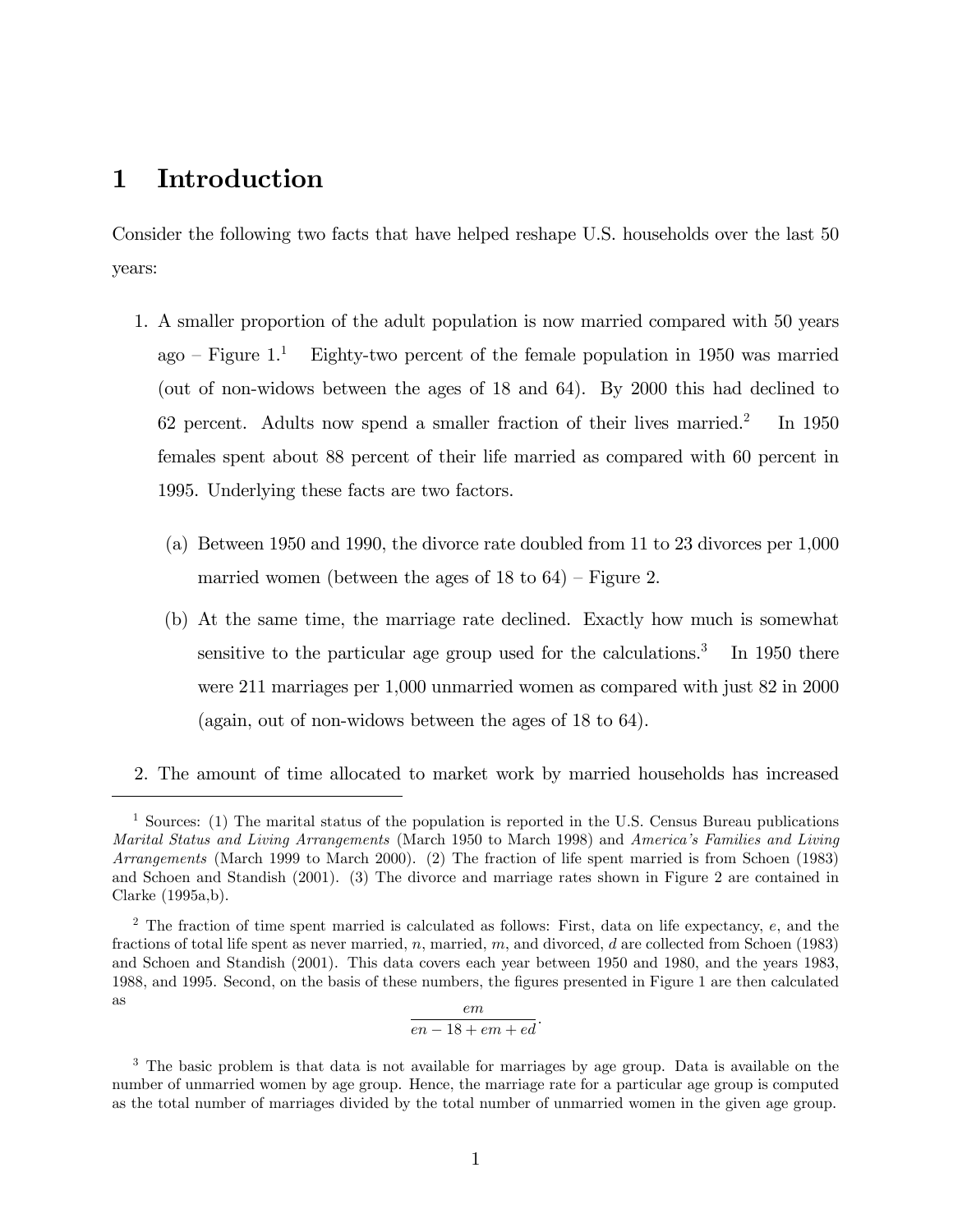

Figure 1: Marriage, 1950-2000.

markedly over the postwar period – see Figure  $3<sup>4</sup>$  This is mainly due to a rise in labor-force participation by married females. In particular,

- (a) In 1950 a married household in the 24-to-54-year-old age group spent 25.5 hours per week per person working in the market. This compared with 31.3 hours per week in a single household. Thus, singles worked more in the market on average than did married couples. At the time, only 23.7 percent of married women worked, compared with 78 percent of single ones.
- (b) By the year 1990 labor effort expended per person by married households had risen to 33.5 hours per week. This exceeded the 30.6 hours spent by a single household. Almost as many married females were participating in the labor market (71 percent) as single ones (80 percent).

<sup>4</sup> Source: Simple tabulations based on data extracted from IPMUS-USA, Minnesota Population Center, University of Minnesota. See Section 6.1.2 for more detail.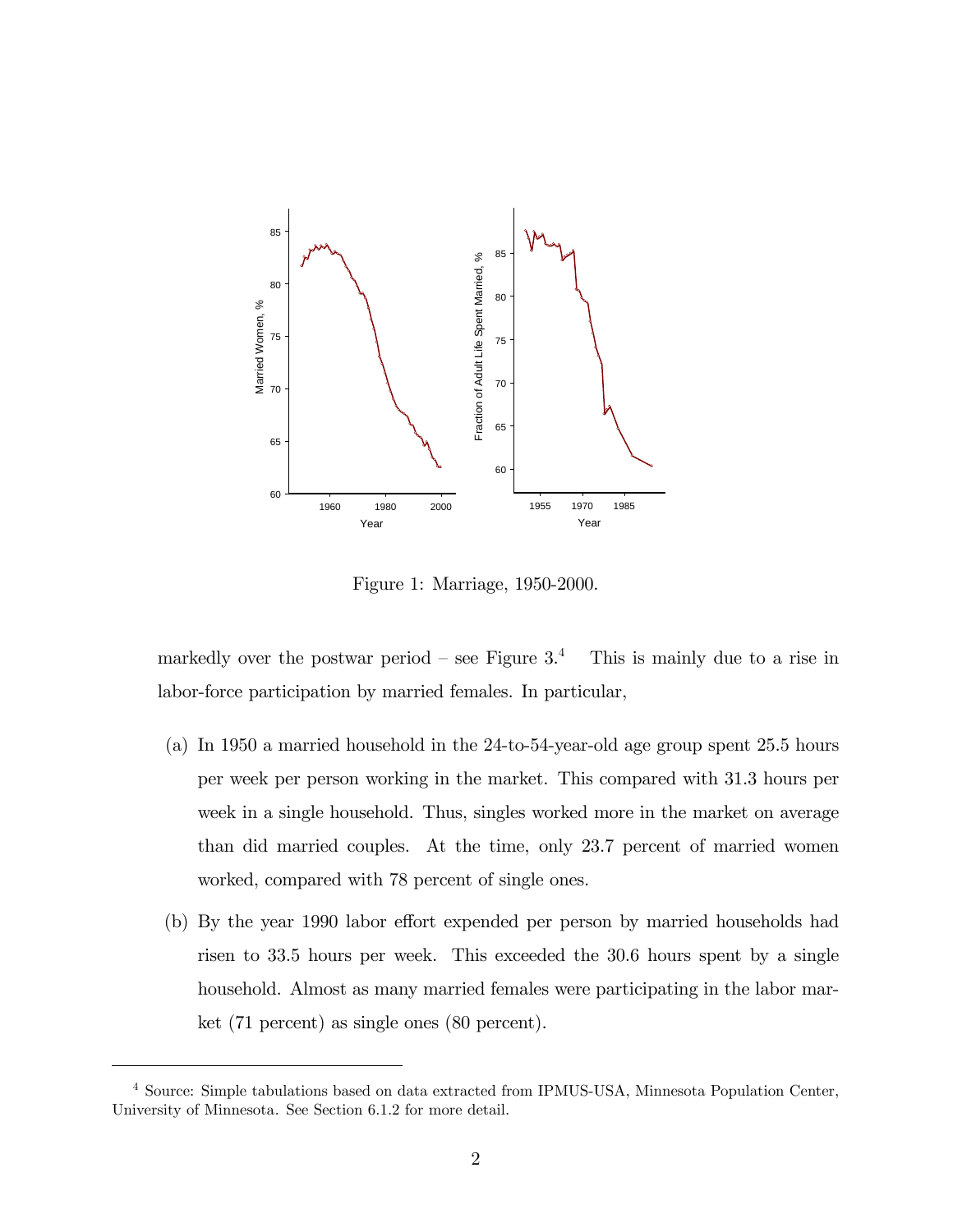

Figure 2: Rates of Marriage and Divorce, 1950-2000.



Figure 3: Household Hours Worked and Female Labor-Force Participation, 1950-1990.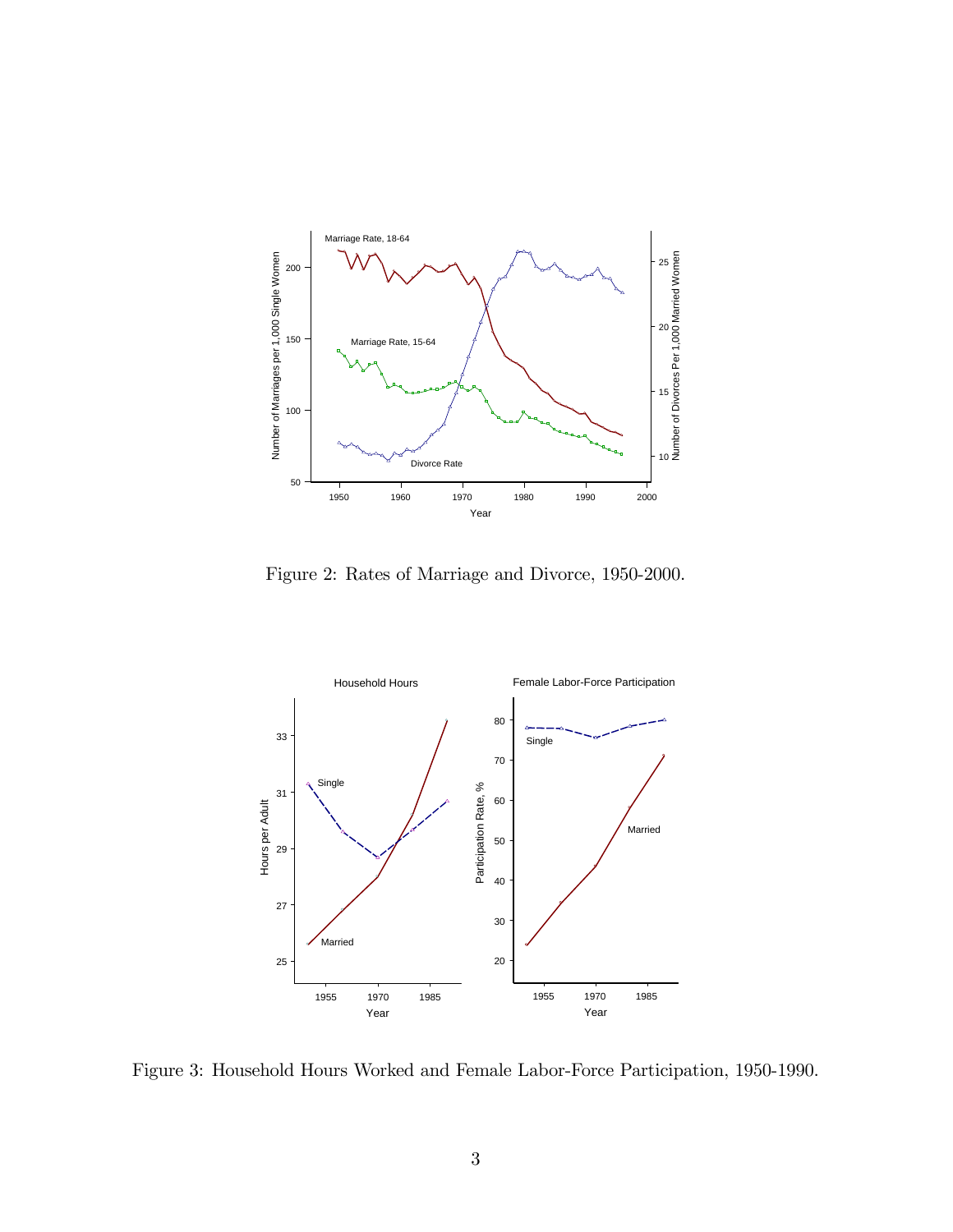What economic factors can explain these facts? The idea here is that technological progress played a major role in inducing these changes.<sup>5</sup> Two hundred years ago the U.S. was largely a rural economy. The household was the basic production unit, with the family producing a large fraction of what it consumed. At the time, most marriages were arranged by the parents of young adults. Key considerations were whether or not the potential groom would be a good provider, and the bride a good house keeper. $6$  Over time more and more household goods and services could be purchased outside the home, such as packaged foods and ready-made clothes. Additionally capital goods, ranging from washing machines to microwave ovens, were brought into the home greatly reducing the time needed to maintain a household.<sup>7</sup> This had two effects. First, it allowed all adults, both married and single, to devote more time to market activities and less to household production. Second, it lowered the economic incentives to get married by reducing the benefits of the traditional specialization of women at housework, and of men at market work. The reduction of the economic benefits of marriage allowed the modern criteria of mutual attraction between mates to come to the fore, a trend "from economics to romance" in the words of Ogburn and Nimkoff  $(1955)$ .

To model this idea formally, a Becker (1965) - cum - Reid (1934) model of household production is embedded into a Mortensen (1988) style spouse-search model. Three key ingredients are injected into this framework. First, there are economies of scale in household consumption and production. Second, it is assumed that purchased household inputs and

<sup>&</sup>lt;sup>5</sup> The impact of technological progress on household formation was addressed some time ago in a classic and prescient book by Ogburn and Nimkoff (1955). The book analyzes the impact of technological progress on family size, marriage and divorce, and female labor-force participation, among other things.

 $6$  Ogburn and Nimkoff (1955, pp. 40-41) quote Godey's The Lady's Book in 1831 as writing "No sensible man ever thought a beautiful wife was worth as much as one that could make good pudding" or in 1832 as stating "Among our industrious fore-fathers it was a fixed maxim that a young lady should never be permitted to marry until she had spun for herself a set of body, bed and table linen. From this custom all unmarried women are called spinsters in legal proceedings."

<sup>7</sup> Greenwood, Seshadri and Yorukoglu (2005, Section 1.2) and Greenwood, Seshadri and Vandenbroucke (2005, Section V.A) present evidence that technological advance occurred in the household sector over the course of the last century. The latter paper argues that the impact of this technological progress started to gather steam at the start of the baby boom. This is relevant for the analysis in Section 7.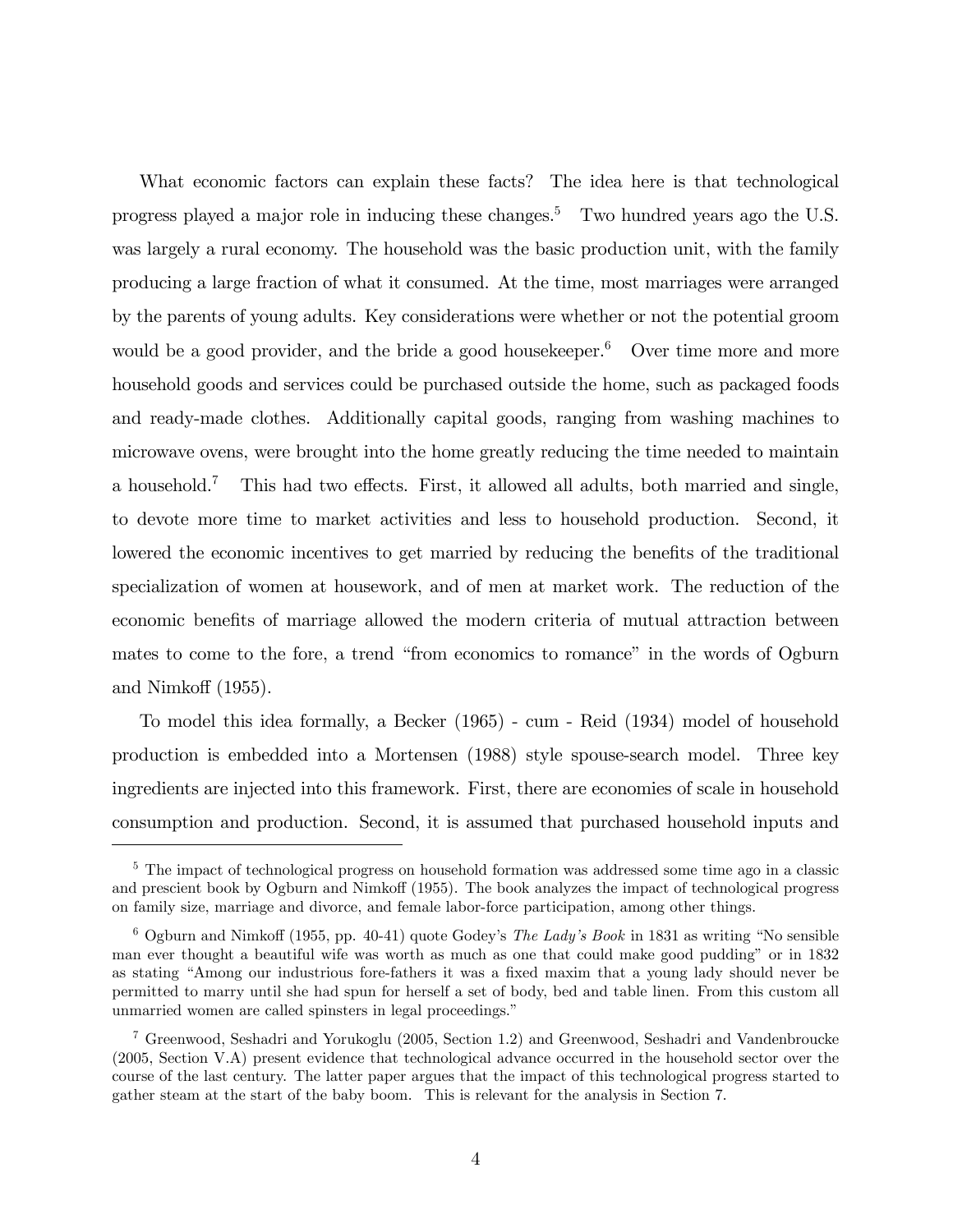labor are substitutes in household production. Third, it is presumed that nonmarket goods exhibit stronger diminishing marginal utility than market goods. Some theoretical results are established for this framework. The economies of scale in household consumption and production provide an economic motive for marriage.<sup>8</sup> It pays for a couple to pool their resources together. Now, suppose that the price of purchased household inputs declines over time. Labor will be displaced from the home, given that household inputs and labor are substitutes in household production. Furthermore, if there is stronger diminishing marginal utility in nonmarket goods vis à vis market goods then married households will allocate a smaller fraction of their spending on the inputs for household production than will single households. As a consequence, single households gain the most from a decline in the price of purchased household inputs. Thus, a fall in the price of purchased household inputs causes the relative benefits of single life to increase. Singles searching for a spouse will become pickier. For those currently married, the value of a divorce will rise, because the value of becoming single is higher. Thus, the theoretical analysis suggests that the framework developed has promise for explaining the observed rise in the number of single households, together with the increase in hours worked by married ones.

To gauge the quantitative potential of the framework, the model is solved numerically. The model's predictions for the time paths of labor-force participation and vital statistics are compared with the U.S. data. It is found that the developed framework can potentially explain a substantial portion of the rise in divorce, the fall in marriage, and the increase in married female labor-force participation that occurred during the later half of the twentieth century. At the outset it will be stated, though, that the goal of the analysis is not to simulate an all-inclusive model of household formation and labor-force participation. Rather, the idea here is to see whether or not the simple mechanisms put forth have the potential quantitative power to explain the postwar observations on household formation and labor-

<sup>&</sup>lt;sup>8</sup> Love provides an additional motivation for marriage in the model. The interaction between monetary and non-monetary incentives to get married is also analyzed by Fernandez, Guner and Knowles (2005). In their framework a higher level of inequality generates a higher degree of marital sorting. This occurs because the economic costs of marrying down increase for the rich. They also present empirical evidence supporting this prediction.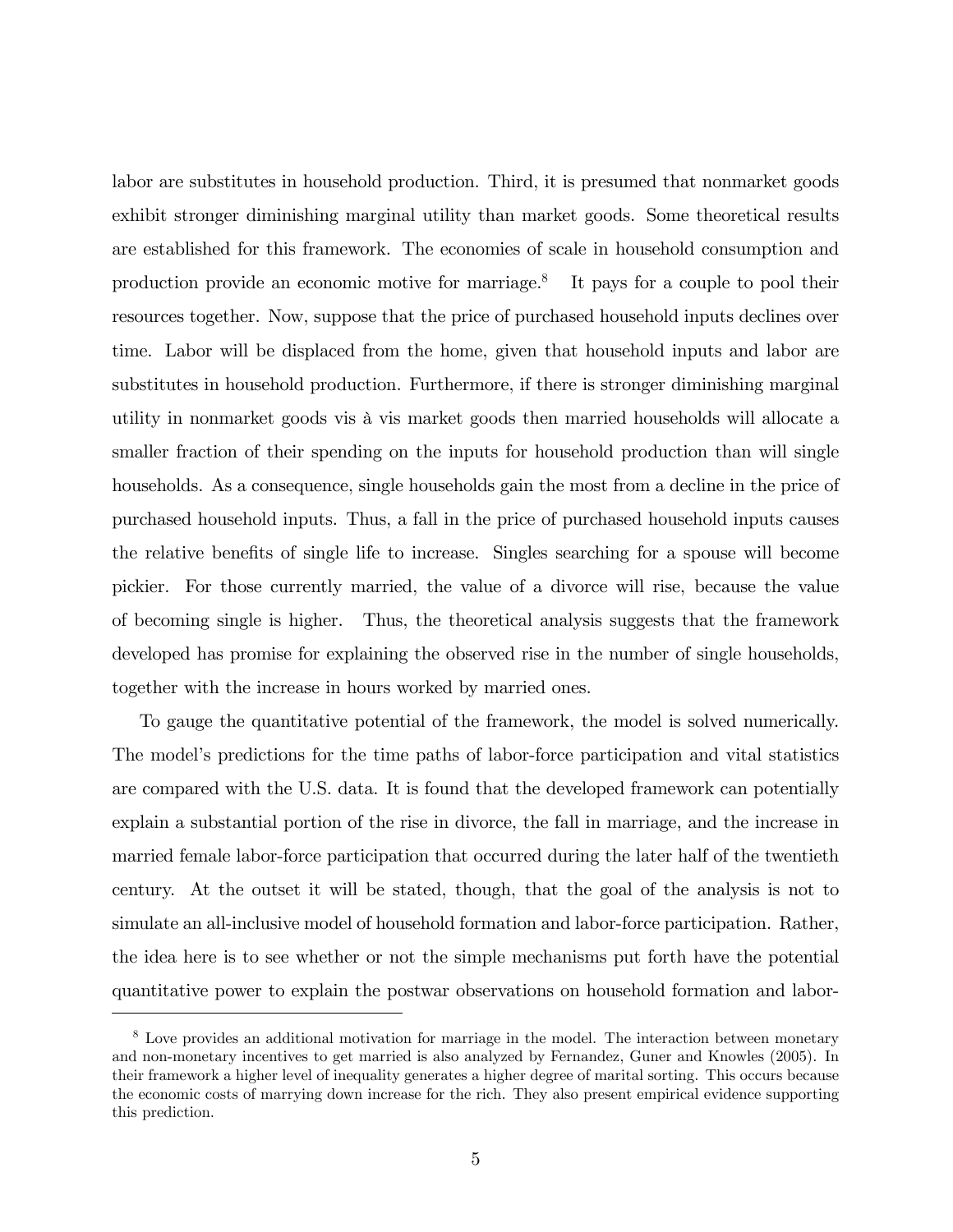force participation. This is done without regard to the many other possible explanations for the same set of facts  $\sim$  some of which could be embedded into a more general version of the developed framework. Theory, by its essence, is a process of abstraction. Therefore, some factors that may be important for understanding the phenomena under study have been left out of the analysis, both for purposes of clarity and tractability.

For example, the tremendous amount of technological progress in contraception that occurred over the last century greatly reduced the risk out-of-wedlock sexual relationships. It seems very likely that this provided impetus for a fall in marriage and a rise in divorce. Interestingly, the fraction of the population that is married did not show monotonic decline over the course of the entire 20th century. It actually increased during the baby boom years. This resulted in a hump-shaped time path for marriage during the last century. It might be hard for a theory based on improvements in contraception, alone, to explain this. As will be argued in detail later on, however, the current theory has the potential to do so. The liberalization of divorce laws in the 1970s is often thought of as being a prime candidate for causing the rise in divorce. The adoption of no-fault unilateral divorce laws by many states in the 1970s coincides well with the rise of divorce rate during the same period. However, the empirical evidence on the effect of divorce laws is controversial. While Friedberg (1998) reports that the move to unilateral divorce can account as much as about 17 percent of the rise in divorce rates between 1968 and 1988, a more recent study by Wolfers (2003) finds that unilateral divorce laws explain very little of the rise in divorce rates. Furthermore, except for a spike associated with World War II, the rate of divorce rose more or less continuously over the last century from about 4 per 1,000 women in 1900, to about 10 in 1941 (a doubling), to about 23 today (another doubling). [In fact, Ogburn and Nimkoff  $(1955)$  write about the trend.] So, there seems to be room in the literature for the explanation proposed here that technological advance in the household sector contributed to the rise in divorce and the decline in marriage.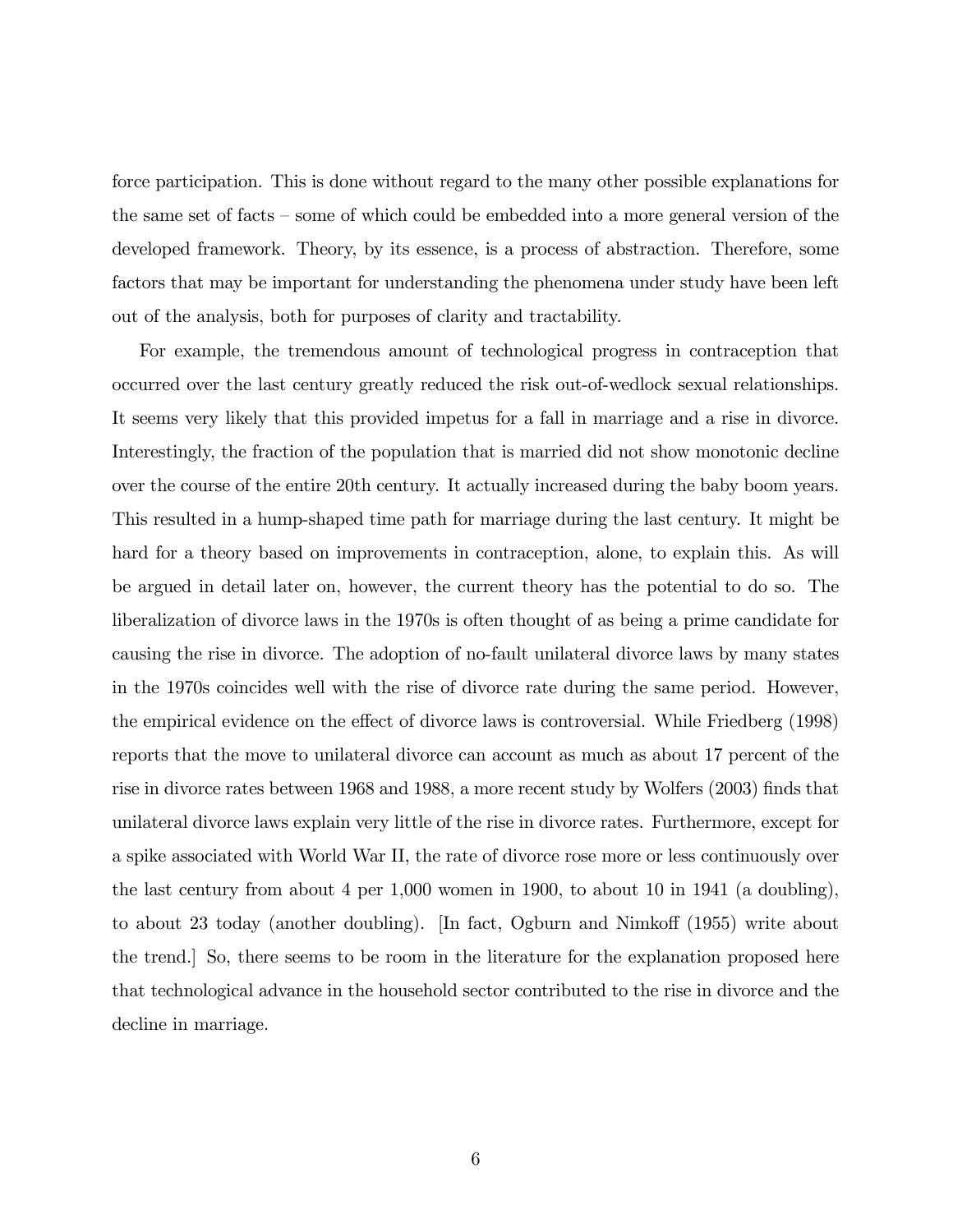# 2 The Economic Environment

The economy is populated by a continuum of people with unit mass. Individuals have finite lives, in the sense of Yaari (1965). Specifically, at the beginning of each period an individual faces the constant probability of dying,  $\delta$ . Thus,  $\delta$  people die each period. The individuals who have passed on are replaced by a newly-borne generation of exactly the same size. There are two types of individuals: those who are single and those who are married. Each individual is endowed with one unit of time, which can be divided between market and nonmarket work. A unit of market work pays the wage rate,  $w$ . At the beginning of each period singles participate in a marriage market, assuming that they have survived. Each single is randomly paired up with someone else. The prospective couple then draws a certain level of suitability or quality,  $b$ , from a fixed distribution. The question facing a single is: should s/he marry, or wait until a better match comes along. For a married couple match quality evolves over time, according to some fixed distribution. For simplicity, assume that married couples die together at the start of a period with probability  $\delta$ . If they survive then they must decide whether or not to remain married. After the marriage and divorce decisions, individuals enter the labor market. A single agent must decide how much of his one unit of time to devote to market work. A married couple must determine how much of their two units of time to spend in the labor force. For simplicity, it is assumed that there are no assets markets. Hence, there is no borrowing or lending, etc., in the economy. Last, as will become clear, there are no matching externalities present in the model. The aggregate state of the marriage market will not influence household's decision making.

## 2.1 Production

Start with production. Two types of goods are produced, market and nonmarket ones.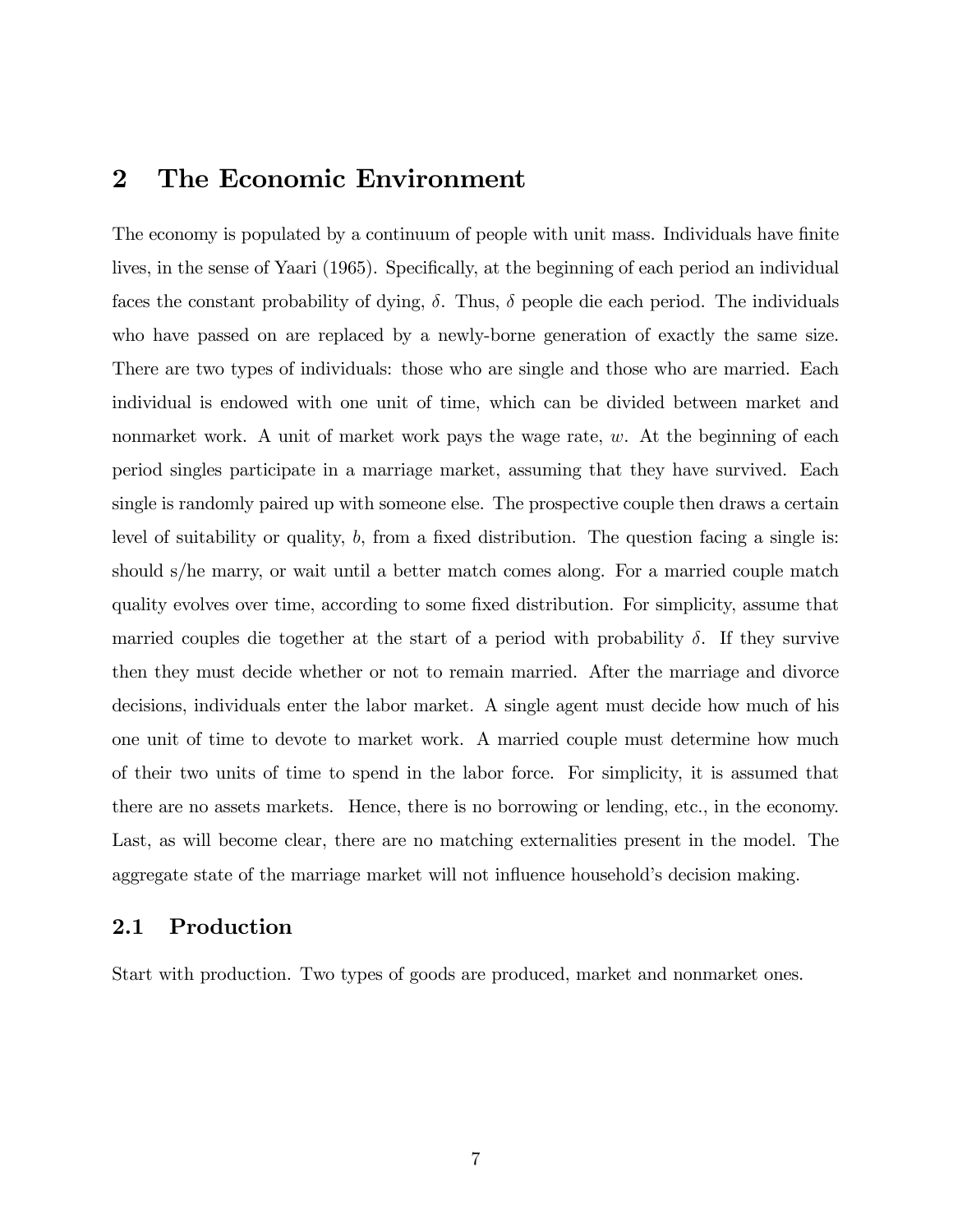#### 2.1.1 Household Production

Suppose that nonmarket goods,  $n$ , are made in line with the following household production function:

$$
n = [\theta d^{\kappa} + (1 - \theta) h^{\kappa}]^{1/\kappa}, \text{ for } 0 < \kappa < 1,
$$
 (1)

where  $d$  denotes purchases of household inputs, and  $h$  is the amount of time spent on housework.<sup>9</sup> Let purchased household inputs sell at price  $p$ , measured in terms of time. The idea here is that over time  $p$  will drop. Specifically, let  $p$  fall monotonically to some lower bound  $p > 0$ . In response households will substitute out of using labor toward using more purchased inputs. Note that it has been assumed that purchased inputs and time are more substitutable in production than Cobb-Douglas; i.e.,  $\kappa > 0$ . Hence, as p declines, household production will become more goods intensive and less labor intensive.<sup>10</sup> Examples of laborsaving household inputs abound: disposable diapers, frozen foods, microwave ovens, washing machines, and tupperware.

#### 2.1.2 Market Production

The production of market goods is done in line with the constant-returns-to-scale production technology

$$
y = w1, \tag{2}
$$

where y is aggregate output and l is aggregate employment. Given the linear form for the aggregate production function,  $w$  will represent the real wage rate in equilibrium. Real wages will grow over time. In particular, suppose that  $w$  increases monotonically to some finite upper bound  $\overline{w}$ . There is no physical or, as mentioned, financial capital in the economy. Market output  $y$  is used for two purposes: viz, direct consumption and as an input into household production. Specifically, one unit of output can be used to produce one unit of

<sup>&</sup>lt;sup>9</sup> For some uses of household production theory in macroeconomics see Benhabib, Rogerson and Wright (1991), Gomme, Kydland and Rupert (2001), Greenwood and Hercowitz (1991), and Parente, Rogerson and Wright (2000), and Rios-Rull (1993).

<sup>10</sup> Krusell, Ohanian, Rios-Rull and Violante (2000) employ this notion of labor-shedding technological progress in their study of the post-1974 rise in the skill premium.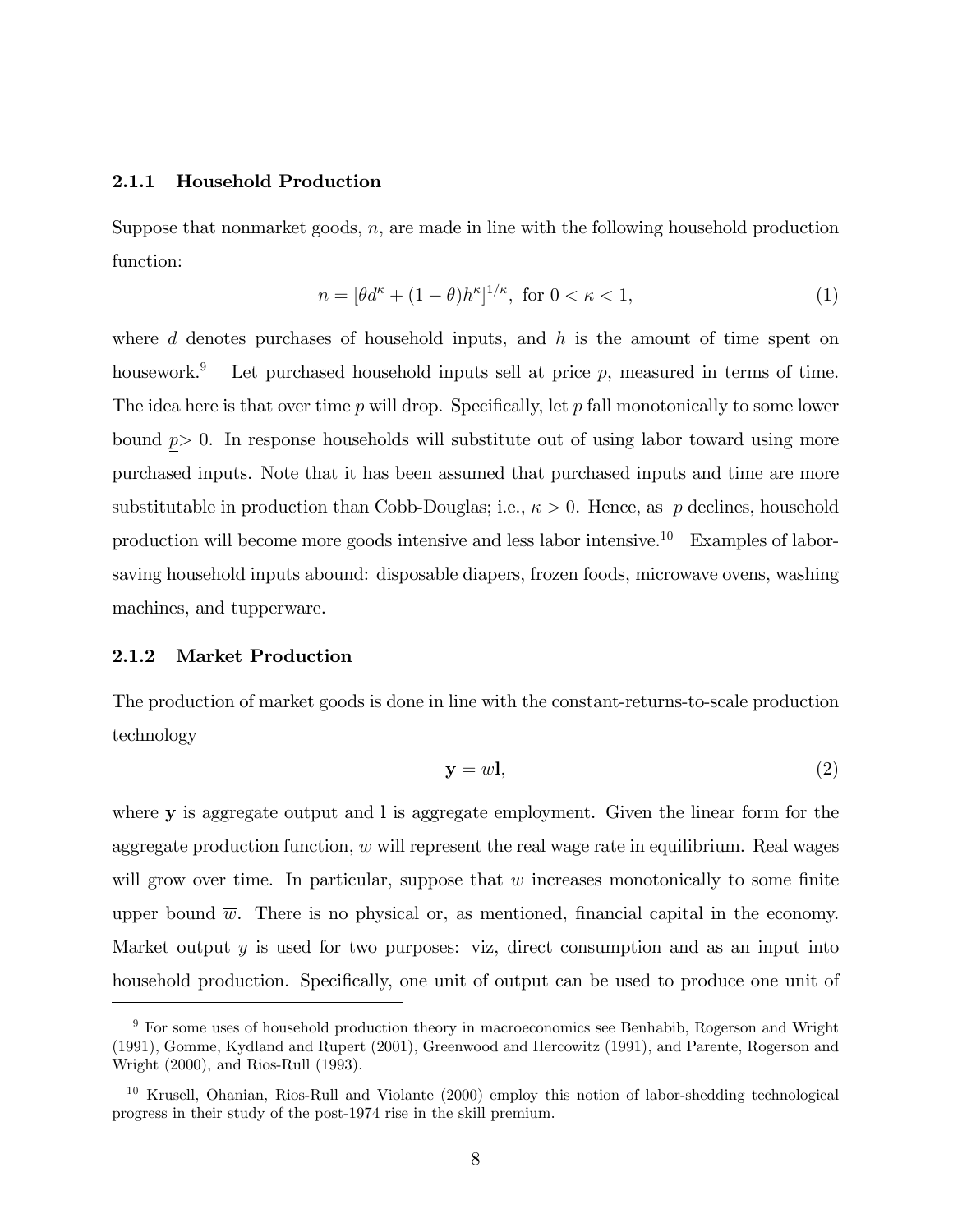final consumption or  $1/p$  units of household inputs. Thus, the economy's resource constraint reads

$$
\mathbf{c} + p\mathbf{d} = \mathbf{y},
$$

where **c** and **d** represent aggregate consumption and purchases of household inputs, respectively.

### 2.2 Tastes

Singles: Let the momentary utility function for a single read

$$
U^{s}(c, n) = \alpha \ln(c - \mathfrak{c}) + (1 - \alpha)n^{\zeta}/\zeta, \text{ with } 0 < \alpha < 1, 0 \le \mathfrak{c} < 1, \zeta < 0.
$$

Here c and  $n$  denote the person's consumption of market and nonmarket goods, respectively. The constant  $\mathfrak c$  represents a fixed cost associated with maintaining a household.<sup>11</sup> <sup>12</sup> This represents the first of two sources of scale economies in household consumption. If a single dies he realizes a utility level of zero in the afterlife, an innocuous normalization. Note that leisure has been excluded from the tastes. This is in line with the Beckerian (1965, p. 504) theory of household production since "although the social philosopher might have to define precisely the concept of leisure, the economist can reach all his traditional results as well as many more without introducing it at all." The idea here is that often all one cares about is time spent in the market versus at home, and the above framework will capture this through the production side of things. Additionally, observe that a separable form for the utility function is chosen, as is conventional in macroeconomics. This minimizes the role placed on home production.<sup>13</sup>

<sup>&</sup>lt;sup>11</sup> See footnote 14 for more detail.

 $12$  The fixed cost is presumed to be the same for both single and married households. This is for theoretical convenience, only. Casual empiricism suggests that it should be smaller for single households. Footnote 25 reports some results for the quantitative analysis where this assumption is relaxed. Also, one might expect that there are some fixed costs for home goods too. Some results for this case are also discussed in Footnote 25.

<sup>&</sup>lt;sup>13</sup> The framework is closer to the home production setup used by Greenwood and Hercowitz (1991) as opposed to the Benhabib, Rogerson and Wright (1991) one. The separable consumption setup without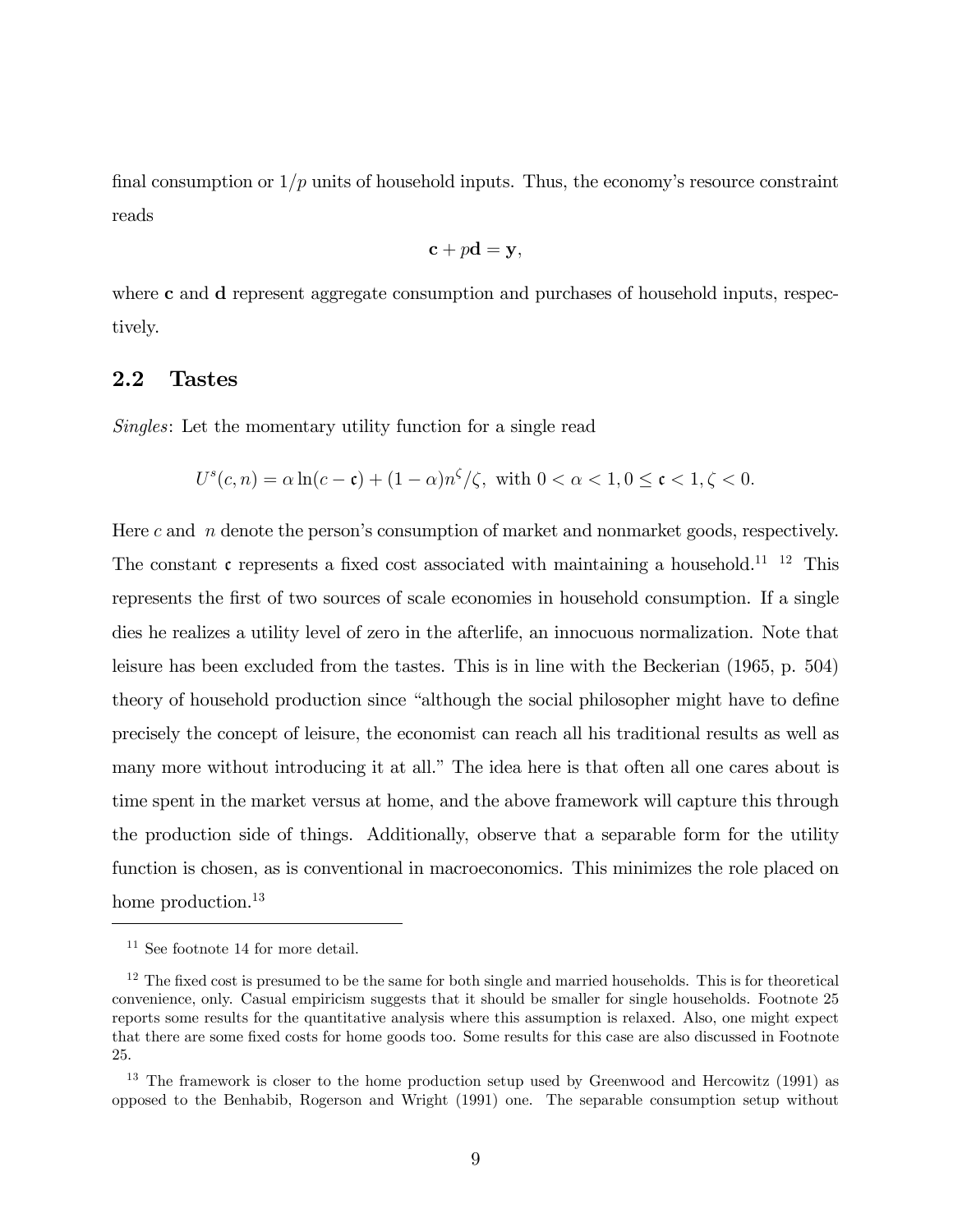Married Individuals: Tastes for a married individual are given by

$$
U^{m}(c, n) + b = \alpha \ln((c - \mathfrak{c})/2^{\phi}) + (1 - \alpha)(n/2^{\phi})^{\zeta}/\zeta + b, \text{ with } \zeta < 0 < \phi < 1,
$$

where c and n represent the *household's* consumption of market and nonmarket goods. To determine an individual's consumption,  $c - \mathfrak{c}$  and n are divided by the household equivalence scale,  $2^{\phi}$ , to get consumptions per member,  $(c-\mathfrak{c})/2^{\phi}$  and  $n/2^{\phi}$ . Since  $0 < \phi < 1$ , this implies that it is less expensive to provide the second member of the household with consumption than it is the first. This is the second source of economies of scale in consumption. Note that the utility function for nonmarket goods is more concave than the ln function; i.e.,  $\zeta$  < 0. The importance of this restriction will become clear as the theory is developed. This constraint is not imposed in the quantitative analysis. Therefore, the data will speak to the sign and magnitude of  $\zeta$ . Observe that the bliss from a match, b, can be negative. Finally, if a married couple die they realize a zero-utility level thereafter.

## 2.3 Match Quality

Recall that when singles meet they draw a match quality,  $b$ . Suppose that  $b$  is normally distributed so that

$$
b \sim N(\mu_s, \sigma_s^2),
$$

where  $\mu_s$  and  $\sigma_s^2$  are the mean and variance of the single distribution. Let the cumulative distribution function that singles draw from be represented by  $S(b)$ . Likewise, each period a married couple draws a new value for the match quality variable, b. Suppose that last period the couple had a match quality of  $b_{-1}$ . Now, assume that b evolves according to the following autoregressive process:

$$
b = (1 - \rho)\mu_m + \rho b_{-1} + \sigma_m \sqrt{1 - \rho^2} \xi, \text{ with } \xi \sim N(0, 1).
$$

leisure is just a special case of the nonseparable consumption setup with leisure. In fact, the former can be nested in latter. Therefore, quantitatively speaking, the model can only perform better when adopting nonseparable tastes and allowing for leisure, because the estimation routine will pick the parameter values that maximize the Öt. In practice, though, a lack of substitution in tastes can often be compensated for changing the degree of complementarity/substitutability in production. Without a time series on leisure per se (as opposed to nonmarket time) the value of including it seems minimal. Indeed, the models of Benhabib, Rogerson and Wright (1991) and Greenwood and Hercowitz (1991) produce very similar results.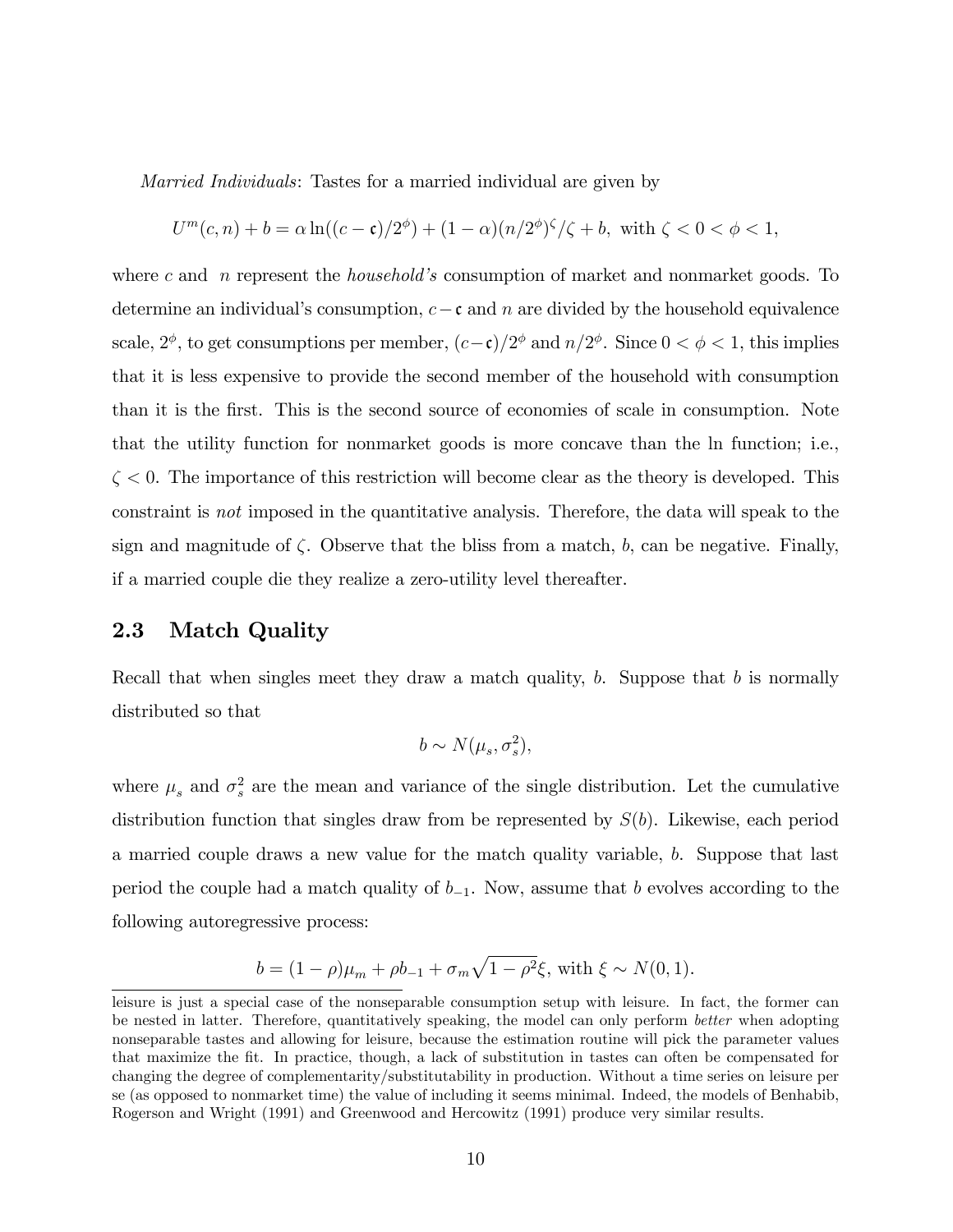Here  $\mu_m$  and  $\sigma_m^2$  denote the long-run mean and variance for the process b. The parameter  $\rho$ is the coefficient of autocorrelation. Write the (conditional) cumulative distribution function that married couples draw from as  $M(b|b_{-1})$ .

# 3 Household Decision Making

How will a single agent divide his or her time between market and nonmarket work? When will he or she choose to get married? Likewise, how will a married couple split their time between market work and housework? When will they choose to divorce? To answer these questions, let  $V(b)$  denote the expected lifetime utility for an individual who is currently in a marriage with match quality  $b$ . Similarly,  $W$  will represent the expected lifetime utility for an agent who is single today. Imagine that two singles meet and draw a match quality of b. They will choose to marry if  $V(b) \geq W$  and to remain single if  $V(b) < W$ . Likewise, consider a married couple with match quality b. They will pick to remain married when  $V(b) \geq W$  and choose to divorce if  $V(b) < W$ . Thus, the marriage and divorce decisions are summarized by Table 1. Note that given the absence of asset markets,  $b$  will be the only state variable at the individual level that is relevant for determining expected lifetime utility. At the aggregate level, prices and wages will also matter. Recall that wages are rising over time, and that prices are falling. Thus,  $W$  and  $V$  are functions of time. Given this,  $W'$  and  $V'$  will denote the value functions for single and married lives that obtain next period; i.e., the prime symbol connotes these functions' dependence on time. So, how are the functions  $V(b)$  and W determined? This question will be addressed next.

| Single                      |  |                  | Married                         |  |               |  |
|-----------------------------|--|------------------|---------------------------------|--|---------------|--|
| Marry                       |  | if $V(b) \geq W$ | Remain Married if $V(b) \geq W$ |  |               |  |
| Remain Single if $V(b) < W$ |  |                  | Divorce                         |  | if $V(b) < W$ |  |

Table 1: Marriage and Divorce Decisions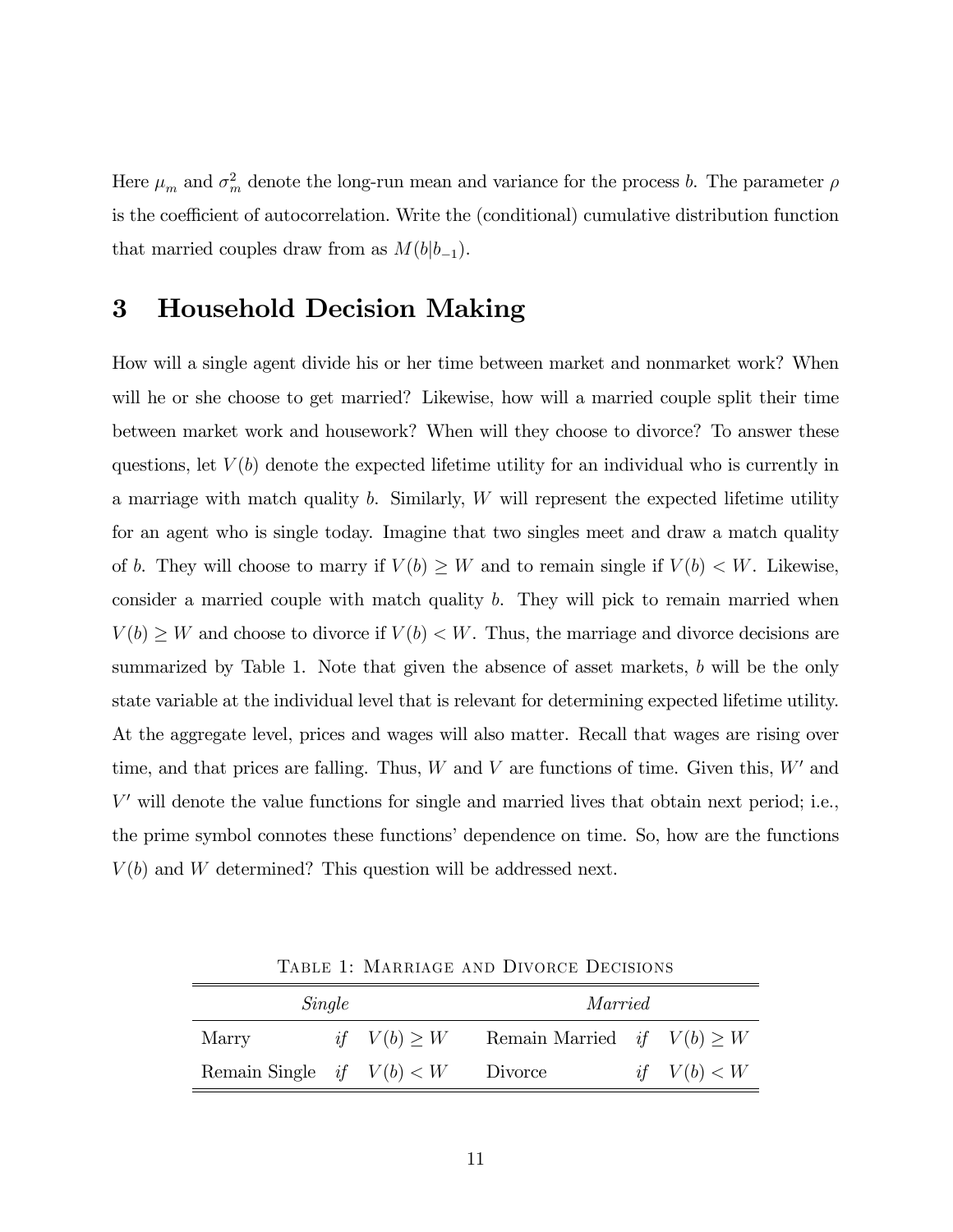## 3.1 Singles

The dynamic programming problem for a single agent appears as

$$
W = \max_{c,n,d,h} \{ U^s(c,n) + \beta \int \max[V'(b'), W'] dS(b') \},
$$
 (P1)

subject to

$$
c = w(1 - h) - wpd,\t\t(3)
$$

and  $(1).<sup>14</sup>$  The discount factor  $\beta$  reflects the probability of dying. That is, if  $\tilde{\beta}$  is the person's subjective discount factor then  $\beta = (1 - \delta)\tilde{\beta}$ . Observe that while the individual is single today, the agent picks married or single life next period to maximize welfare, as the term  $\max[V'(b'), W']$  in (P1) makes clear. Since  $S(b)$  is some fixed distribution, the aggregate state of the marriage market does not impact on the individual's decision making.

## 3.2 Couples

The dynamic programming problem for a married couple reads

$$
V(b) = \max_{c,n,d,h} \{ U^m(c,n) + b + \beta \int \max[V'(b'), W'] dM(b'|b) \},
$$
 (P2)

subject to

$$
c = w(2 - h) - wpd,\t\t(4)
$$

and  $(1)$ . Problem  $(P2)$  is similar in structure to problem  $(P1)$  with three differences: (i) the utility function for married agents differs from single agents due to scale effects in household consumption; (ii) a married couple realizes bliss from marriage and this is autocorrelated over time; (iii) the couple has two units of time to allocate between market and nonmarket work. Again, note that while an individual is married today, the agent chooses married or single

<sup>&</sup>lt;sup>14</sup> It can now be seen that the constant  $\mathfrak c$  does represent a fixed cost associated with maintaining a household. Write  $U^s$  as  $U^s(\tilde{c}, n)$ , where  $\tilde{c}$  denotes the consumption of market goods by a single household. Let  $\mathfrak c$  denote the fixed cost of maintaining a household. The household's budget constraint will now appear as  $\tilde{c} = w(1 - h) - wpd - c$ . Rewrite the budget constraint as  $\tilde{c} + c = w(1 - h) - wpd$ . Next, define  $c = \tilde{c} + c$ so that  $\tilde{c} = c - \mathfrak{c}$ . Use this to substitute out for  $\tilde{c}$  in  $U^s$  and the above budget constraint. This setting has transformed into the one presented in the text.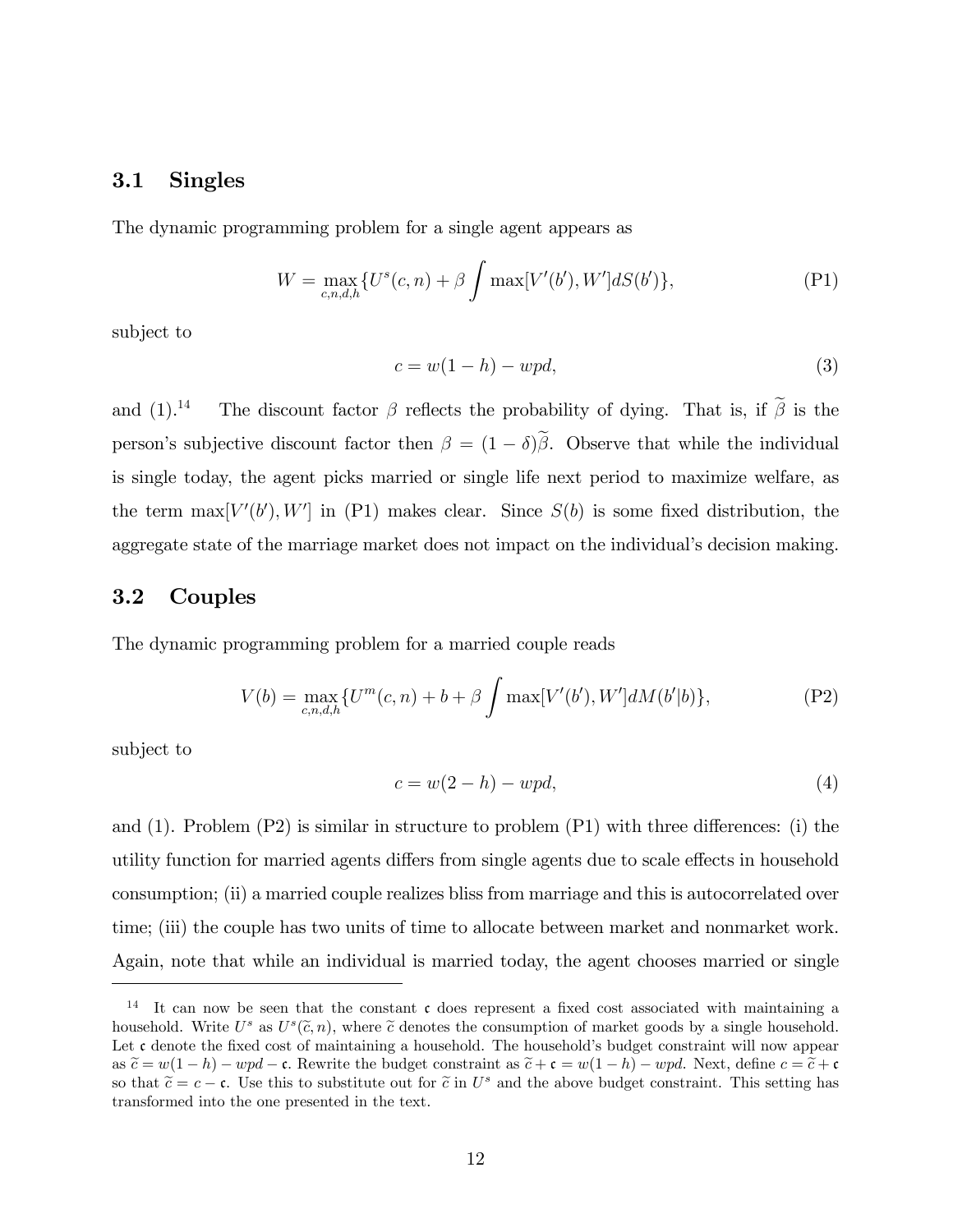life next period to maximize welfare.<sup>15</sup> Last, the aggregate state of the marriage market does not impinge on the couple's decision making, because  $M(b'|b)$  is a fixed distribution.

# 4 Equilibrium

Formulating an equilibrium to the above economy is surprisingly simple. First, given the linear market production function  $(2)$ , there is no need to determine the equilibrium wage, w. Second, since there are no financial markets, there is no interaction between households other than through the marriage market. As far as consumption and production are concerned, each household is an island unto themselves. Also, there are no matching externalities in the model. Each single is matched with a potential mate each period. This pair then draws a quality for the match, b, from the fixed distribution  $S(b)$ . Likewise, the b for a couple evolves according to the fixed distribution  $M(b'|b)$ . Hence, household decision making is not influenced by the aggregate state of the marriage market. Therefore, characterizing an equilibrium for the economy amounts to solving the programming problems (P1) and (P2). Thus, it is easy to establish that an equilibrium for the above economy both exists and is unique.<sup>16</sup>

## 4.1 Vital Statistics

Computing vital statistics for the economy is a relatively straightforward task. Suppose that the economy exits the previous period with the (non-normalized) distribution  $\mathbf{M}_{-1}(b_{-1})$  over match quality for married agents. The fractions of agents who were married and single last

<sup>&</sup>lt;sup>15</sup> The structure of problems (P1) and (P2) is similar to the typical search/work problem – see Hansen and Imrohoroglu (1992), Jovanovic (1987), and Wright and Loberg (1987) for some examples, or Rogerson, Shimer and Wright (2004) for a recent survey.

<sup>&</sup>lt;sup>16</sup> In a nutshell the argument is as follows: Recall that  $\lim_{t\to\infty} p_t = p$  and  $\lim_{t\to\infty} w_t = \overline{w}$ . It is easy to deduce that a pair of unique steady-state value functions,  $W^*$  and  $V^*$ , exist that will solve the dynamic programming problems (P1) and (P2). To see this note that (P1) and (P2) define an operator  $(W, V)$  =  $\mathbf{T}(W', V')$ . By standard arguments, it can be readily deduced that the operator T is a contraction mapping on the space of continuous bounded functions with norm  $||W,V|| = \sup |W| + \sup |V|$ . Working backwards in time from the steady state it is also easy to see that the value functions  $W$  and  $V$  will exist and be unique at each stage of the recursion.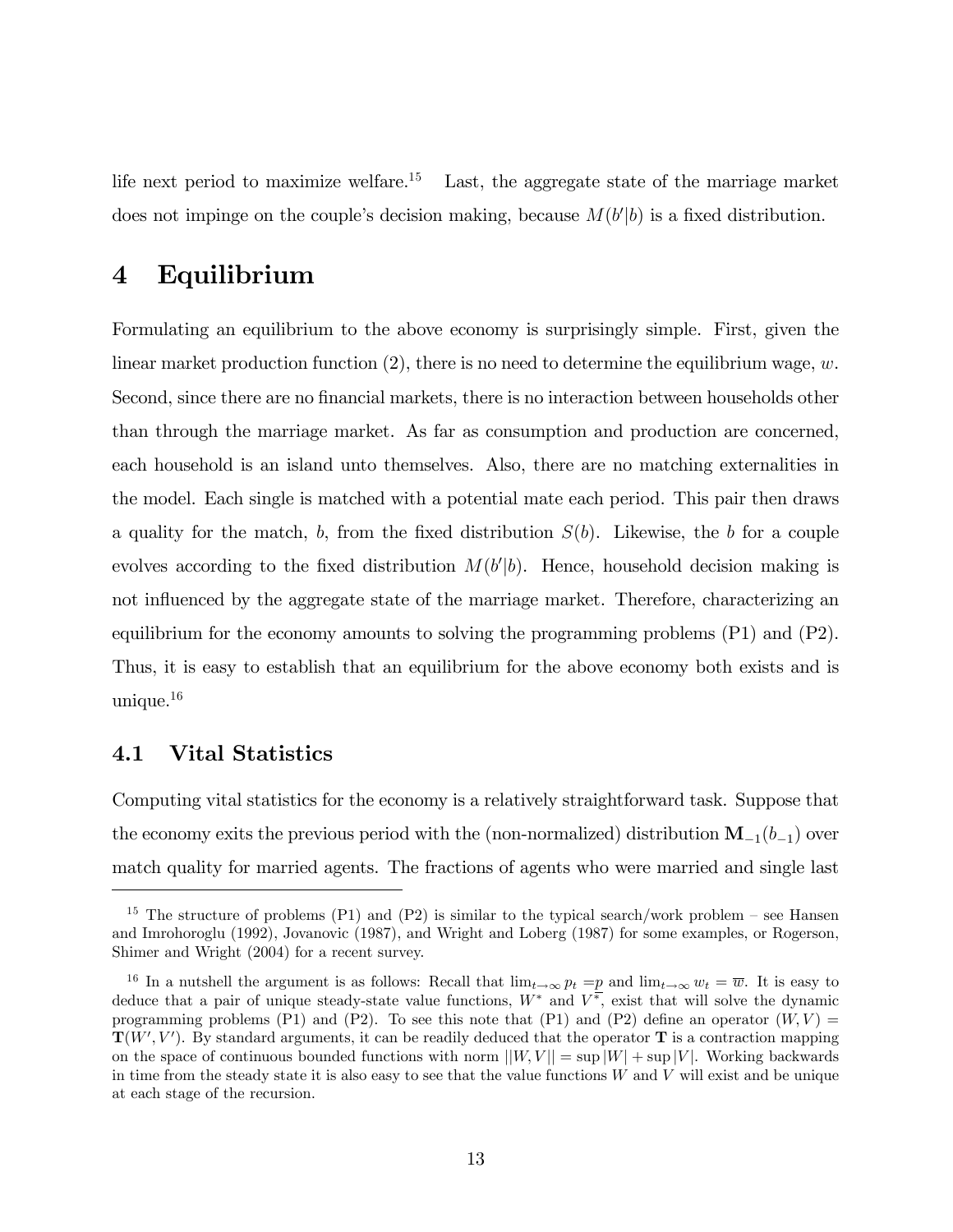period,  $m_{-1}$  and  $s_{-1}$ , are therefore given by  $m_{-1} = \int d\mathbf{M}_{-1}(b_{-1})$  and  $s_{-1} = 1 - \int d\mathbf{M}_{-1}(b_{-1})$ . Now, at the beginning of the current period the fraction  $\delta$  of populace dies. These people are replaced by newly-borne single agents. All agents will then take a draw, b, for their match quality. After this, they will make their marriage and divorce decisions in line with Table 1. Define the set of match quality shocks for which it is in an individual's best interest to live in a married household, or  $M$ , by

$$
\mathcal{M} = \{b : V(b) \ge W\}.
$$

The current-period distribution over match quality for married agents, or  $\mathbf{M}(b)$ , will then  $read<sup>17</sup>$ 

$$
\mathbf{M}(b) = (1 - \delta) \int_{\mathcal{M} \cap [-\infty, b]} \int dM(\widetilde{b}|b_{-1}) d\mathbf{M}_{-1}(b_{-1}) + [s_{-1} + \delta m_{-1}] \int_{\mathcal{M} \cap [-\infty, b]} dS(\widetilde{b}). \tag{5}
$$

Therefore, the fractions of agents who are married and single in current period,  $m$  and s, are given by  $m = \int d\mathbf{M}(b)$  and  $s = 1 - \int d\mathbf{M}(b)$ . The fraction of people getting married in the current period is  $[s_{-1} + \delta m_{-1}] \int_{\mathcal{M}} dS(\tilde{b})$ , while the proportion going through a divorce is given by  $(1 - \delta)$   $\int$  $\mathcal{M}^c$  $\int dM(\tilde{b}|b_{-1})d\mathbf{M}_{-1}(b_{-1}),$  where  $\mathcal{M}^c$  is the complement of  $\mathcal{M}$ .

# 5 Qualitative Analysis

It is now time to entertain the following two questions, at least at a theoretical level:

- 1. How does technological progress affect the amount of time spent on housework?
- 2. How does technological progress affect the economic return from married versus single life?

Before answering these two questions, it may pay to take stock of the key features of the model and to discuss the role that they play in the subsequent analysis.

<sup>&</sup>lt;sup>17</sup> Note that when a single agent dies he is replaced by another single agent. This explains why there is no term reflecting the probability of dying multiplying  $s_{-1}$  in the formula for  $\mathbf{M}(b)$ .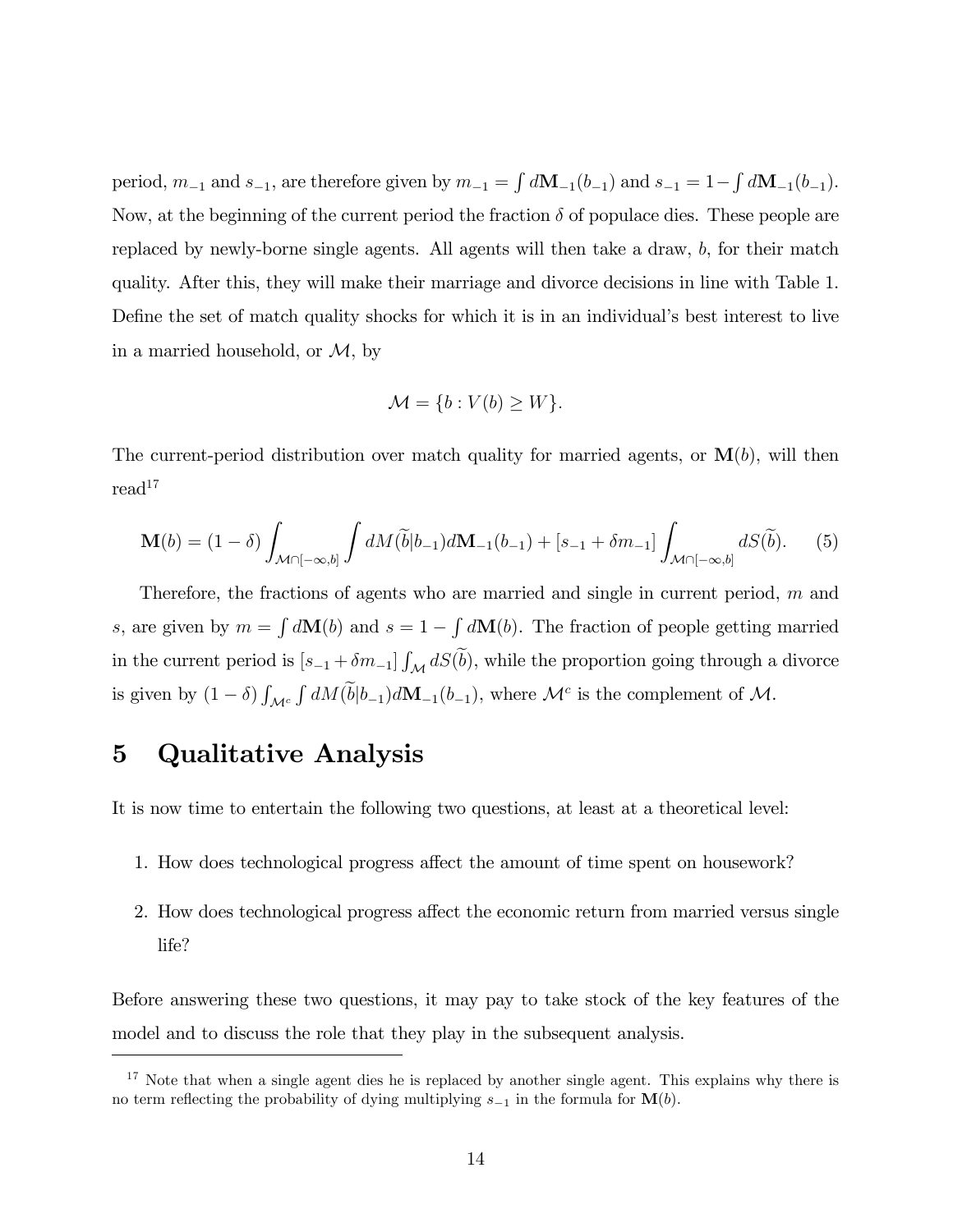- Household Equivalence Scale,  $0 < \phi < 1$ . This provides an economic incentive for marriage. If a two-person household can live more economically than a single-person household then there are gains from marriage.
- $\bullet~Purchased~Household~InputStream$  . From Production, 0  $<\kappa<$ 1. Suppose that over time the price of purchased household inputs declines. The higher the degree of substitutability between purchased inputs and housework the bigger will be the labor-saving impact of technological progress on home production.
- Strong Diminishing Marginal Utility for Nonmarket Goods,  $\zeta < 0$ . Married couples will consume more of all goods than singles do. If the utility function for nonmarket goods is more concave than the one for market goods then married couples will allocate a higher fraction of their spending (as compared with singles) to market goods, c, relative to the inputs into home production, d and h.
- Fixed Cost of Household Maintenance,  $\mathfrak{c} \geq 0$ . This gives another economic incentive for marriage. Moreover, at low levels of income households will have limited resources to allocate for market consumption, after meeting the fixed cost of household maintenance. This will force poorer households, or singles, to devote a higher fraction of their time to market work relative to richer households, or married couples.
- *Marital Bliss*, *b*. This creates a noneconomic incentive for marriage.
- The Probability of Dying,  $0 < \delta < 1$ . This proves useful in the quantitative analysis. It increases the fraction of people who are single, ceteris paribus.

The task is now to establish that the features outlined above do indeed play their assigned roles.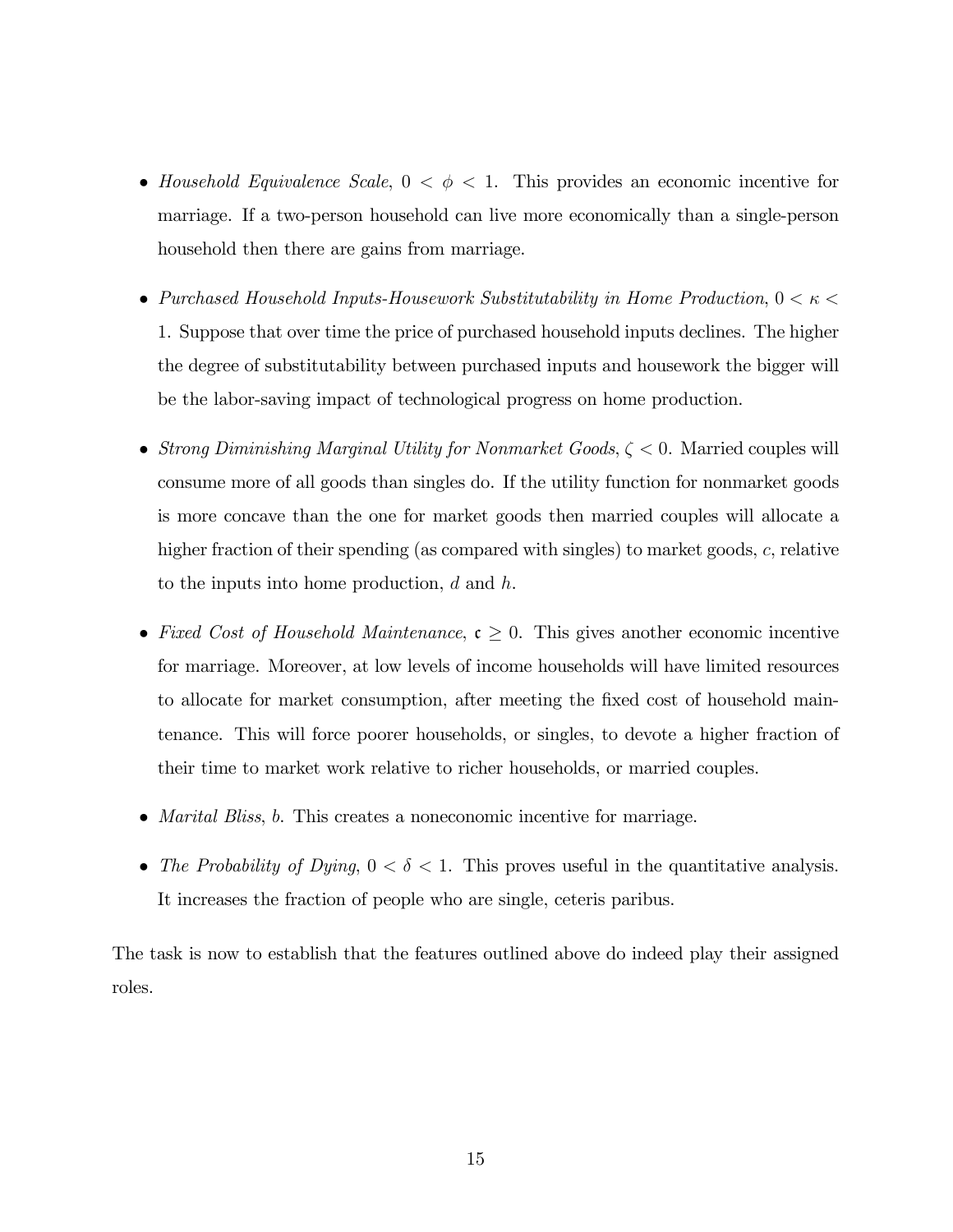## 5.1 The Time-Allocation Problem

The Problem: To this end, consider the time-allocation problem that faces a household of size, z. It is static in nature and appears as

$$
I(z,p,w) = \max_{c,n,h,d} \{ \alpha \ln(\frac{c-c}{z^{\phi}}) + (1-\alpha)(\frac{n}{z^{\phi}})^{\zeta}/\zeta \},
$$
 (P3)

subject to

$$
c - \mathfrak{c} = w(z - h) - wpd - \mathfrak{c},\tag{6}
$$

and

$$
n = [\theta d^{\kappa} + (1 - \theta) h^{\kappa}]^{1/\kappa}.
$$

Observe that versions of problem (P3) are embedded into (P1) and (P2), a fact that can be seen by setting  $z = 1$  and  $z = 2$ .

The Solution: By using the constraints for n and  $c - \mathfrak{c}$  in the objective function (P3), and then maximizing with respect to  $d$  and  $h$ , the following two first-order conditions are obtained:

$$
\frac{\alpha}{c-\mathfrak{c}}wp = (1-\alpha)z^{-\phi\zeta}[\theta d^{\kappa} + (1-\theta)h^{\kappa}]^{\zeta/\kappa-1}\theta d^{\kappa-1},\tag{7}
$$

and

$$
\frac{\alpha w}{c - \mathfrak{c}} = (1 - \alpha) z^{-\phi \zeta} [\theta d^{\kappa} + (1 - \theta) h^{\kappa}]^{\zeta/\kappa - 1} (1 - \theta) h^{\kappa - 1}.
$$
 (8)

These two first-order conditions have standard interpretations. For instance, the left-hand side of (7) represents the marginal cost of an extra unit of purchased household inputs, d. The marginal unit of purchased household inputs costs  $wp$  in terms of forgone market consumption. Since an extra unit of market consumption has a utility value of  $\alpha/(c-\mathfrak{c})$  this leads to a sacrifice of  $[\alpha/(c - \mathfrak{c})]wp$  in terms of forgone utility. Likewise, the right-hand side of this equation gives the marginal benefit of an extra unit of purchased household inputs. These extra goods will increase household production by  $[\theta d^{\kappa} + (1 - \theta)h^{\kappa}]^{1/\kappa - 1}\theta d^{\kappa - 1}$ . The marginal utility of nonmarket goods is  $(1 - \alpha)z^{-\phi\zeta}(n)^{\zeta - 1}$ . Thus, the marginal benefit of an extra unit of purchased household inputs is  $(1 - \alpha)z^{-\phi\zeta}(n)^{\zeta-1} \times [\theta d^{\kappa} + (1 - \theta)h^{\kappa}]^{1/\kappa-1}\theta d^{\kappa-1},$ which is the right-hand side of  $(7)$ . The two first-order conditions  $(7)$  and  $(8)$ , in conjunction with the budget constraint  $(6)$ , determine a solution for c, d and h.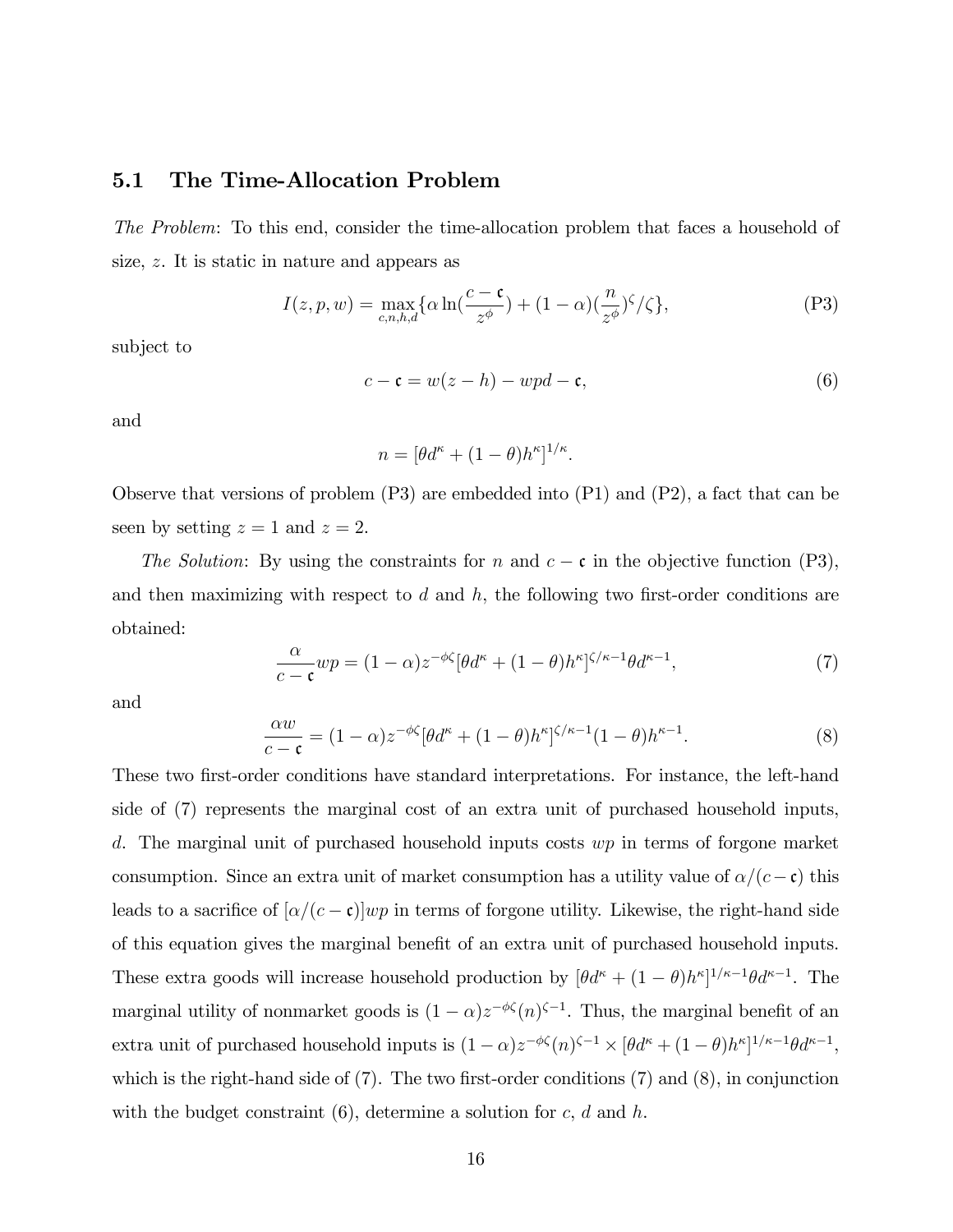## 5.2 Results

Everything is now set up to address the two questions poised at the start of this section.

#### 5.2.1 Technological Progress and Time Allocations

So, how does technological progress affect the amount of time allocated to homework? First, a fall in the price of purchased household inputs,  $p$ , leads to a reduction in the amount of housework, h, and a rise in the amount of market work,  $z - h$ . When the price of purchased household inputs drops households move away from using labor in household production toward using goods (given the assumption that production exhibits more substitutability than Cobb-Douglas or that  $\kappa > 0$ . Second, a rise in wages, w, leads to an increase in the amount of housework,  $h$ , done. At low levels of income, the marginal utility of market goods is high due to the fixed cost of household maintenance,  $\mathfrak{c}$ . Thus, people devote a lot of time to laboring in the market. As wages increase the Öxed cost for household maintenance bites less and people relax their work effort in market. Proposition 1 formalizes all of this.

Proposition 1 Housework, h, is: (i) increasing in the price of household commodities,  $p$ ; (ii) decreasing in the fixed cost of household maintenance,  $\mathfrak{c}$ ; (iii) increasing in real wages, w (when  $\mathfrak{c} > 0$ ).

**Proof.** See the Appendix. ■

**Remark** Real wages, w, will have no effect on time allocations in the absence of a fixed cost for household maintenance, c; i.e., when  $c = 0$ . To see this, substitute (6) into (7) and (8) and note that the first-order conditions depend on  $c/w$ . Thus, as the economy develops the impact of wages on housework will vanish, since  $c/w \longrightarrow 0$  as  $w \longrightarrow \infty$ .

#### 5.2.2 Household Size and Allocations

Can anything be said about the allocations,  $(c, d, h)$ , within a two-person household vis à vis a one-person household? The lemma below provides the answer, where the superscripts m and s are attached to the allocations for married and single households. Before proceeding,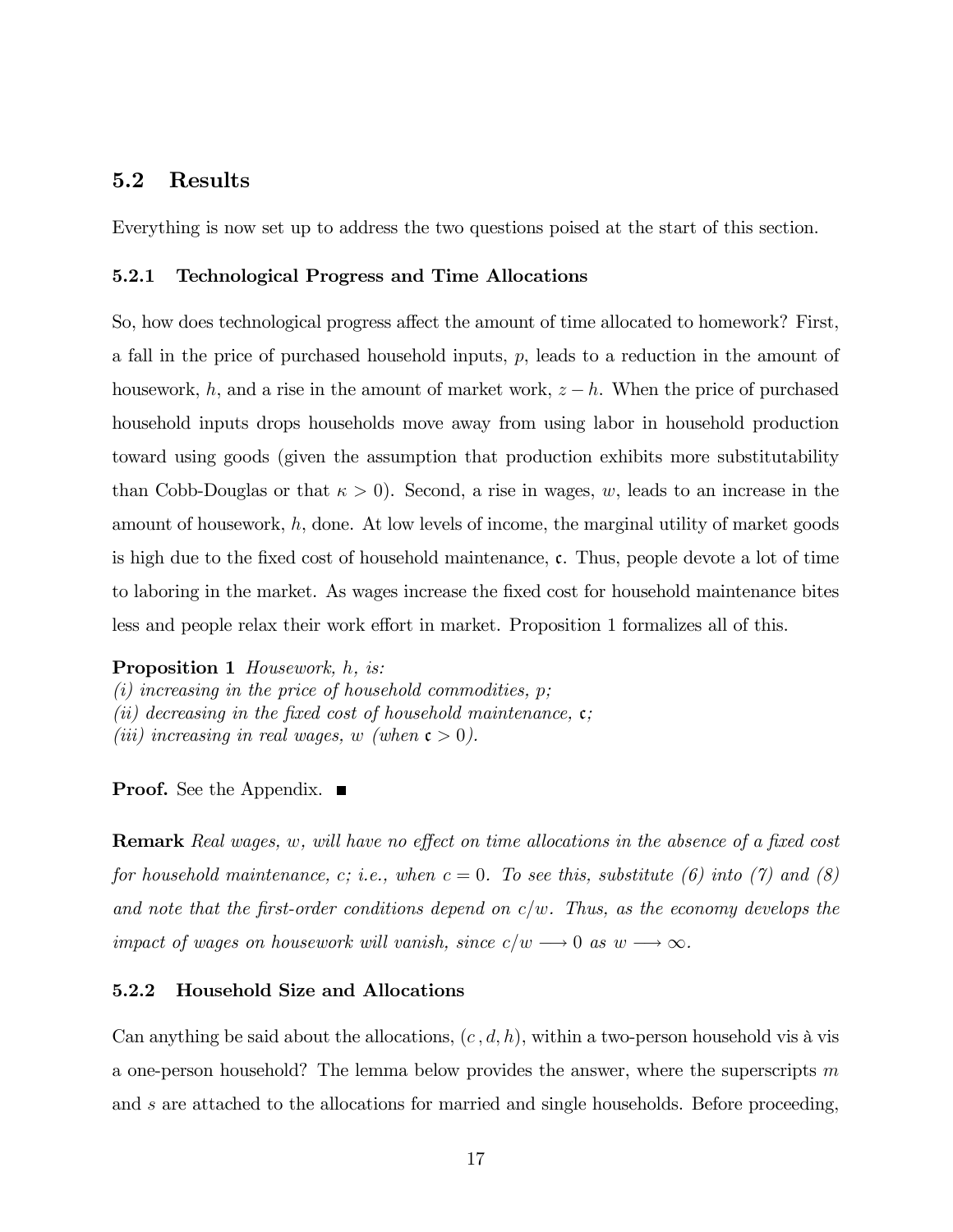it will be noted that the lemma is a key step along the road to proving that a fall in the price for purchased household inputs reduces the utility differential between married and single life, when holding fixed the amount of marital bliss. It shows that a married household spends less on purchased household inputs, relative to market consumption (over and above the fixed cost of household maintenance), than does a single one. Likewise, the corollary to the lemma is instrumental for establishing that a rise in wages reduces the economic benefit from marriage. It proves that a married household consumes more market goods than a single household does.

**Lemma 1** The allocations in married and single households have the following relationships: (i)  $(c^m - c) > [(2 - c/w)/(1 - c/w)](c^s - c);$ (*ii*)  $d^m < [(2 - \mathfrak{c}/w)/(1 - \mathfrak{c}/w)]d^s;$ (*iii*)  $h^m < [(2 - c/w)/(1 - c/w)]h^s$ . The above relationships hold with equality when  $\zeta = 0$ .

**Proof.** Again, see the Appendix.  $\blacksquare$ 

Corollary Married households consume more market goods than do single households: (*i*)  $(c^m - c)/2^{\phi} > (c^s - c);$ (*ii*)  $c^m > c^s$ .

The above relationships hold even when  $\mathfrak{c} = \zeta = 0$ .

#### **Proof.** See Appendix. ■

Now, note that a married household has  $2 - \mathfrak{c}/w$  units of disposable time, after netting out the fixed cost of household maintenance, to spend on various things. A single household has  $1 - c/w$  units of disposable time. Lemma 1 states that a married household will spend a larger fraction of their adjusted time endowment on the consumption of market goods than will a single household. The lemma also implies that married households spend less than single households do on household inputs, relative to market goods. That is,  $pd^m/(c^m \epsilon$ )  $\langle$   $\epsilon$   $\rho d^{s}/(c^{s} - \epsilon)$  and  $wh^{m}/(c^{m} - \epsilon)$   $\langle$   $wh^{s}/(c^{s} - \epsilon)$  so that  $[pd^{m} + wh^{m}]/(c^{m} - \epsilon)$   $\langle$  $[pd<sup>s</sup> + wh<sup>s</sup>]/(c<sup>s</sup> - c)$ , at least when  $\zeta < 0$ . When nonmarket goods exhibit strong diminishing marginal utility, bigger households will favor (relative to the consumption patterns of smaller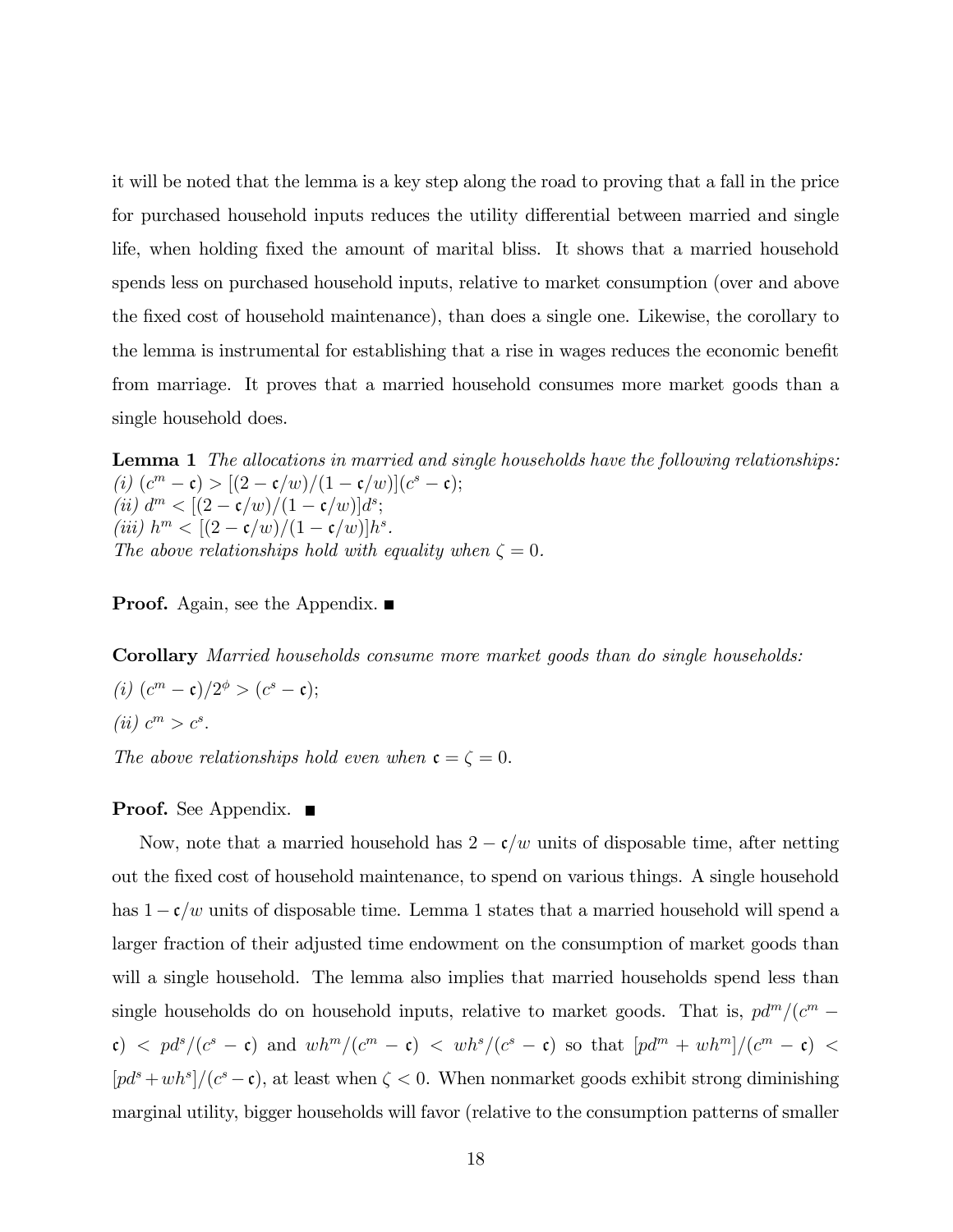ones) the use of market consumption for their larger adjusted endowment of time. Part (i) of the corollary states that after paying the Öxed cost of household maintenance, market consumption per person is effectively higher in a married household than a single one. Also, married households spend more in total on market goods than do single households.

## 5.2.3 Technological Progress and the Economic Benefits of Married versus Single Life

Last, how does technological progress affect the utility differential between married and single life (holding fixed the amount of marital bliss)? To address this, let  $u^m$  denote the level of momentary utility realized from married life, sans marital bliss, and  $u<sup>s</sup>$  represent the level of utility realized from single life. From problem (P3) it is apparent that  $u^m = I(2, p, w)$ and  $u^s = I(1, p, w)$ .

**Proposition 2** The utility differential between married and single life (sans marital bliss),  $u^m - u^s$ , is: (i) increasing in the price of purchased household inputs,  $p$ ; (ii) decreasing in real wages, w (when  $\mathfrak{c} > 0$ ).

**Proof.** The first part of the proposition can be established by applying the envelope theorem to problem (P3). It can be calculated that

$$
\frac{d(u^m - u^s)}{dp} = -\alpha w \left[\frac{d^m}{c^m - \mathfrak{c}} - \frac{d^s}{c^s - \mathfrak{c}}\right] > 0,\tag{9}
$$

where the sign of the above expression follows from Lemma  $1(i, ii)$ . To prove the second part of the lemma, note that

$$
\frac{d(u^m - u^s)}{dw} = \alpha \left[ \frac{2 - h^m - p d^m}{c^m - \mathfrak{c}} - \frac{1 - h^s - p d^s}{c^s - \mathfrak{c}} \right]
$$
\n
$$
= \frac{\alpha}{w} \left[ \frac{c^m}{c^m - \mathfrak{c}} - \frac{c^s}{c^s - \mathfrak{c}} \right] = \frac{\alpha}{w} \left[ \frac{1}{1 - \mathfrak{c}/c^m} - \frac{1}{1 - \mathfrak{c}/c^s} \right] < 0,\tag{10}
$$

where the sign of the above expression derives from the fact that  $c^m > c^s$ , or part (ii) of the corollary to Lemma 1.  $\blacksquare$ 

Thus, technological advance in the form of either a falling price for purchased household inputs or rising real wages reduces the economic gain from marriage. A fall in the price of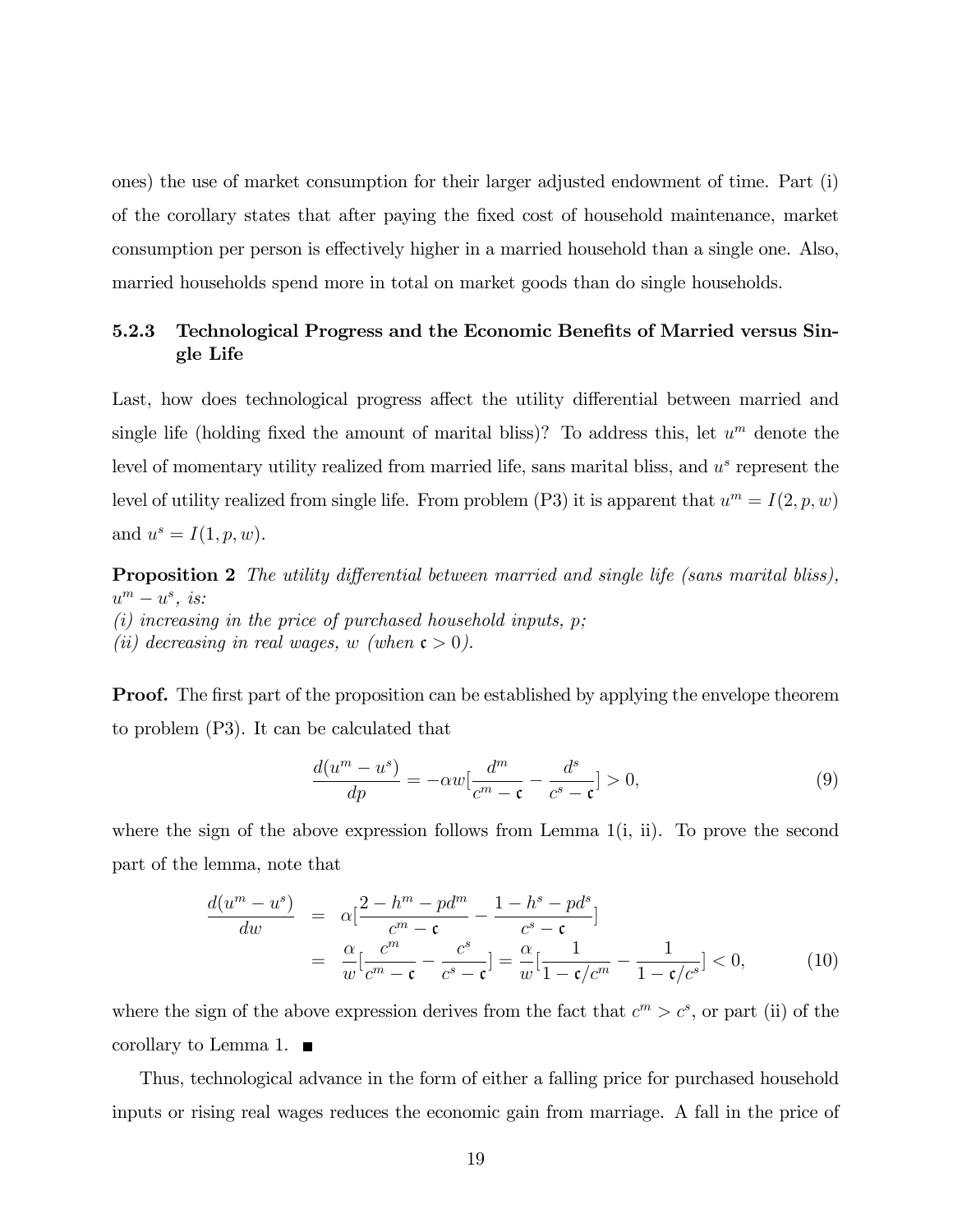purchased household inputs leads to a substitution away from the use of labor in household production toward the use of purchased household inputs. Single households use labor-saving products the most intensively, so they realize the greatest gain [i.e.,  $d^m/(c^m - \mathfrak{c}) < d^s/(c^s - \mathfrak{c})$ in (9)].<sup>18</sup> The assumption of strong diminishing marginal utility for nonmarket goods ( $\zeta$  < 0) is important for the result that a drop in the price of purchased household inputs will reduce the economic return to marriage. Suppose that  $\zeta = 0$ . Then, prices will have no impact on the utility differential between married and single life, because  $d^m/(c^m - \mathfrak{c}) = d^s/(c^s - \mathfrak{c})$  by Lemma 1. The presence of a fixed cost is not important for obtaining the desired result, since the lemma still holds when  $c = 0$ . To take stock of the situation so far, a decline in the price of household products will lead to a decrease in housework by Proposition 1. It also causes a reduction in the economic return to marriage by Proposition 2. Therefore, a decline in the price of purchased household inputs has the potential for explaining Observations 1 and 2 made in the Introduction.

As wages increase, the fixed cost for household maintenance matters less. The fixed cost for household maintenance bites the most for single households [i.e.,  $\mathfrak{c}/c^m < \mathfrak{c}/c^s$  in (10)]. Therefore, single households benefit the most from a rise in wages. From  $(10)$  it is immediate that a change in wages will have no impact in the absence of a fixed cost  $(c = 0)$  on the utility differential between married and single life. Also, note this result does not depend upon the assumption of strong diminishing marginal utility of nonmarket goods since the Corollary to Lemma 1 holds even when  $\zeta = 0$ . Now, recall from Proposition 1 that an increase in wages will cause housework to rise. Therefore, a rise in real wages, alone, *cannot* account for both Observations 1 and 2.

<sup>&</sup>lt;sup>18</sup> While Proposition is very suggestive, given the general nature of the adopted setup it is hard to say much concrete about the impact of technological progress on marriage and divorce, per se. To do so requires either restricting the theoretical setup or numerically simulating the model. The latter is done in the next section. The former strategy is pursued in the Appendix. It can be shown that a one-period decline in the price for purchased household inputs leads to a one-period drop in the rate of marriage and a one-period increase in the divorce rate. By specializing the stochastic structure of the model further, it can be established that a steady-state decline in the price for purchased household inputs leads to a fall in the steady-state fraction of the population that is married.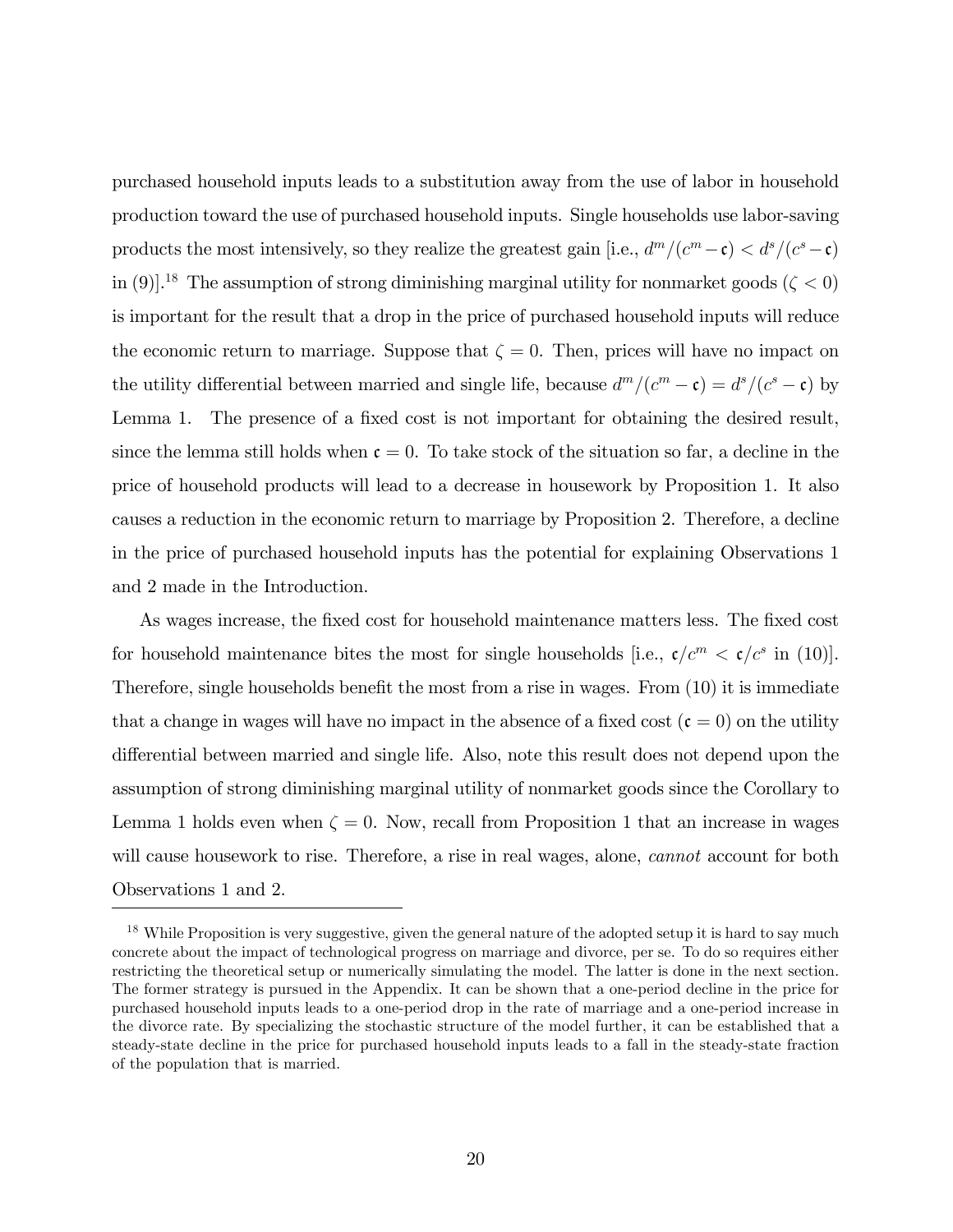#### 5.2.4 The Economic Value of Marriage

What is the economic value of married life? One way to measure this is to compute the required income, or compensation, that is necessary to make a single person as well off as a married one with no bliss  $(b = 0)$ . This can be done by solving the following expenditure problem:

$$
E(p, w, um) = \min_{\tilde{c}^s, \tilde{d}^s, \tilde{h}^s} {\tilde{c}^s + pw\tilde{d}^s + w\tilde{h}^s},
$$
 (P4)

subject to (1) and

$$
\mu \ln(\tilde{c}^s - \mathfrak{c}) + (1 - \mu)(\tilde{n}^s)^{\zeta}/\zeta = u^m.
$$
 (11)

Equation (11) states that the momentary utility level realized by a single agent must equal that of a married one with no bliss, or  $u^m$ . Hence, problem (P4) finds the minimum level of expenditure that makes a single person as well off as a married one. A consumption-based measure of the economic benefits from marriage is then given by

$$
\ln[\frac{E(p, w, u^{m})}{w}],
$$

where  $w$  is the value of a single agent's time endowment. The solution to the expenditure problem is surprisingly simple and natural.

**Lemma 2** The compensating differential between married and single life is given by

$$
\ln[E(p, w, u^{m})/w] = \ln[2^{1-\phi} + (1 - 1/2^{\phi})\mathfrak{c}/w].
$$

**Proof.** See the Appendix, one more time.  $\blacksquare$ 

The result is very appealing and the underlying intuition straightforward. For expositional purposes, temporarily set  $\mathfrak{c} = 0$ . On the one hand, a married household has twice the time endowment of a single one. On the other hand, a married household must provide consumption to twice as many members. On net, due to economies of scale in household consumption, a married household realizes  $2^{1-\phi}$  (=2/2<sup> $\phi$ </sup>) as much consumption as a single one. Now, when  $\mathfrak{c} > 0$  an adjustment must be made for the presence of the fixed cost of household maintenance. This reduces a single's consumption by c but a married's one by only  $\mathfrak{c}/2^{\phi}$ , so that the difference is  $(1 - 1/2^{\phi})c$ . Note that the income needed to make a single person as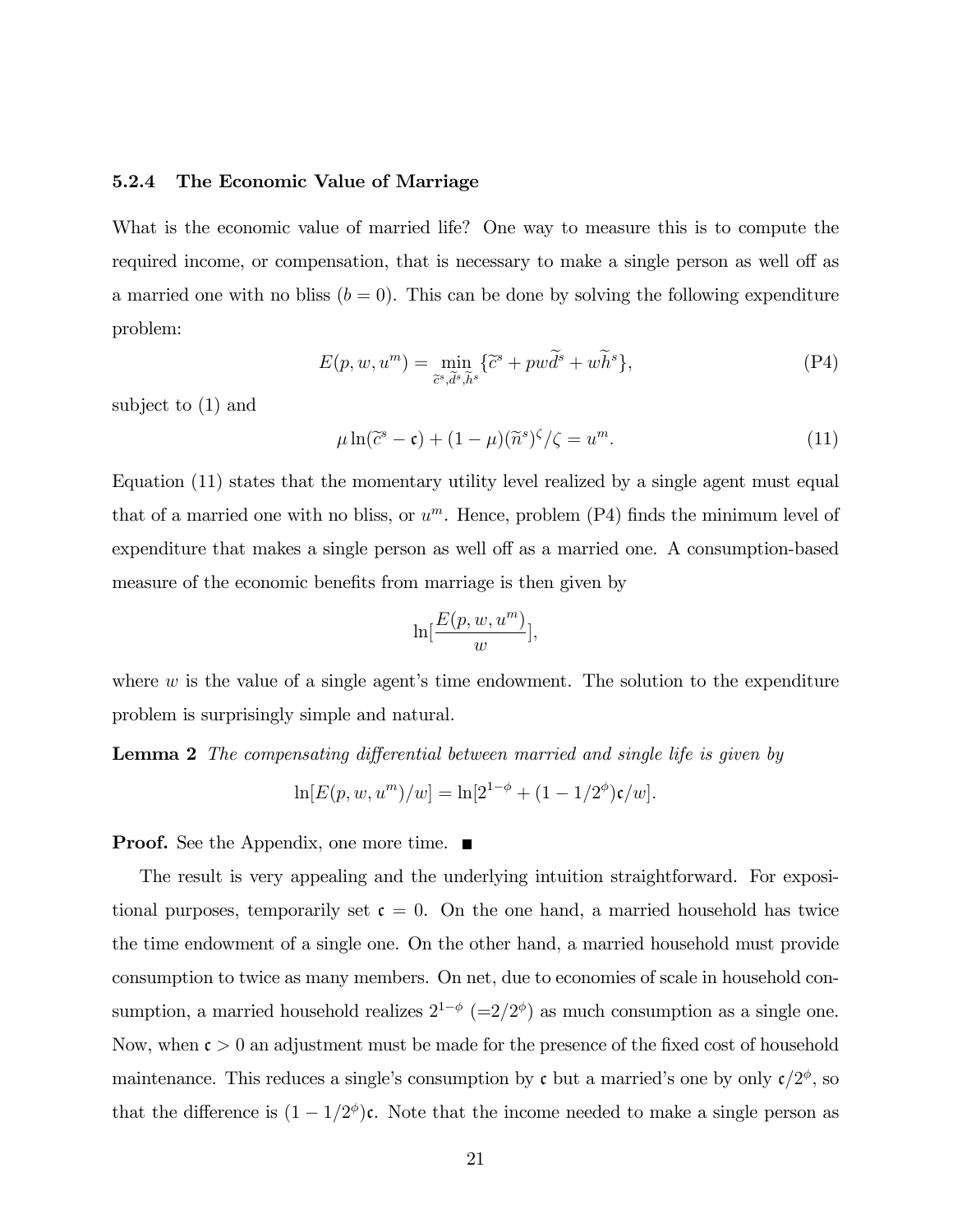well off as a married one is not a function of the price of purchased household inputs; one just needs to scale up a single's income by the constant fraction  $2^{1-\phi} + (1 - 1/2^{\phi})c/w$ . It is a function of the wage rate, though. At higher wage rates the Öxed cost bites less. Finally, Lemma 2 establishes that there is an economic incentive for marriage provided that there is some form of economies of scale in consumption or production; i.e., whenever either  $\mathfrak{c} > 0$ or  $\phi < 1$ .

It may seem a bit puzzling that a fall in price reduces the utility differential between married and single life,  $u^m - u^s$ , but has no impact on the compensating differential between these two situations,  $\ln[2^{1-\phi} + (1-1/2^{\phi})\mathfrak{c}/w]$ . Suppose that one makes the compensation outlined by (P4). Then, married and single households will use labor-saving products in the same intensity, in the sense that  $d^m/(c^m - \mathfrak{c}) = d^s/(c^s - \mathfrak{c})$  – see the proof of Lemma 2. This implies that any further change in price will have no impact on the utility differential,  $u^m - u^s$ , as can readily be seen from (9). Thus, for price changes the compensation only has to be done once; that is, once the compensation has been made, a subsequent price change affects married and single households commensurately. This suggests that for tracking over time the impact of technological progress on the utility differential from marriage the compensating differential is not a perfect measure.

# 6 Quantitative Analysis

The Household's Dynamic Programming Problems  $-A$  Restatement: Given the static nature of the household's time allocation problem (P3), note that the dynamic programming problems for single and married households (P1) and (P2) can be rewritten as

$$
W = I(1, p, w) + \beta \int \max[V'(b'), W'] dS(b'),
$$

and

$$
V(b) = I(2, p, w) + b + \beta \int \max[V'(b'), W'] dM(b'|b).
$$

Here  $I(z, p, w)$  gives the maximal level of momentary utility that a z-person household can obtain, given that the price of purchased household inputs is  $p$  and that the wage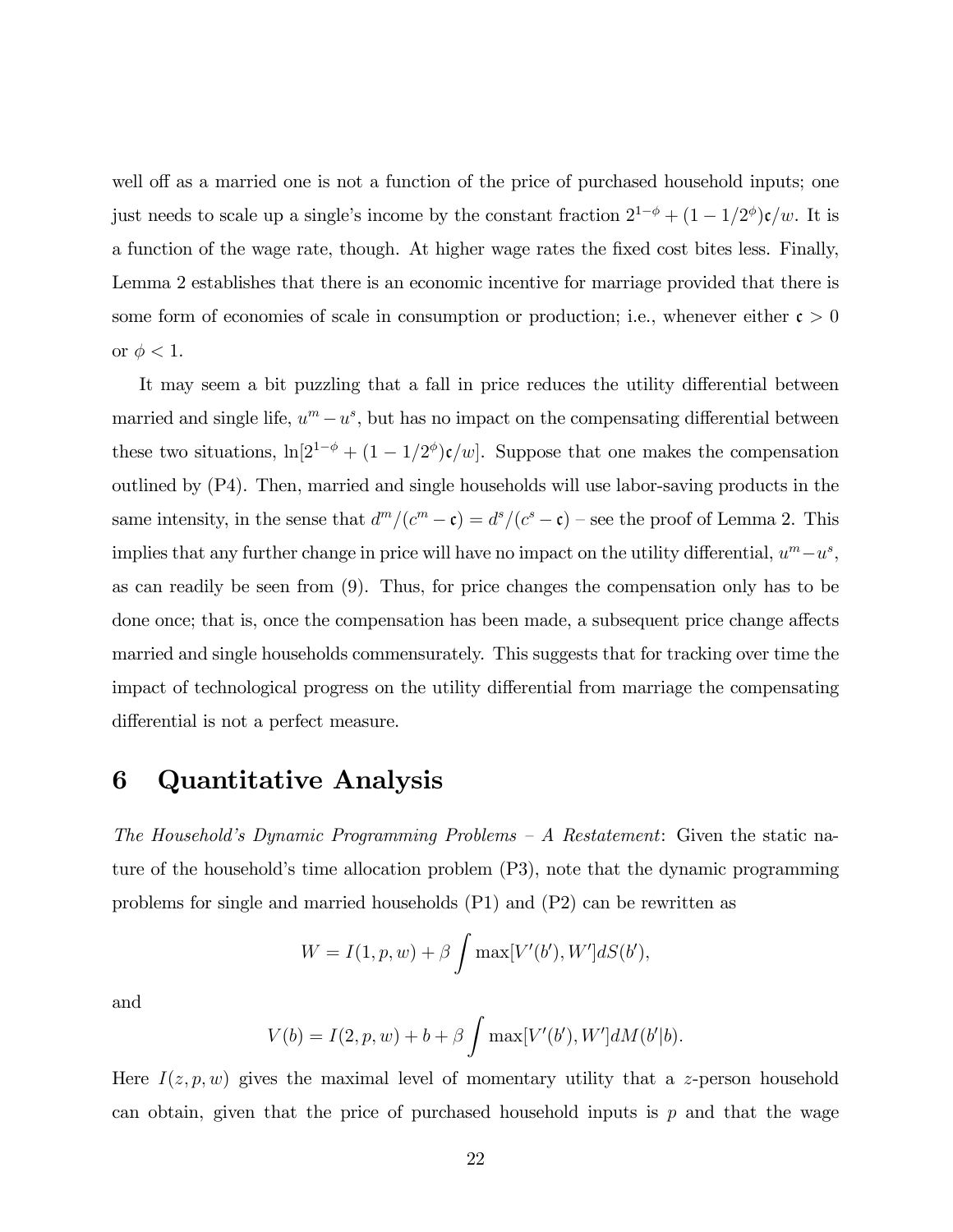rate is w. The fact that for a household of a particular size,  $z$ , it is possible to calculate their current level of utility,  $I(z, p, w)$ , without regard to their marriage/divorce decision is very useful. Given a sequence of prices and wages,  $\{p_t, w_t\}_{t}^{\infty}$ , it possible to compute from (P3) the associated sequence of momentary utilities for single and married households,  $\{I(1, p_t, w_t), I(2, p_t, w_t)\}_t^{\infty}.$ 

## 6.1 Matching the Model with the Data

In order to simulate the model, numbers must be selected for the various parameters. Except for five of the parameters, almost nothing is known about appropriate values. Additionally, time series for prices and wages need to be inputted into the simulation. Values for the model's parameters will be assigned either on the basis of a priori information or they will be estimated.

#### 6.1.1 A priori information

Take the model period to be one year. In line with convention, say following Kydland and Prescott (1982), set the subjective discount factor at 0.96. The discount factor used in decision making must reflect the individual's probability of survival,  $1 - \delta$ . A person's life expectancy is  $1/\delta$ . Thus, if (marriageable) life expectancy for an adult is taken to be 47 years then  $1/\delta = 47$ . Therefore, set  $\beta = 0.096 \times (1 - 1/47)$ . Next, let  $\phi = 0.77$ . This is in line with the O.E.C.D.'s household equivalence scale that treats the second adult in a family as consuming an additional 0.7 times the amount of the Örst adult. Hence, the parameter  $\phi$  solves  $1/2^{\phi} = 1/(1.0 + 0.7)$ . A series for wages can be constructed from the U.S. data. To do this, divide disposable income by hours worked to obtain a measure of compensation per hour.<sup>19</sup> The use of disposable income should (partially) take into account the changes in taxes (and transfers payments) that occurred over this time period. Between 1950 and 2000 compensation per hour worked rose 3.0 times. Thus, the analysis simply presumes

 $19$  Specifically, take the series for Disposable Personal Income from the National Income and Product Accounts and divide it through by Hours Worked by Full-Time and Part-Time Employees, both available from the Bureau of Economic Analysis, U.S. Department of Commerce.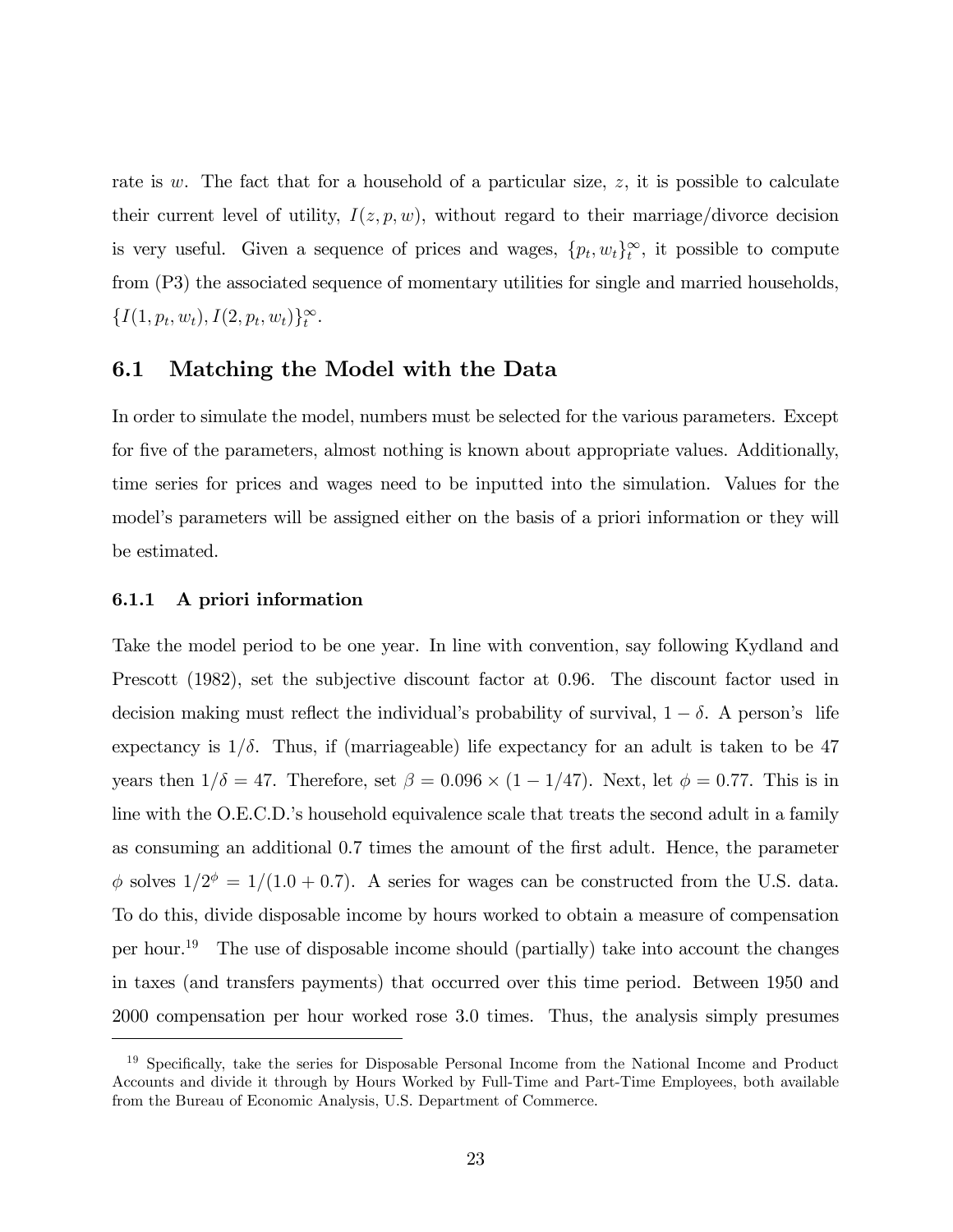that wages rise at  $100 \times \ln(3.0)/50 = 2.2$  percent per year. Last, the household production function is characterized by two parameters, viz  $\kappa$  and  $\theta$ . These have been estimated by McGrattan, Rogerson and Wright (1997). Their numbers are used here.<sup>20</sup>

#### 6.1.2 Estimation

The rest of the parameters will be calibrated/estimated. First, a set of data targets is picked. These targets summarize the data along Öve dimensions: the time allocations for both married and single households, the fraction of the population married, the divorce rate, and the marriage rate. Second, the parameter values in question are then chosen to maximize the model's fit with respect to these data targets. Specifically, for this section, define  $\tilde{d}_t^j$  to be the j-th data target for period t. Let  $\lambda$  be the vector of parameters to be estimated. The model will yield a prediction for the j-th data target as a function of these parameters and time, denoted by  $d_t^j = D^j(\lambda, t)$ . The estimation procedure solves

$$
\min_{\lambda} \sum_{j=1}^{5} \{ \sum_{t \in \mathcal{T}} I_t^j \omega_t^j [\tilde{d}_t^j - D^j(\lambda, t)]^2 / [\sum_{t \in \mathcal{T}} I_t^j] \},\tag{P5}
$$

where  $I_t^j \in \{0,1\}$  is an indicator function returning a value of 1 if there is an observation at date t,  $\omega_t^j$  gives the weight assigned to the target, and  $\mathcal{T} = \{1950, 1960, \cdots, 2000\}.$ Unlike the theory, the estimation does not restrict  $\mathfrak{c} \geq 0$  or  $\zeta < 0$ ; the data will decide the magnitudes and signs of these parameter.

It's interesting to compare this strategy for picking parameter values with the conventional one employed in business cycle analysis, discussed in Cooley and Prescott (1995). Business cycle analysis models short-run fluctuations around a *stationary* mean. Hence, parameter values are typically picked so that the model matches up with some relevant long-run averages from the data. In contrast, the current analysis focuses on long-run changes in a nonstationary world. The strong trends observed in the data speak to the degree of curvature in tastes and technologies. Thus, the information contained in these trends should be

<sup>&</sup>lt;sup>20</sup> The important parameter is the elasticity of substitution between goods and time in production,  $1/(1-\epsilon)$  $\kappa$ ). Chang and Schorfheide (2003) also find that goods and time are substitutes in the household production function. Their estimate is not far off from McGrattan et al.'s (1997).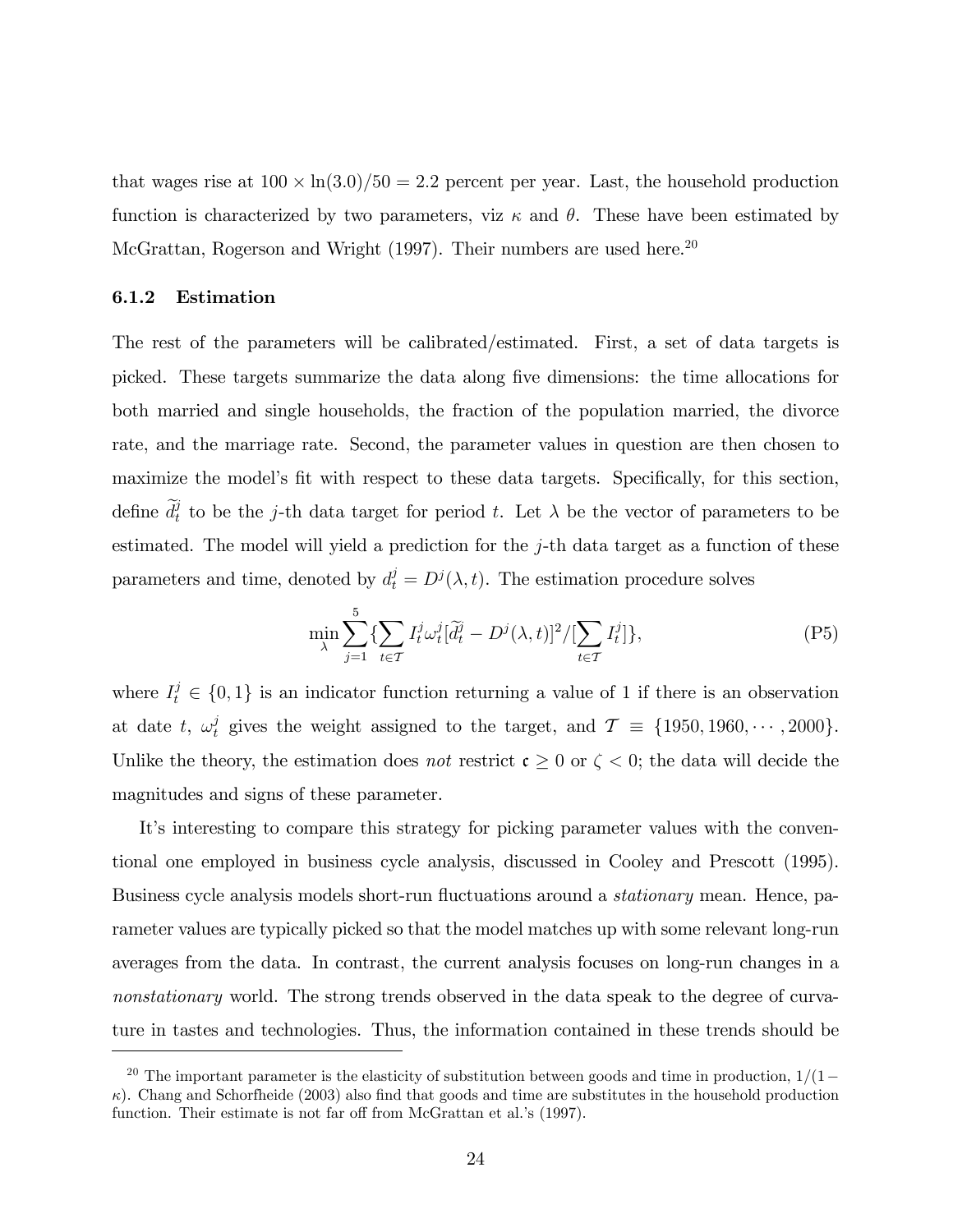used to estimate parameter values. This is allowed by letting data targets at different points in time enter into (P5). A discussion of the 10 parameters to be estimated and the 16 data targets used to identify them will now follow.

**Household Technology Parameters – Time Allocations** Obtaining a price series for purchased household inputs is somewhat problematic. So, a time path of the form  $p_t = p_{1950} \times$  $e^{-\gamma(t-1950)}$  will be estimated here, where  $\gamma$  is the rate of decline in the time-price for purchased household inputs and  $p_{1950}$  is the initial price. The fixed cost for household maintenance, c, plays an important role in controlling the initial level of market work expended by singles relative to married households. Nothing is known about its value, so it will also have to be estimated. Thus, three household technology parameters will be estimated:  $\mathfrak{c}$ ,  $p_{1950}$ , and  $\gamma$ .

To match the model up with the data on time allocations, note that the fraction of time spent by a married household on market work,  $l^m$ , is given by  $l^m = (2 - h^m)/2$ . Likewise, the fraction of time spent by a single household working in the market is  $l^s = 1 - h^s$ . Now, note that  $l^m$  and  $l^s$  can be written as functions of the parameters to be estimated, namely c,  $p_{1950}$ , and  $\gamma$ . They are also functions of time, t, and the taste parameters  $\alpha$  and  $\zeta$ . Thus, write  $l_t^m = L^m(\mathfrak{c}, p_{1950}, \gamma, \alpha, \zeta; t)$  and  $l_t^s = L^s(\mathfrak{c}, p_{1950}, \gamma, \alpha, \zeta; t)$ .

To calculate the analogous numbers for the U.S. data, assume that there are 112 nonsleeping hours in a week. Following the footsteps of McGrattan and Rogerson (1998), weekly hours per married and single households can be calculated using U.S. Census Data. For each decennial year between 1950 and 1990 the Census provides hours per week in following intervals: 1-14, 15-29, 30-34, 35-39, 40, 41-48, 49-59, and more than 60 hours. Let  $E_i$  denote the number of people that report hours in a particular interval  $i$ ,  $E_R$  represent the total number of people reporting hours, E stand for the total number of people employed, and N be the total population. Then, the fraction of total nonsleeping time allocated to the market is calculated as

$$
(7.5E_{1-14}+22E_{15-29}+32E_{30-34}+37E_{35-39}+40E_{40}+44.5E_{41-48}+42E_{49-59}+62.5E_{60+})\frac{1}{E_R}\frac{E}{N}\frac{1}{112}
$$

: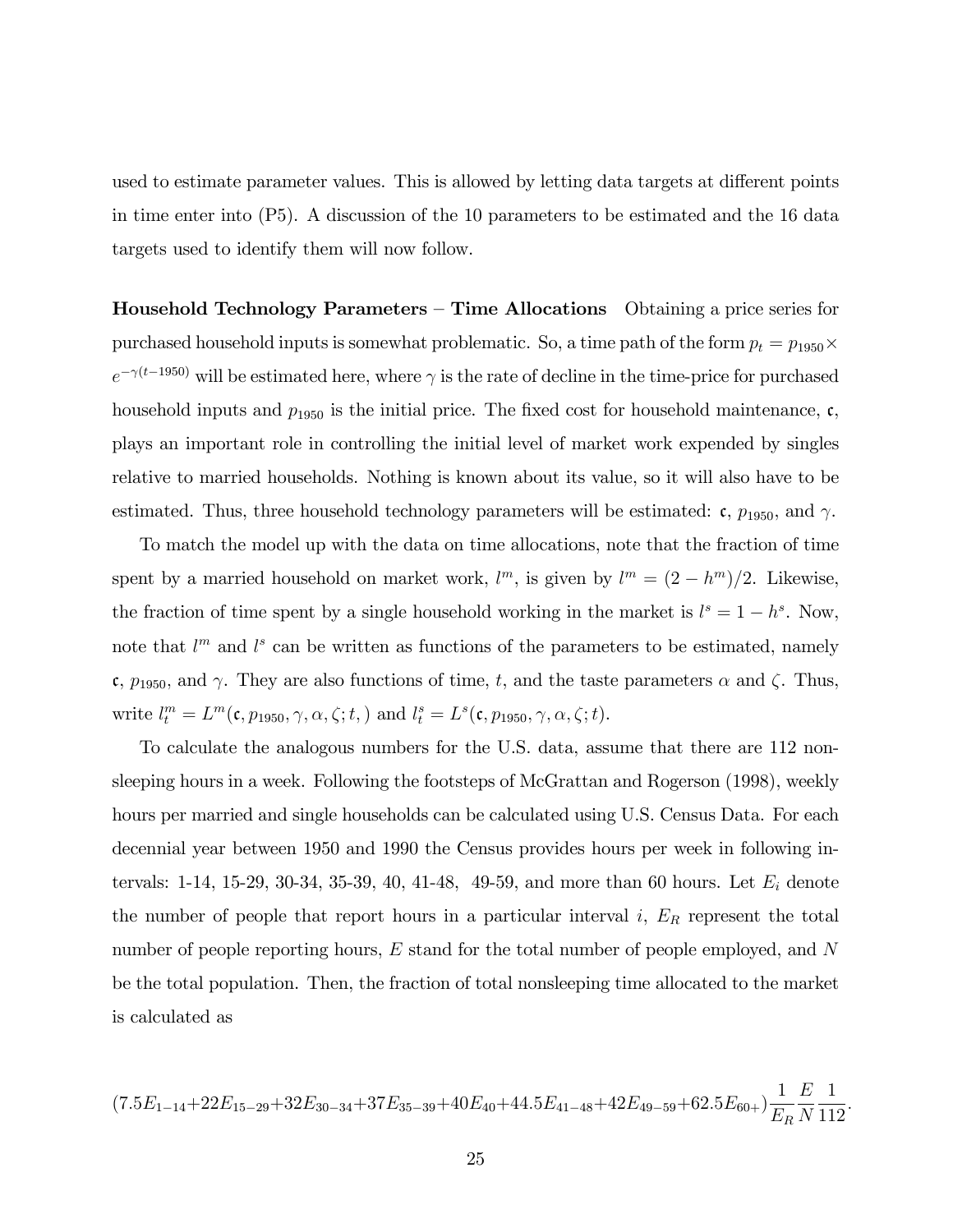This fraction is computed by marital status for all males and females between ages 24 and 54. The fractions of total household time allocated to the market by married households,  $\ell^m$ , and by single households,  $\ell^s$ , are then calculated as the averages across male and female hours. Thus, an observation for  $l_t^m$  and  $l_t^s$  is obtained for each decade t between 1950 and 1990, inclusive.

Now, to operationalize the above in (P5) let  $d_t^1 \equiv l^m$ ,  $D^1(\lambda, t) \equiv L^m(\mathfrak{c}, p_{1950}, \gamma, \alpha, \zeta; t)$ ,  $d_t^2 \equiv l^s$ , and  $D^2(\lambda, t) \equiv L^s(\mathfrak{c}, p_{1950}, \gamma, \alpha, \zeta; t)$  for  $t = 1950, 1960, \cdots, 1990$ . Also, set  $\omega_t^1/2$  and  $\omega_t^2/2$  to be the fractions of married and single females in the time-t population of women. (Note that  $\omega_t^1 + \omega_t^2 = 2$ , the number of data targets for the time allocations.) The theory developed suggests that the parameters  $\mathfrak{c}$ ,  $p_{1950}$ , and  $\gamma$  will be important for determining the time paths for hours worked. As a practical matter, it turns out that the time paths for hours worked largely identify the magnitudes of  $\mathfrak{c}$ ,  $p_{1950}$ , and  $\gamma$  – note that, as was mentioned earlier, the matching parameters,  $\mu_s$ ,  $\sigma_s$ ,  $\mu_m$ ,  $\sigma_m$ , and  $\rho$ , don't even enter into the  $L^m(\cdot)$  and  $L^s(\cdot)$  functions.

Taste and Matching Parameters  $-$  Vital Statistics There are seven taste and matching parameters that need to be estimated; namely,  $\alpha$ ,  $\zeta$ ,  $\mu_s$ ,  $\sigma_s$ ,  $\mu_m$ ,  $\sigma_m$ , and  $\rho$ . Parameter  $\alpha$  determines the weight of market goods in the utility function, while the parameter  $\zeta$  controls the degree of concavity in the utility function for nonmarket goods. The more concave this utility function is the faster households will move away from nonmarket goods toward market goods as income rises. Hence, this parameter plays an important role in determining how the relative benefits of married versus single life respond to technological progress. The idea here is that information on the trend in vital statistics is important for determining the value of  $\zeta$ . The remaining six matching parameters govern the noneconomic aspects of marriage – again recall that  $L^m(\cdot)$  and  $L^s(\cdot)$  are not functions of the matching parameters.

These seven parameters impinge heavily on the model's predictions concerning vital statistics. Here, the data is targeted along three dimensions for two years, 1950 and 2000: the fraction of the population married, the divorce rate, and the marriage rate. So,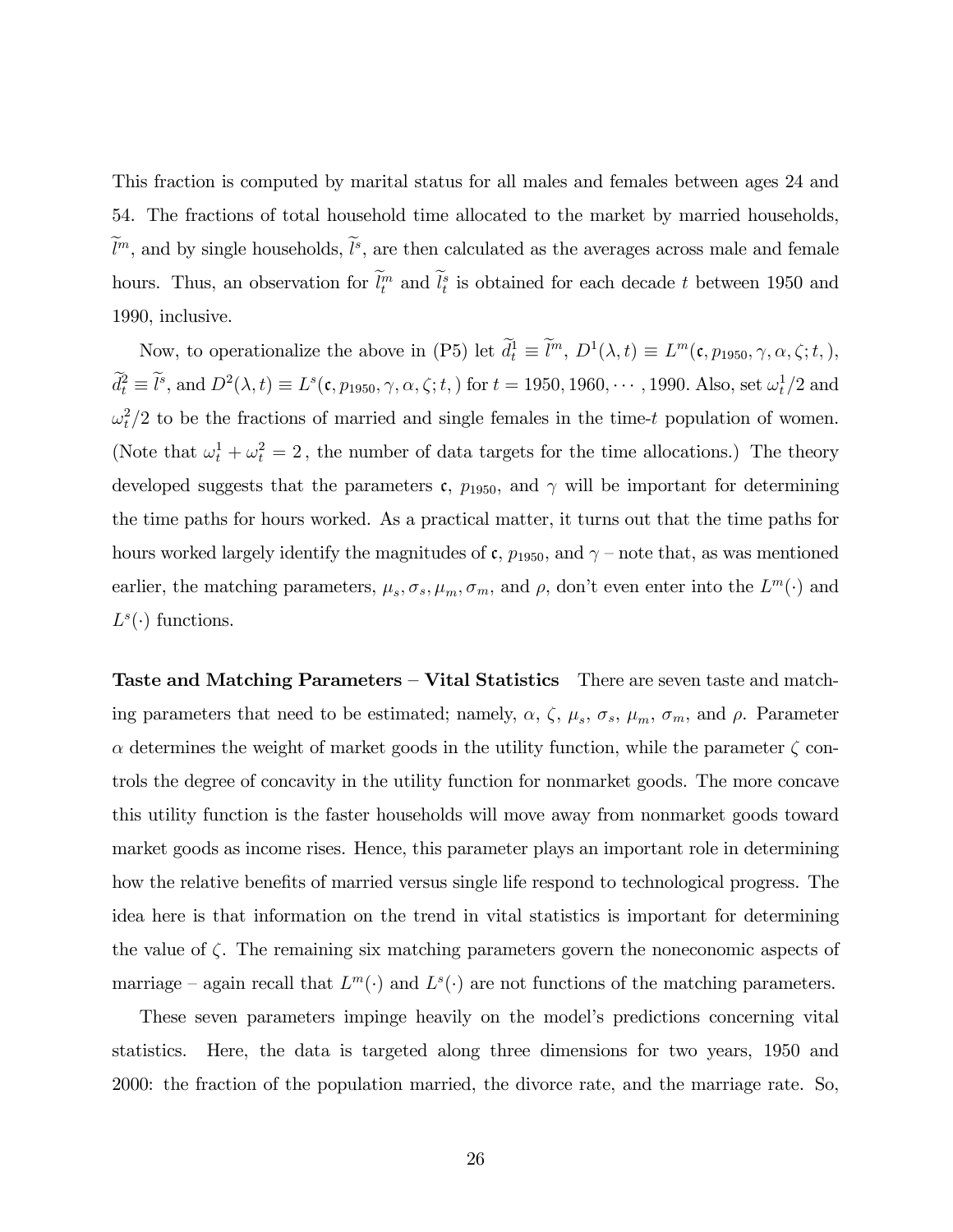let  $\tilde{m}_{1950}^j$  and  $\tilde{m}_{2000}^j$  denote the data targets along the j-th dimension for the years 1950 and 2000. Correspondingly, permit  $m_{1950}^j = M^j(\mathfrak{c}, p_{1950}, \gamma, \alpha, \zeta, \mu_s, \sigma_s, \mu_m, \sigma_m, \rho; 1950)$  and  $m_{2000}^j = M^j(\mathfrak{c}, p_{1950}, \alpha, \zeta, \mu_s, \sigma_s, \mu_m, \sigma_m, \rho; 2000)$  to represent the model's steady-state output along the *j*-th dimension for the years 1950 and 2000. Hence, in (P5) set  $\tilde{d}_t^{j+2} \equiv \tilde{m}_t^j$  $_t^j,$  $D^{j+2}(\lambda, t) \equiv M^{j}(\mathfrak{c}, p_{1950}, \gamma, \alpha, \zeta, \mu_s, \sigma_s, \mu_m, \sigma_m, \rho; t)$  and  $\omega_t^{j+2} = 1$ , for  $j = 1, 2, 3$  and  $t = 1950$ and 2000. (Again, note that  $\omega_t^3 + \omega_t^4 + \omega_t^5 = 3$ , the number of data targets for the vital statistics.)

To summarize, the parameter vector  $\lambda \equiv (\mathfrak{c}, p_{1950}, \gamma, \alpha, \zeta, \mu_s, \sigma_s, \mu_m, \sigma_m, \rho)$  is estimated so that model matches the data on five dimensions: the time allocations for married households, the time allocations for single households, the fraction of the population married, the divorce rate, and the marriage rate. This involves 16 observations from the U.S. data.<sup>21</sup> Due to the heavy time costs of simulating the full model, the parameter  $\alpha$  was arbitrarily restricted to lie in a 21-point discrete set  $A = \{0.2, \dots, 0.278, \dots, 0.4\}$ .<sup>22</sup> The parameter values obtained from the above procedure for matching the model with the data are presented in

 $21$  The estimation procedure employed is similar to one used by Andolfatto and MacDonald (1998). Given the paucity of observations there is little point in adding an error structure to the estimation.

<sup>&</sup>lt;sup>22</sup> This set contains the value of  $\alpha$  calibrated by Greenwood and Hercowitz (1991) for a business cycle model that includes household production and does not put leisure into the utility function. It also contains the value suggested by Cooley and Prescott (1995) for the standard real business cycle model. The results obtained are not that sensitive to the choice of  $\alpha$ . Hence, this restriction is not that severe. Also, the spacing between the points in  $A$  is not linear. The set is refined over 3 successive iterations so that the points are clustered the closest around the optimal solution  $\alpha = 0.278$ .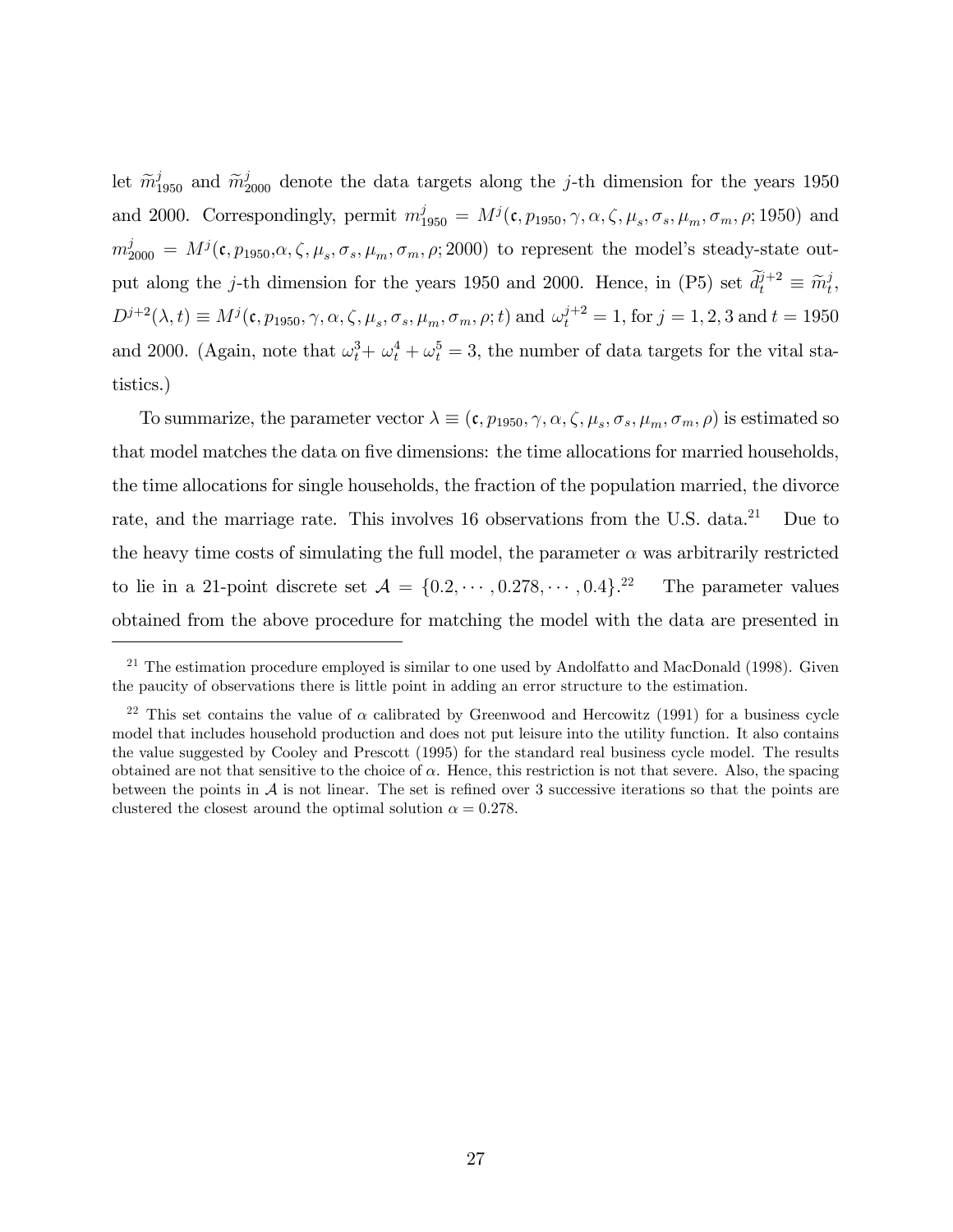#### Table 2.

| Category      | Parameter Values                                                           | Criteria                        |
|---------------|----------------------------------------------------------------------------|---------------------------------|
| <b>Tastes</b> | $\beta = 0.960 \times (1 - \delta), \phi = 0.766,$                         | a priori information            |
|               | $\alpha = 0.278, \zeta = -1.845$                                           | $estimated - vital statistics$  |
| Technology    | $\mathfrak{c} = 0.131,$                                                    | $\text{estimated}$ – hours data |
|               | $\theta = 0.206, \kappa = 0.189$                                           | a priori information            |
| Life span     | $1/\delta = 47$                                                            | a priori information            |
| <b>Shocks</b> | $\mu_s = -4.195, \sigma_s^2 = 8.002,$                                      | $estimated - vital statistics$  |
|               | $\mu_m = 0.562, \sigma_m^2 = 0.698, \rho = 0.897$                          |                                 |
| Prices        | $p_{1950} = 10.759, \gamma = 0.060,$                                       | estimated – hours data          |
|               | $p_t = p_{1950} \times e^{-\gamma \times (t-1950)}$ for $t = 1951, , 2000$ |                                 |
| Wages         | $w_{1950} = 1.00,$                                                         | normalization                   |
|               | $w_t = w_{1950} \times e^{0.022 \times (t-1950)}$ for $t = 1951, , 2000$   | a priori information            |

TABLE 2: PARAMETER VALUES

### 6.2 Results

Visualize the economy in 1950. Wages are low and the price for purchased household inputs is high, at least relative to 2000. Over time wages grow and the price for purchased household inputs falls. The time paths for wages and prices inputted into the analysis are shown in Figure 4. As can be seen, in the U.S. data wages increase 3.0 times over the time period in question. Prices are estimated to decline by a factor of 20. This seems large, but it is merely the result of compounding a 6.0 percent annual decline over a 50-year period. Can these two facts help to explain the decline in marriage and the rise in divorce over the last 50 years? This is the question asked here.

#### 6.2.1 Household Hours

The time path for household hours that arises from the model is shown in Figure 5. It mimics the U.S. data reasonably well. In particular, the model matches very well the sharp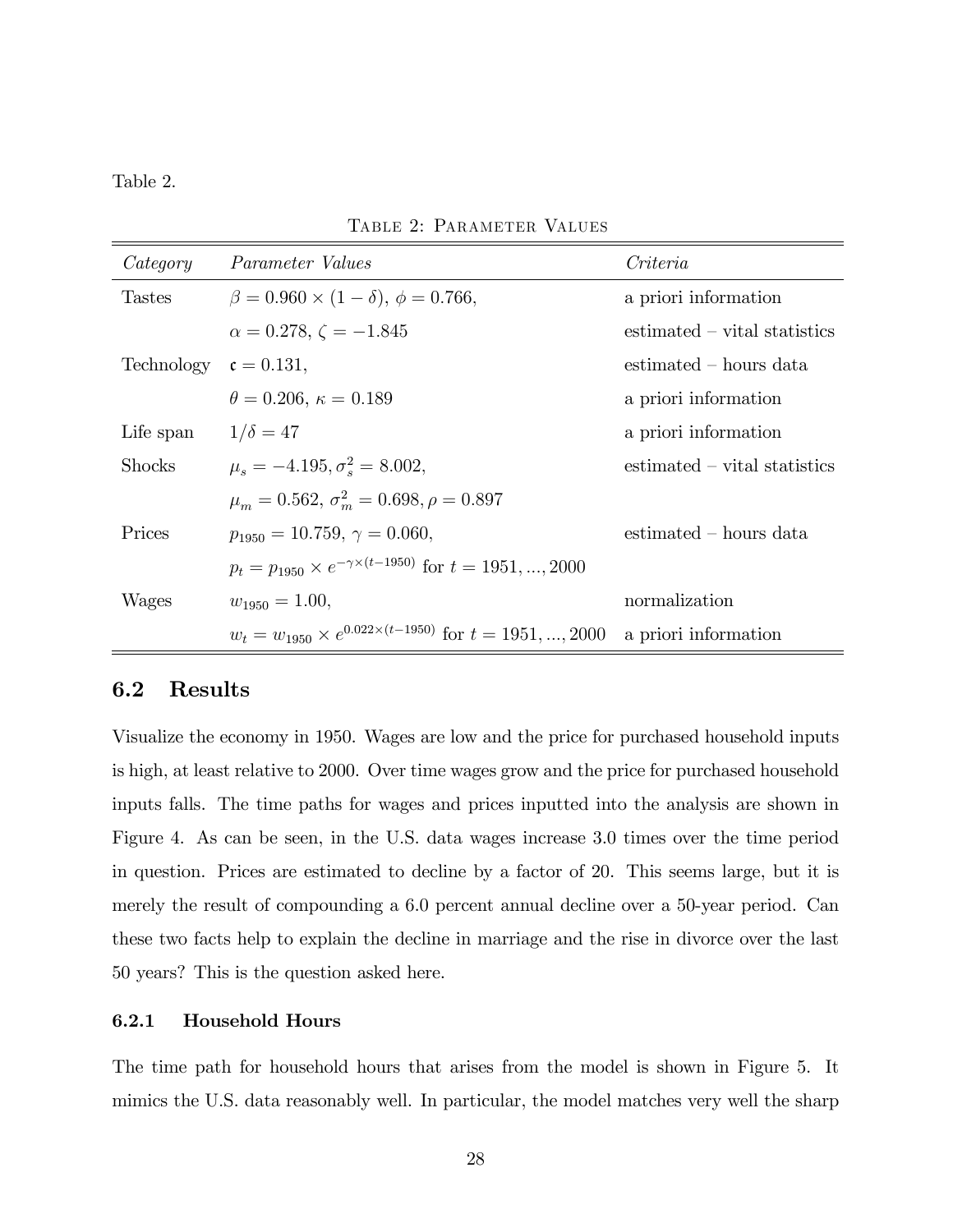

Figure 4: Wages and Prices,  $1950-2000$  – Model Inputs.

increase in the fraction of time devoted to market work by married households. This is due to the declining price for purchased household inputs. The estimation procedure picks a 6.0 percent annual rate of price decline. This looks reasonable.<sup>23</sup> Purchased household inputs and housework are substitutes in household production. As the price of purchased household inputs declines, households substitute away from using labor at home toward using goods. The model has trouble mimicking the enigmatic  $U$ -shaped pattern for single households  $\sim$  still, note the presence of an attenuated U, though. It does a reasonable job at predicting the rise in participation from 1970 on.<sup>24</sup> Observe that in 1950 married households

<sup>&</sup>lt;sup>23</sup> For instance, the Gordon quality-adjusted time price index for air conditioners, clothes dryers, dishwashers, microwaves, refrigerators, TVs, VCRs, and washing machines fell at 10 percent a year over the postwar period.

 $24$  The estimation scheme weights marrieds and singles by their prevalence in the population. Instead re-estimate the household technology parameters, holding Öxed the tastes and matching parameters (except for  $\zeta$ ), just using the hours data for singles from 1970 on. Doing this results in  $\mathfrak{c} = 0.051$ ,  $p_{1950} = 0.8836$ , and  $\gamma = 0.021$ . The model then fits this rising portion of single hours nearly perfectly – it still can't get the U shape, though. The fit for married labor supply is a little worse, but not bad. The predictions for vital statistics are very close to the ones currently obtained, when  $\zeta = -3.5$ . Note that a higher value for  $\zeta$  is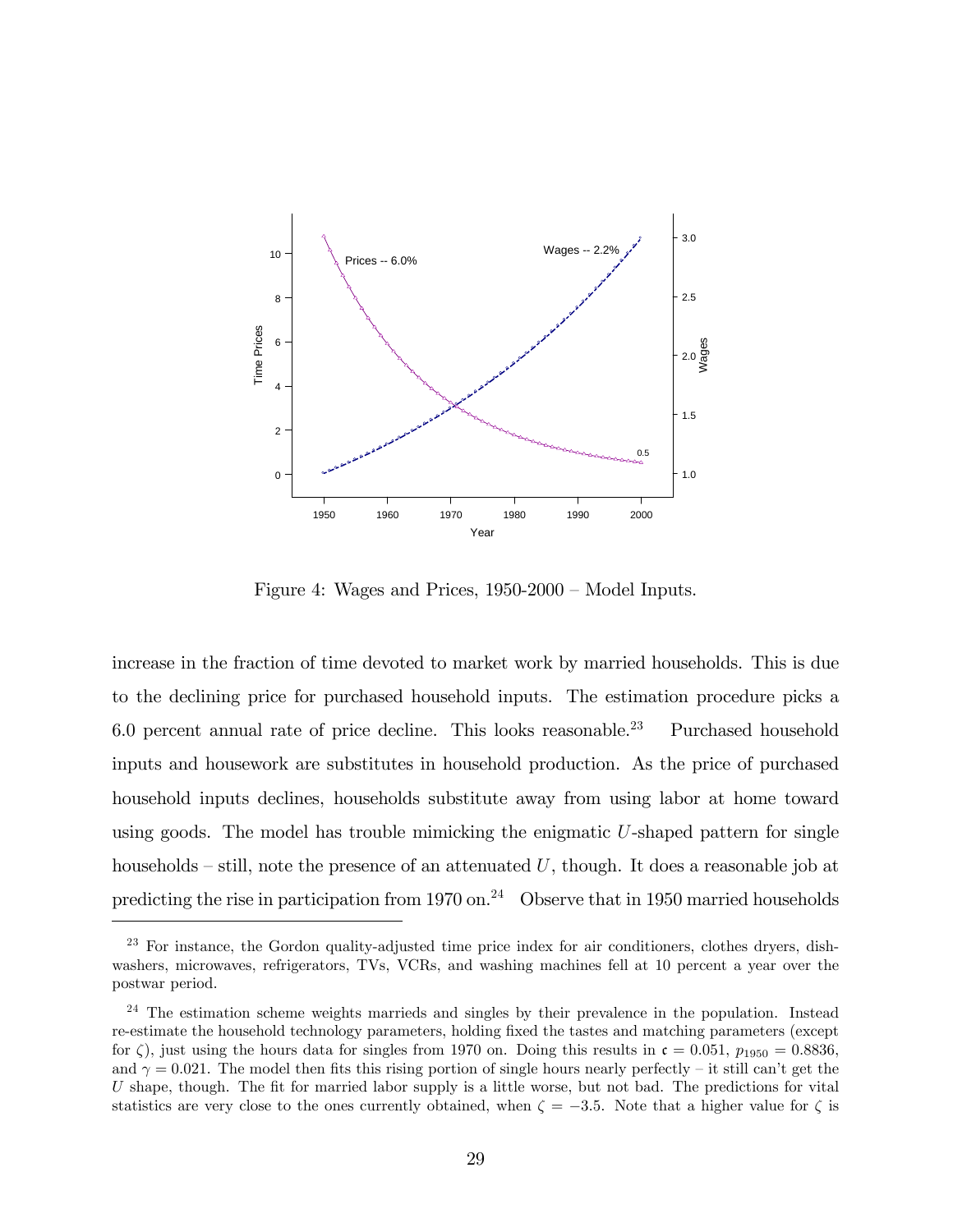devoted a smaller fraction of their time to market work than did single ones, both in the data and model. In the model this derives from the fixed cost of household maintenance.<sup>25</sup>

This forces low-income households to work more than high-income ones. In the model the low-income households are singles. As wages rise this effect disappears. By 1990 in the U.S. married households worked more than singles ones did. This is surprising since married households are much more likely to have children. In the model, they work about the same. Perhaps, in the real world, more productive individuals are also more desirable on the marriage market. Indeed, Cornwell and Rupert (1997) provide evidence that this is the case. Such a marriage-selection effect is missing in the model.

#### 6.2.2 Vital Statistics

Now, the model starts off from an initial steady state that resembles the U.S. in 1950 and converges to a final one looking like the U.S. in 2000. In  $1950$  about 81.6 percent of the female population was married (out of non-widows who were between the ages of 18 to 64). There were 10.6 divorces per 1,000 married females, and 211 marriages. According to Schoen  $(1983)$  marriages lasted about 30 years in 1950. In 2000 the picture was quite different. Only

picked to compensate for the lower rate of price decline,  $\gamma$ . For predicting the targets presented in Table 3, the results never differ by more than an absolute value of  $0.02$ , relative to the baseline model  $-$  the difference is usually much smaller. Alternatively, one could use the whole series for singles hours. A U-shaped pattern emerges with some worsening of fit elsewhere. The overall fit for the model isn't noticeably better for either of these two estimation schemes.

<sup>&</sup>lt;sup>25</sup> Suppose that married and single households have different fixed costs,  $m$  and  $\epsilon$ . Re-estimating the model, holding fixed the taste and matching parameters (except for  $\zeta$ ), results in  $\mathfrak{m} = 0.1585$ ,  $\mathfrak{s} = 0.1366$ ,  $p_{1950} = 15.116$ , and  $\gamma = 0.068$ . Not surprisingly, the fixed cost for married households is bigger than the one for singles. The fit for married female labor supply is now slightly better, while the one for singles is about the same. More or less the same predictions for the vital statistics are obtained (when  $\zeta = -1.845$  and the other taste and matching parameters are held Öxed). The results for the targets presented in Table 3 never differ by more than an absolute value of  $0.004$ , relative to the baseline model.

One could also add a fixed cost for household maintenance expressed in terms of nonmarket goods; i.e., rewrite the nonmarket goods part of the utility function as  $(1 - \alpha)[(n - \mathfrak{n})/z^{\phi}]^{\zeta}/\zeta$ , where  $\mathfrak{n}$  is the fixed cost and  $z = 1, 2$  is household size. A re-estimation of the household technology parameters for the model (holding fixed the other parameter values) established that this version of the model matched the hours worked data about as well as the benchmark model. At the old taste and matching parameter values, there are too many marriages in 1950. This is because the incentives to get married are now even higher. On this, the estimation scheme also picks a larger value for  $\mathfrak{c}$  (= 0.1463) in the presence  $\mathfrak{n}$  (= 0.0919) to keep singles working in market. The taste and matching parameters can be jiggled however so that this version of the model gives about as good (or bad) results as before.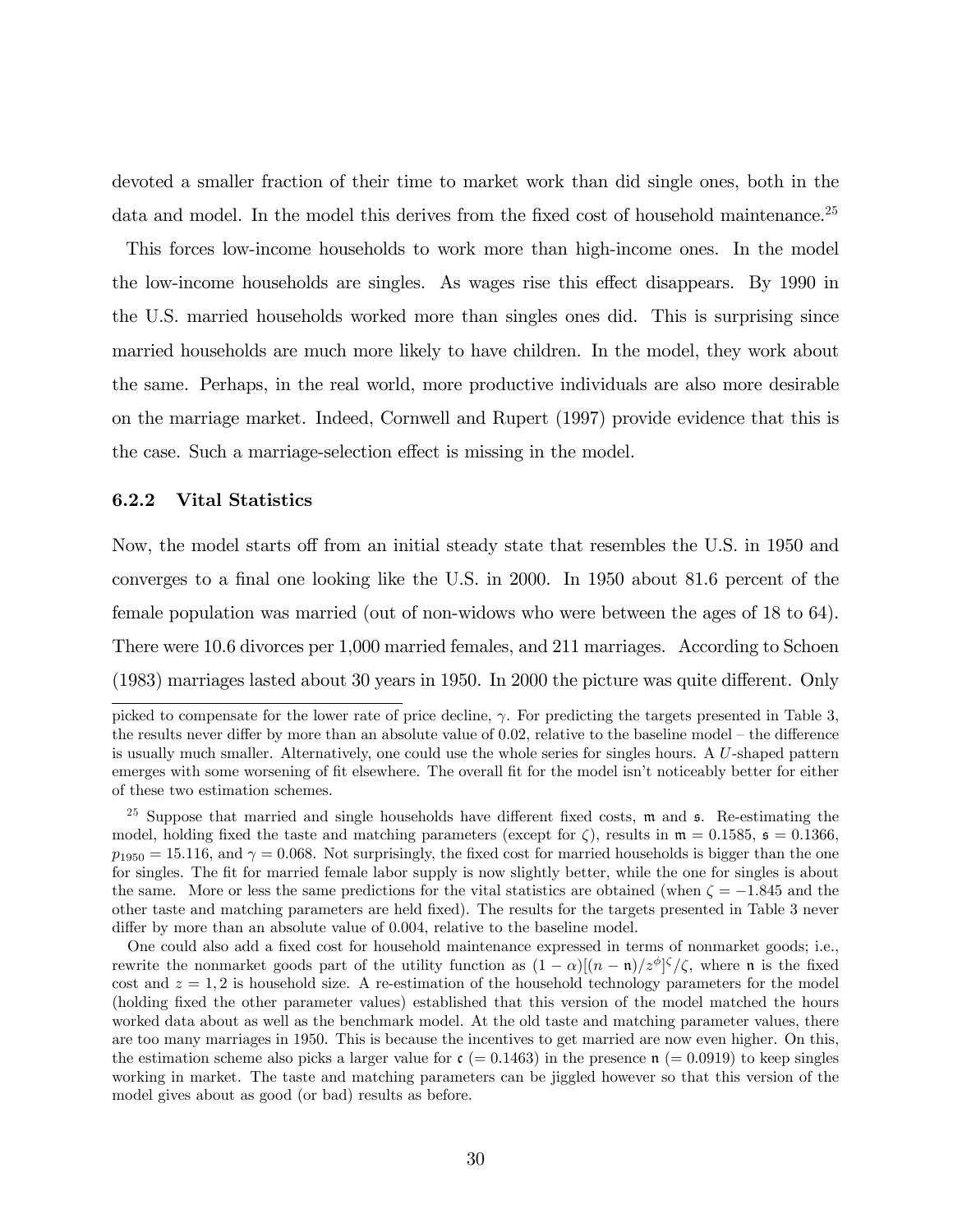

Figure 5: Household Hours,  $1950-1990 - U.S.$  Data and Model.

62.5 percent of females were married. The divorce rate had risen to 23 divorces by 1995, and the marriage rate had declined to about 80 marriages.<sup>26</sup> Finally, the average duration of marriages was about 20 to 24 years.<sup>27</sup> Table 3 shows the model's performance along these dimensions. Note that singles face a distribution with a low mean and a high variance, while married people face a distribution that has relatively a high mean, low variance, and high autocorrelation  $-$  see Table 2. This has two effects. First, it encourages singles to wait a while until a good match comes along. Second, it generates the long durations of marriages observed in the data.

$$
d_m = \frac{1}{1 - \pi_{mm}(1 - \delta)},
$$

where  $\pi_{mm}$  is the probability of a married agent remaining married next period.

<sup>26</sup> Divorce and marriage statistics from the National Center for Health Statistics are not available after 1996.

<sup>&</sup>lt;sup>27</sup> There are not any recent estimates for the duration of marriages. Schoen and Standish  $(2001)$  estimate that the duration of marriages to be about 24 years in 1995, while Espenshade (1985) estimates it to be 22.5 years for white females and 14.6 for black females over the period 1975-1980.

The steady-state duration of marriages in the model is given by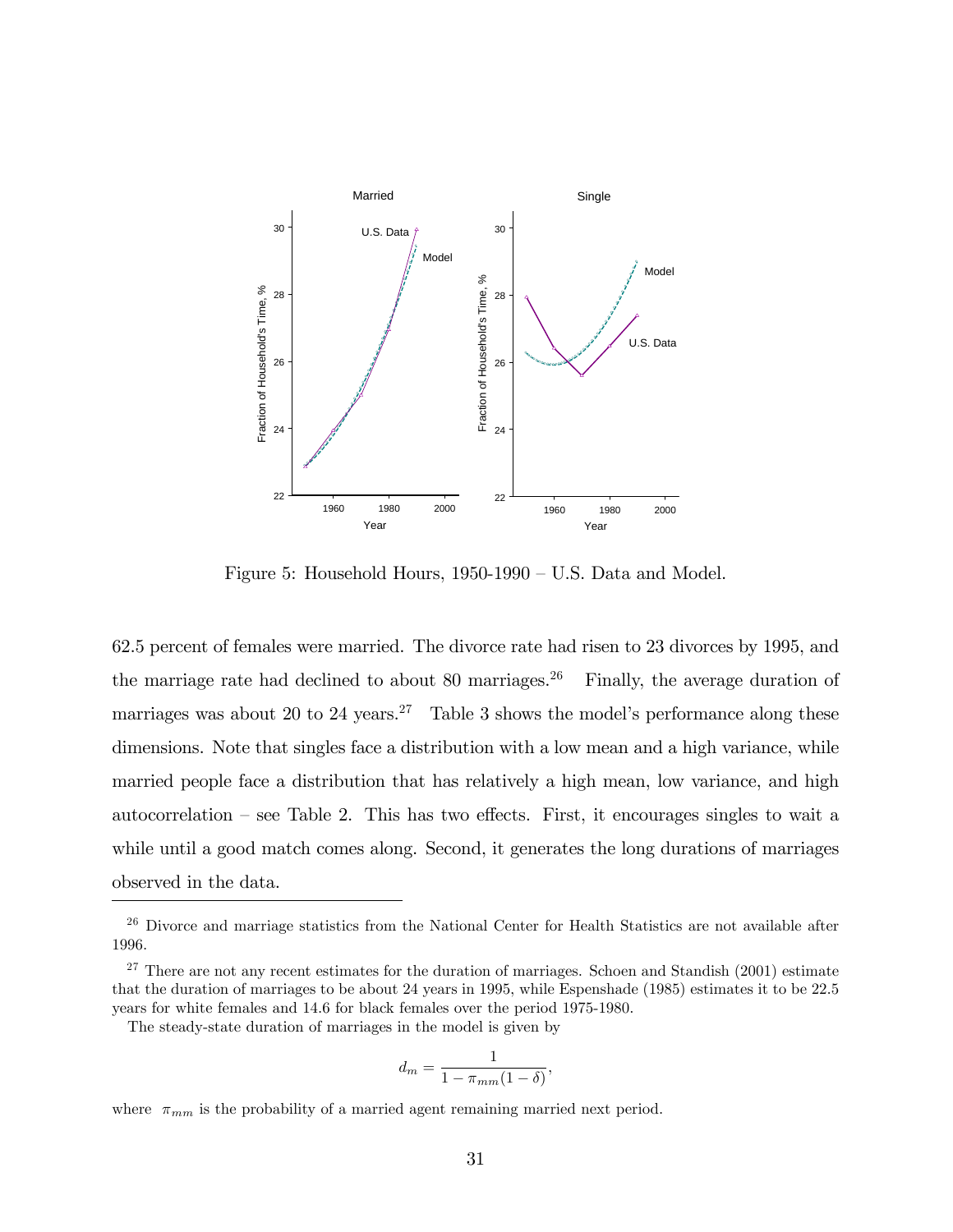|                               | 1950  |       | 2000        |       |  |
|-------------------------------|-------|-------|-------------|-------|--|
|                               | Model | Data. | Model       | Data  |  |
| Fraction married              | 0.818 | 0.816 | - 0.678     | 0.625 |  |
| Probability of divorce        | 0.011 | 0.011 | 0.026       | 0.023 |  |
| Probability of marriage 0.131 |       | 0.211 | 0.094       | 0.082 |  |
| Duration of marriages         | 31.31 |       | 29.63 21.47 | 20-24 |  |

Table 3: the initial and final steady states

The fraction of the population that is married declines with the passage of time in the model. Figure 6 compares results obtained from the model with the U.S. data. The model can explain 14 percentage points of the observed 19 percentage point decline in the number of married females. This seems reasonable since other things went on in the world, such as a rise in the number of people going to college, a decline in fertility, etc. Observe that the utility differential between married and single life declines over time.<sup>28 29</sup> This occurs for two reasons. First, recall that the utility function for nonmarket goods is more concave than the one for market goods. Thus, high-income households (married couples) spend less on household inputs relative to market consumption than do low-income household (singles). As a consequence, a fall in the price of purchased household inputs has a bigger impact on singles vis à vis married couples. Second, as wages rise the importance of the fixed cost for household maintenance disappears. This is more important for single households than married ones. Finally, many couples choose to live together but not marry. The framework can be thought of as modelling couples living together. The fraction of females living with a male fell by 16 percentage points between  $1960$  and  $2000$ .<sup>30</sup> From this angle, the model

 $^{28}$  In line with the discussion surrounding Lemma 2 the compensating differential needed to make a single as well off as a married person only falls from 20.7 percent to 17.7. This small decline is due to the fact that the fixed cost, c, is only a small fraction of the value of a single's time endowment,  $w$ .

 $^{29}$  Cho and Siow (2003) estimate a non-transferable utility model of the U.S. marriage market. Their estimates show that the gains to marriage for young adults fell sharply between 1971 and 1981.

 $30$  The fraction of females living with a male is defined to be the fraction of females who are married plus the fraction of females who are unmarried living with a male. The size of this latter group is tabulated using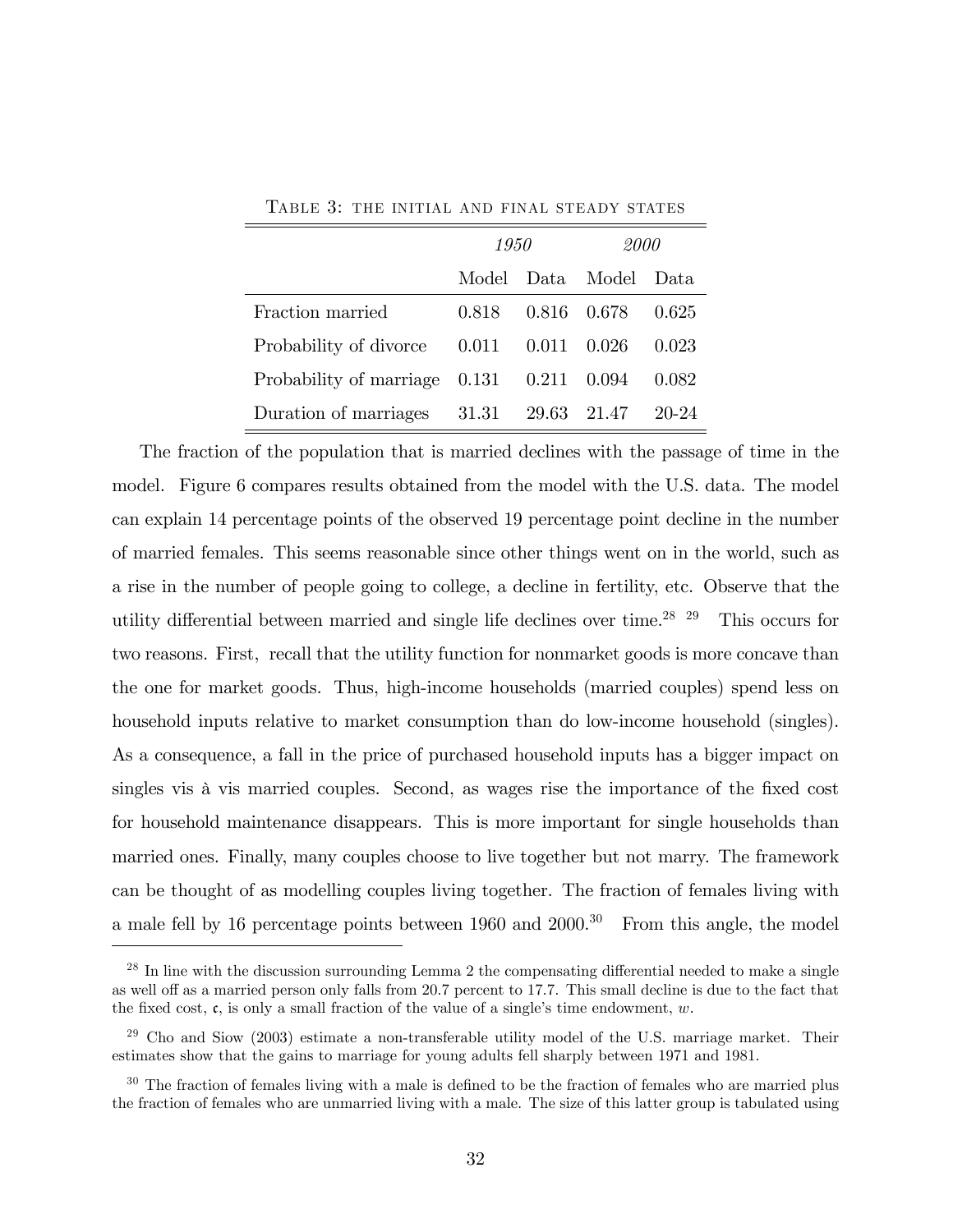

Figure 6: The Decline in Marriage,  $1950-2000 - U.S.$  Data and Model.

captures about 88 percent of the decline between  $1950$  and  $2000$ .<sup>31</sup> Interestingly, the model seems to do well predicting the number of marriages for the first half of the sample, and the number of cohabitations for the later.

Underlying the decline in the fraction of the U.S. population that is married is a rise in the divorce rate and a decline in the rate of marriage. This is true for the model too, as can be seen in Figure 7. In the model divorces rise from 11 to 26, per 1,000 married women. This compares with 11 to 23 in the data. Marriages, in the model, fall from about 131 to 94 per 1,000 unmarried women. In the data they dropped from 141 to 69 or from 211 to 82, depending on the measure preferred. Thus, by either measure, the drop in marriages in the model is a little anemic. Again, it is not surprising that the model does not do well in this regard. Some important factors have been left out, such as the rise in education that surely

the Census Bureau's 'posslq' household variable – persons of the opposite sex living together. This variable unfortunately also includes people who arenít partners. Still, it probably is a good proxy for the number of cohabitations.

 $31$  Note that the number of unmarried couples living together before 1960 would have been small and can be safely ignored.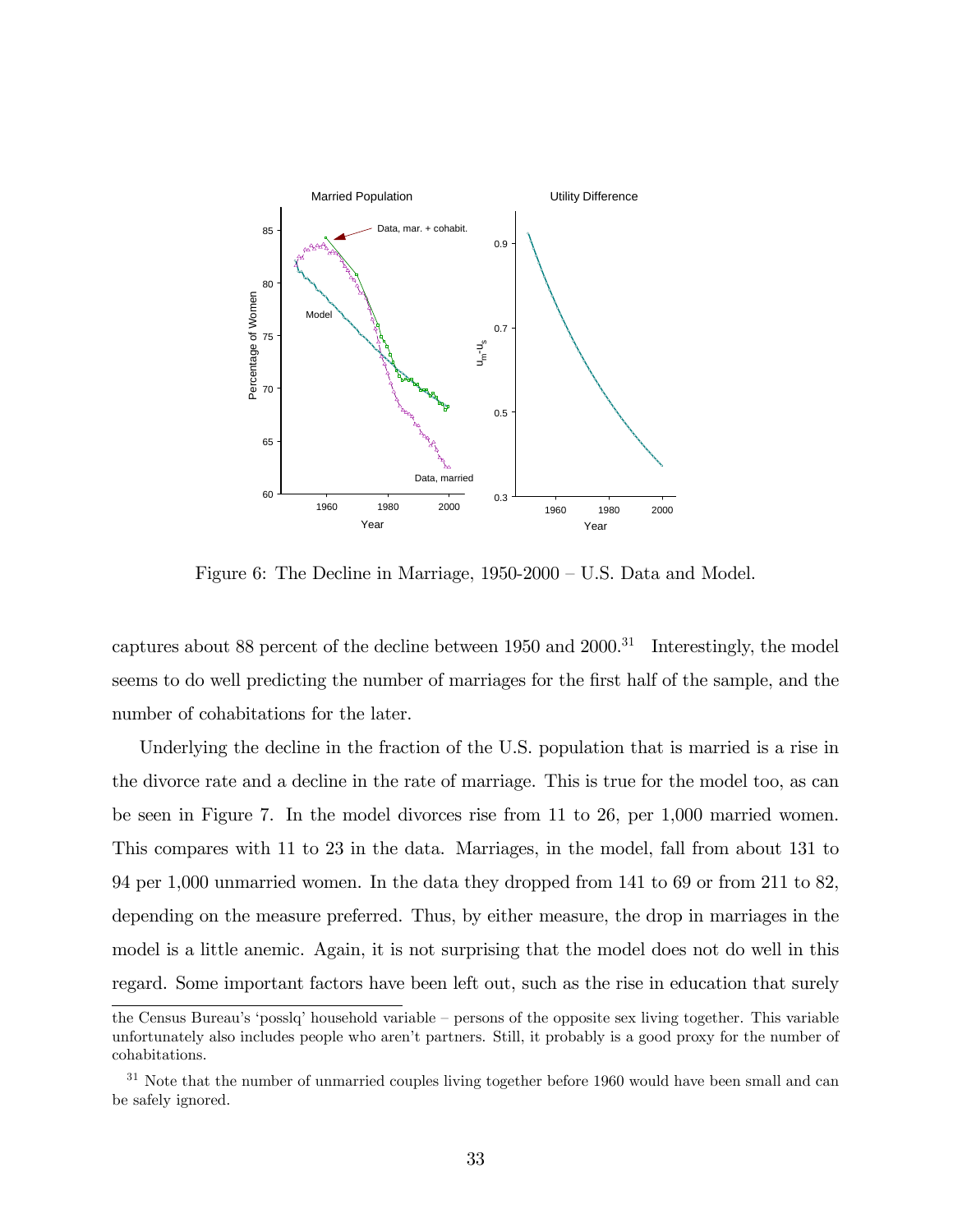

Figure 7: Rates of Marriage and Divorce,  $1950-1996 - U.S.$  Data and Model

must be associated with the delay in first marriages, or a narrowing in the gender gap that may have promoted female labor-force participation and made single life a more desirable option for females.<sup>32</sup> Last, in the data the duration of a marriage was 30 years in 1950. By 2000 this had declined to 20 years. The model does well in this regard. It predicts that duration of a marriage was  $31$  years in 1950 and  $21$  years in 2000.<sup>33</sup>

 $32$  Regalia and Rios-Rull (2001) show that the decline in the gender gap played a significant role in the rise of single households during the 1970-1990 period.

<sup>&</sup>lt;sup>33</sup> Recall that the estimation strategy uses information on the trends in labor supply and vitals statistics over the entire sample to identify the key parameters c,  $\gamma$ , and  $\zeta$ . To check for the robustness of this strategy, the model was partially re-estimated (over the c,  $\gamma$ ,  $p_{1950}$ , and  $\zeta$  parameters) to fit the 1950 to 1970 subperiod. In particular, for  $\mathfrak{c} = 0.1459$ ,  $\gamma = 0.068$ ,  $p_{1950} = 16.219$ , and  $\zeta = -1.7$ , the model did a good job matching labor supply and vital statistics for the subperiod. Using these estimates the model's predictions for the year 2000 were then generated. They are surprisingly close to the benchmark model. The results for 1950 are: fraction married, 0.827; probability of divorce, 0.010; probability of marriage, 0.135; duration of marriages,  $32.20$ . For  $2000$  the corresponding figures are  $0.675$ ,  $0.026$ ,  $0.093$ , and  $21.33$ .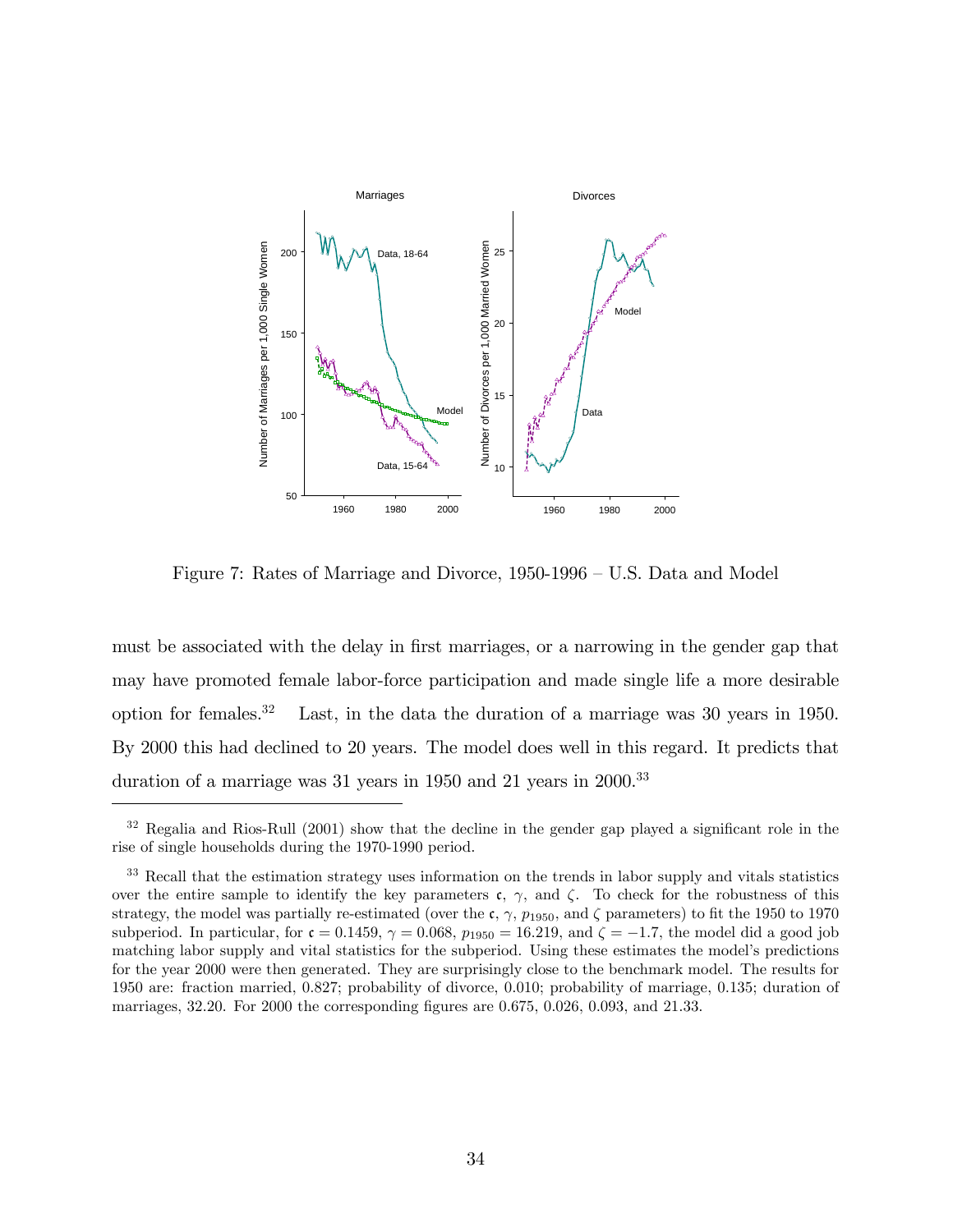# 7 1920-2000: A Proposed Extension

The effects of technological progress on the formation of households were beginning to percolate before World War II. How are these effects manifested in data? Can the model be modified to address them?

## 7.1 The Marriage Data

Figure 8 plots the proportion of the female population that was married from 1880 to 2000.<sup>34</sup> About 72 percent of the population was married in 1900, as opposed to 62 percent in 2000. So, 10 percentage points less women were married at the end of the 20th century relative to the beginning. Observe that the number of marriages shows a  $\cap$ -shaped pattern roughly coinciding with the baby boom years. This pattern is not as dramatic as it seems at first glance. The population was much younger at the turn of the last century than it is today. Women aged 18 to 30 made up 44 percent of the population in 1900. Now, they account for 26 percent. Young women are much less likely to be married than older ones. Figure 8 also shows the fraction of the female population that are married after making a correction for the shift in the age distribution.<sup>35</sup> First, note that much more females were married at the

$$
f = \sum_{i=1}^{I} \frac{m_i}{p_i} \frac{p_i}{p}.
$$

Hence, f depends both on the age composition of the population (or the  $p_i/p$  terms) and on the fraction of each age group who is married (or the  $m_i/p_i$  terms). Now, for any year t define an age-adjusted measure by

$$
\widehat{f}_t = \sum_{i=1}^I \frac{m_{i,t}}{p_{i,t}} \frac{p_{i,2000}}{p_{2000}}.
$$

Thus,  $\hat{f}_t$  calculates the fraction of women that would be married if the age composition of 2000 was in effect at time t.

<sup>&</sup>lt;sup>34</sup> The facts reported in this Section are based on tabulations from data obtained from the U.S. Census, downloaded from IPUMS-USA, Minnesota Population Center, University of Minnesota.

 $35$  The adjustment is done using the typical method employed by demographers. Let p denote the total female population at a point in time. Suppose that this population is made up of I age groups. Define  $p_i$  to represent the number of women in the i-th age group and allow  $m_i$  to proxy for the number of these women who are married. The fraction of married females in the total population is then given by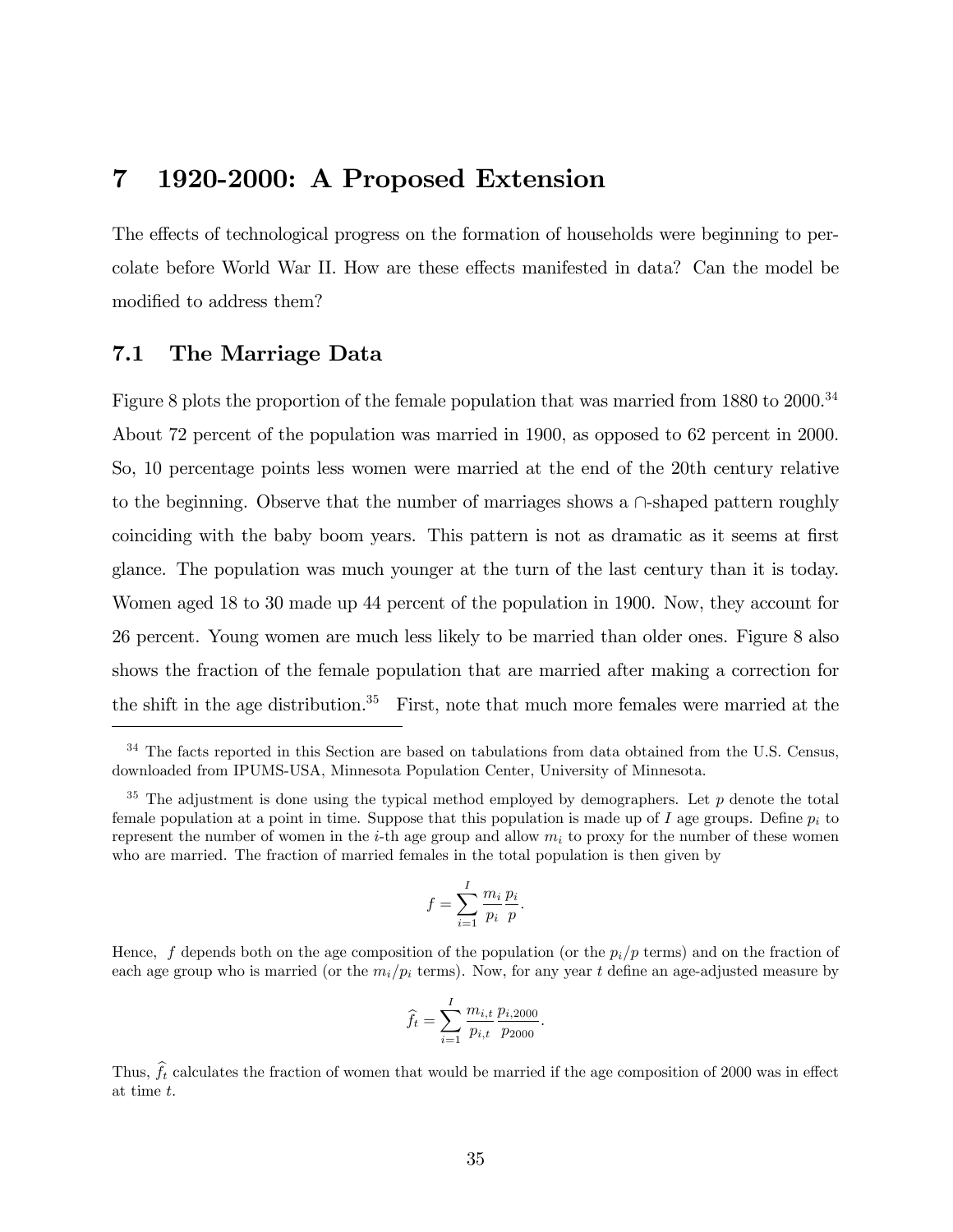

Figure 8: Marriage, 1880-2000.

beginning of the century as opposed to the end, about 17 percentage points more. Second, the hump is still there, but it is much less pronounced. What can account for this humpshaped pattern in marriage? Specifically, why did the number of marriages rise between 1940 and 1960, and subsequently decline?

## 7.2 Living Arrangements of Young Adults

At the beginning of the 20th century the vast majority of never-married young females (close to 80 percent) lived as dependents with their parents. A substantial fraction lived in households as non-relatives; viz, boarders, servants, etc. Almost none lived in their own household, however. The fraction of young stand-alone households made up by singles has become much more prevalent over time. It has risen from close to zero at the turn of the last century to about 50 percent today, as Figure 9 illustrates.<sup>36</sup> Additionally, Figure 9 plots

 $36$  In Figure 9 an independent single female is defined to be a never-married woman who is either the head of a household, or the friend or partner of a householder. The curve labeled 'single, on own' graphs this group relative to all single females. The curve marked 'married' shows the number of married females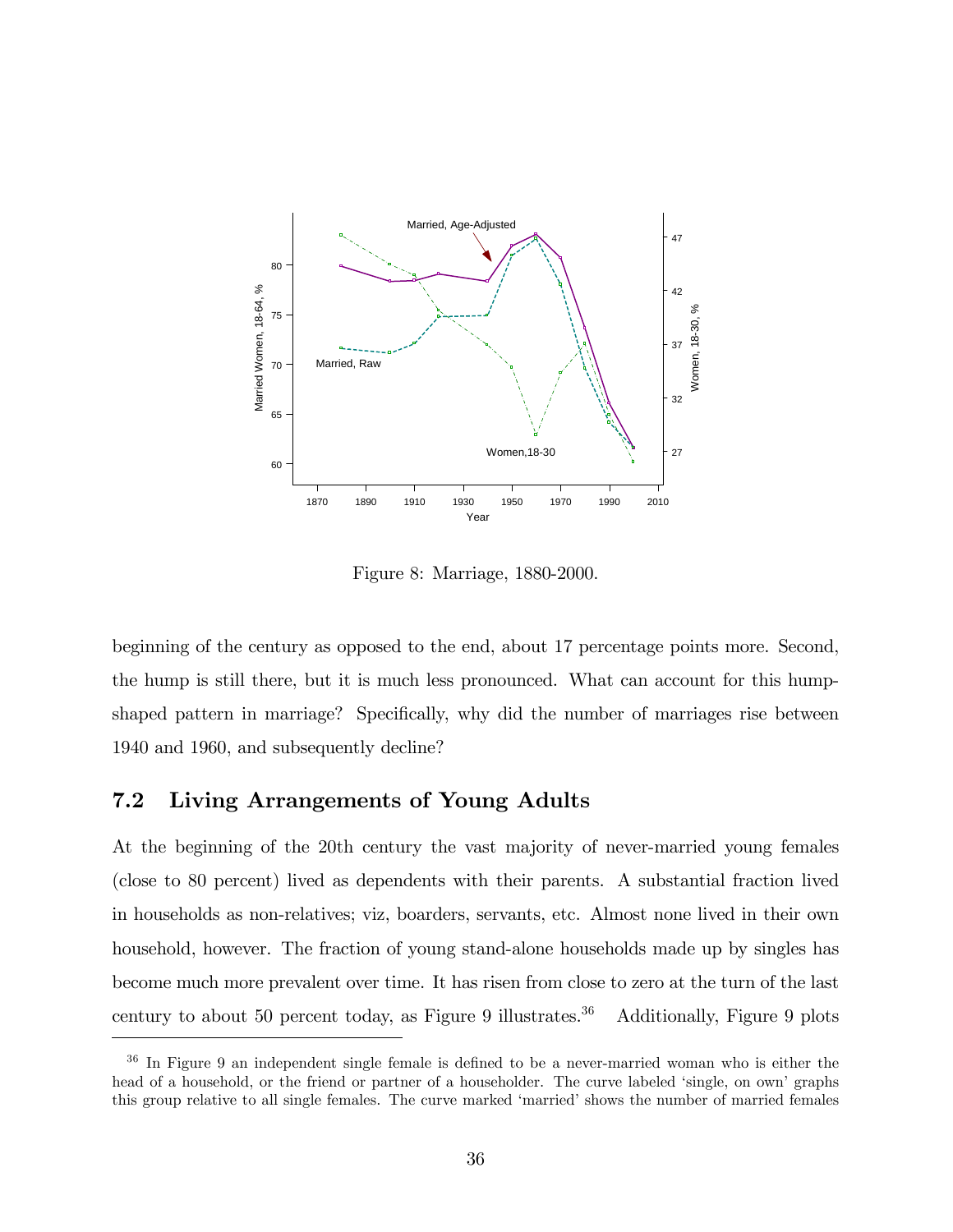

Figure 9: Living Arrangements for Young Women, 1880-2000.

the proportion of young households made up by married couples. As can be seen, it fell from nearly 100 percent at the turn of the last century to less than 50 percent today. Interestingly, this plot shows a monotonic decline from roughly 1910 on; the hump has disappeared.

# 7.3 Returning to the Hypothesis

The idea here is that technological progress in the household sector made it feasible to establish smaller and smaller households. In the initial stages of development technological advance made it easier for a young adult to leave his or her parent's home and marry. As household technology progressed further it became viable for young adults to leave home and remain single. Therefore, the move by young adults from large to two-person households coincided with an increase in marriages while the subsequent shift toward one-person households was associated with a decline. This hypothesis is consistent with the decline in the fraction of total young households made up by married ones that was shown in Figure

relative to the number of married plus independent single ones. The plots are restricted to women in the 18-to-30 age group.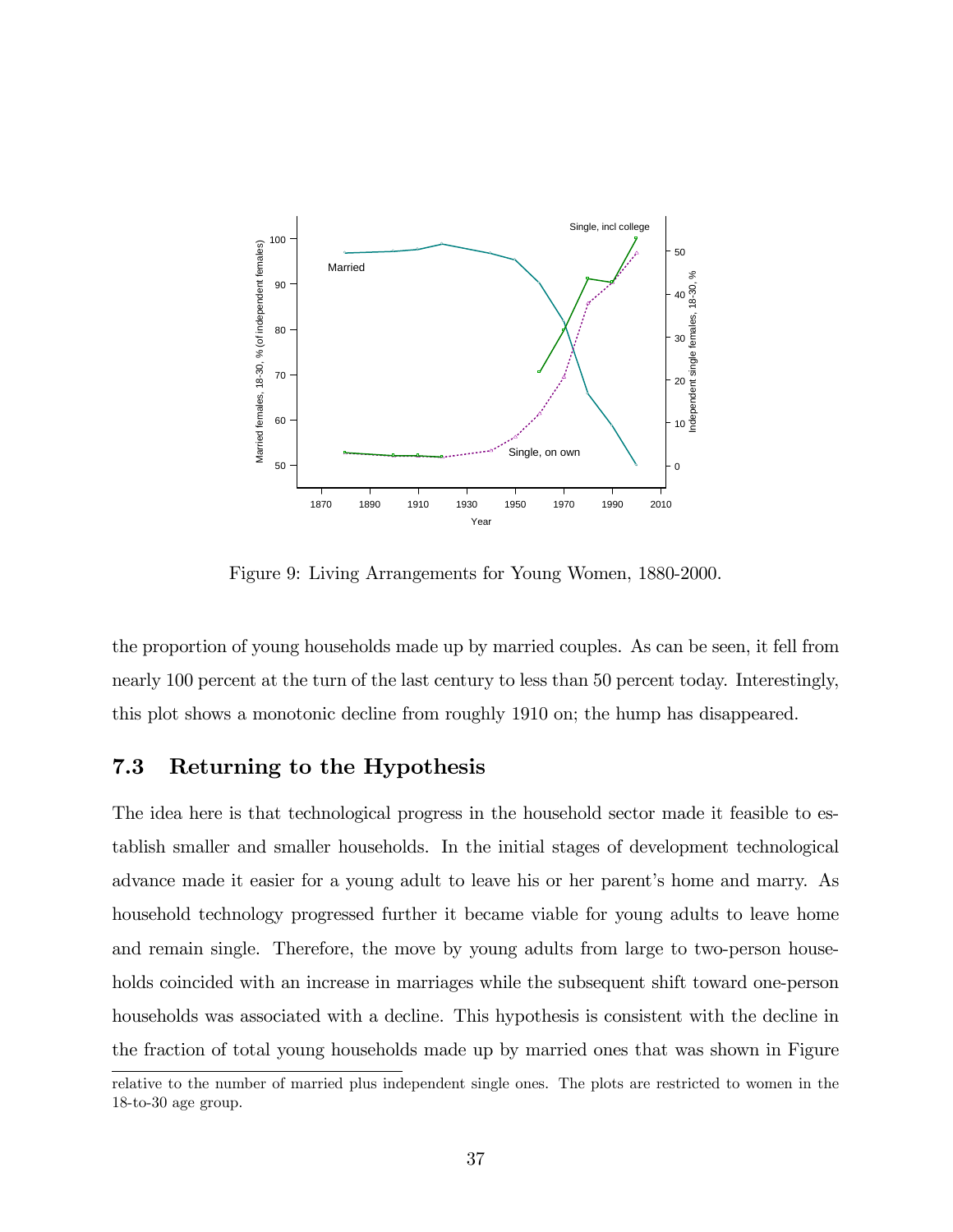#### 7.3.1 Altering the Setup

To gauge whether or not this hypothesis has promise consider the following simple extension of the model. Let there now be three types of individuals: singles living at home with their families (dubbed young adults), singles living in their own homes, and married couples living in their own households. Suppose that a young adult living with his family receives a momentary utility of  $H(w, p) - x$ . Here  $H(w, p)$  gives the economic benefit from living at home, as a function of the underlying state of the economy  $(w, p)$ . The variable x represents the psychic disutility from living at home (versus alone) so to speak. It is distributed across the population according to the distribution function  $X$ . Each single starts adulthood living at home with their families and must make a decision about whether or not to leave his family's home. Assume that a young adult leaves home single and then looks for a mate. Once departed, he can never return. Also presume that a family realizes no benefit from a child staying at home. The rest of the setup remains the same as before. The analysis will focus on steady states.

The criteria underlying a young adult's decision about whether or not to move out is summarized below.

Table 4: Decision to leave home

| Leave Home | if $W(w, p) \ge [H(w, p) - x]/[1 - \beta(1 - \delta)]$           |
|------------|------------------------------------------------------------------|
|            | Remain Home if $W(w, p) <  H(w, p) - x / 1 - \beta(1 - \delta) $ |

A young adult will leave home when the benefit from independent single life,  $W(w, p)$ , exceeds the benefit from living with his family,  $[H(w, p) - x]/[1 - \beta(1 - \delta)]$ . Now, define  $x^*$ by the equation

$$
W(w, p) = [H(w, p) - x^*]/[1 - \beta(1 - \delta)].
$$

Clearly, a young person will leave home when  $x \geq x^*$ , and will stay there when  $x < x^*$ . The number of people deciding to live at home will be given by  $X(x^*)$ . Now, consider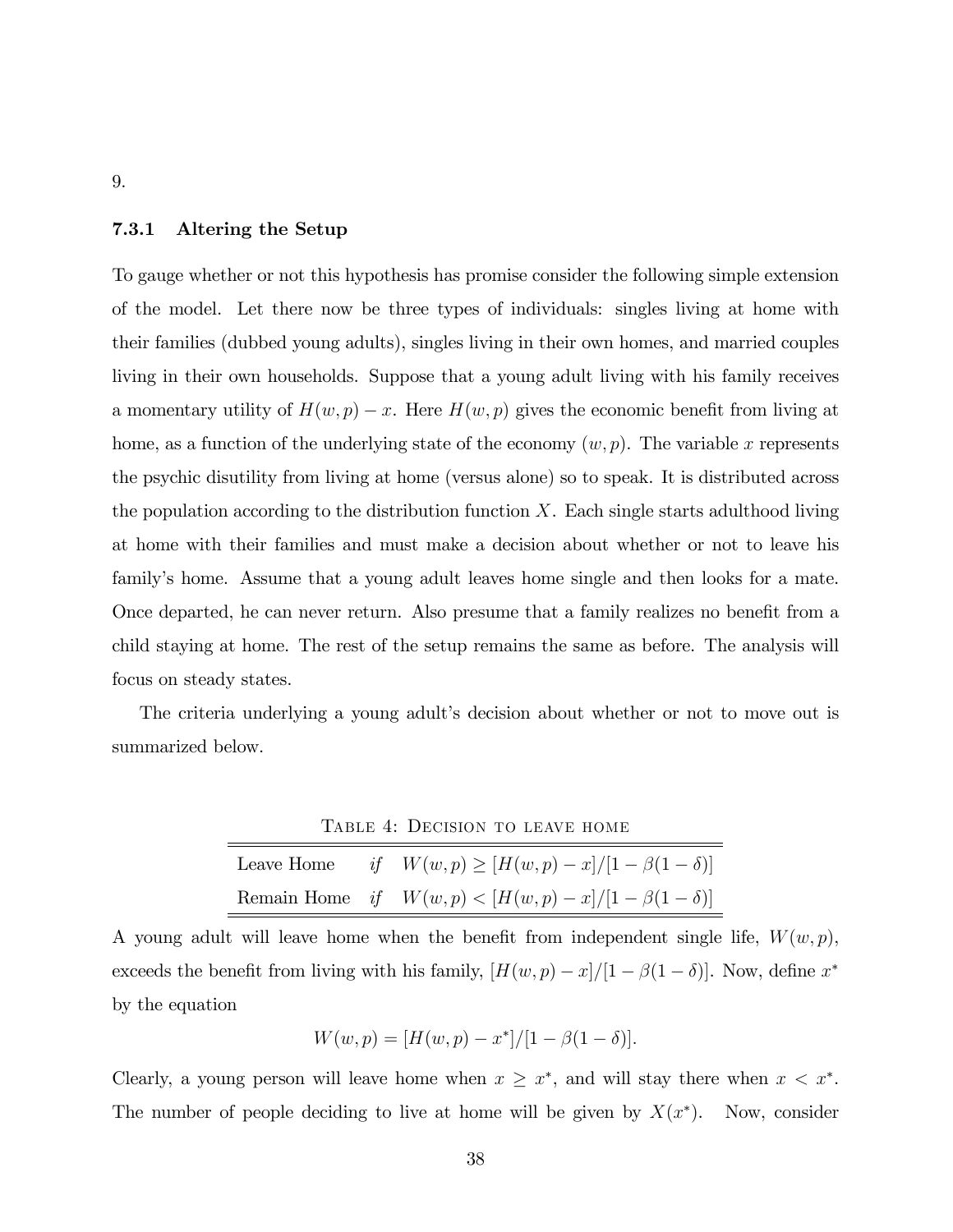an increase in wages or a fall in the prices. These will lead to reductions in the number of young adults living at home so long as the benefits of independent single life rise more than the benefits of a dependent one; i.e., so long as  $W_1(w, p) > H_1(w, p) / [1 - \beta(1 - \delta)]$  or  $W_2(w, p) < H_2(w, p) / [1 - \beta(1 - \delta)].$  The considerations ensuring this are likely to be parallel to those outlined in the Section 5, as will be seen.

Note that problems (P1) and (P2) remain the same as before, since the decision to leave home is irreversible and because a married couple realizes no utility from a child living at home. In a steady state the equation specifying the type distribution for marriages will appear as

$$
\mathbf{M}(b) = (1 - \delta) \int_{\mathcal{M} \cap [0,b]} \int dM(\tilde{b}|b_{-1}) d\mathbf{M}_{-1}(b_{-1}) + \{(1 - \delta)s + \delta[1 - X(x^*)]\} \int_{\mathcal{M} \cap [0,b]} dS(\tilde{b}),
$$

with

$$
\int dM(b) + s + X(x^*) = 1,
$$
 [cf. (5)].

Therefore, a huge virtue of this setup is that it involves little modification to the original formulation.

#### 7.3.2 An Example

Does the above setup have promise for extending the earlier analysis to the pre-World War II period? To address this question, the modelís potential will be demonstrated using a simple example. The example will focus on three years, to wit 1920, 1950 and 2000. For each year the model's steady state will be computed. The output from the model will then be compared with the stylized facts discussed in Sections 7.1 and 7.2. It should be emphasized that given the simplicity of the setup, the example is intended only as an illustration; it should not be viewed as a serious data-fitting exercise.

For the taste and technological parameters, take the values presented in Table 2 with two changes. Presumably the price for purchased household inputs fell faster earlier in the last century than later on. So, allow the price to fall at the constant rate  $\gamma_{1920}$  prior to 1950. Additionally, the fixed cost for household formation will be allowed to differ for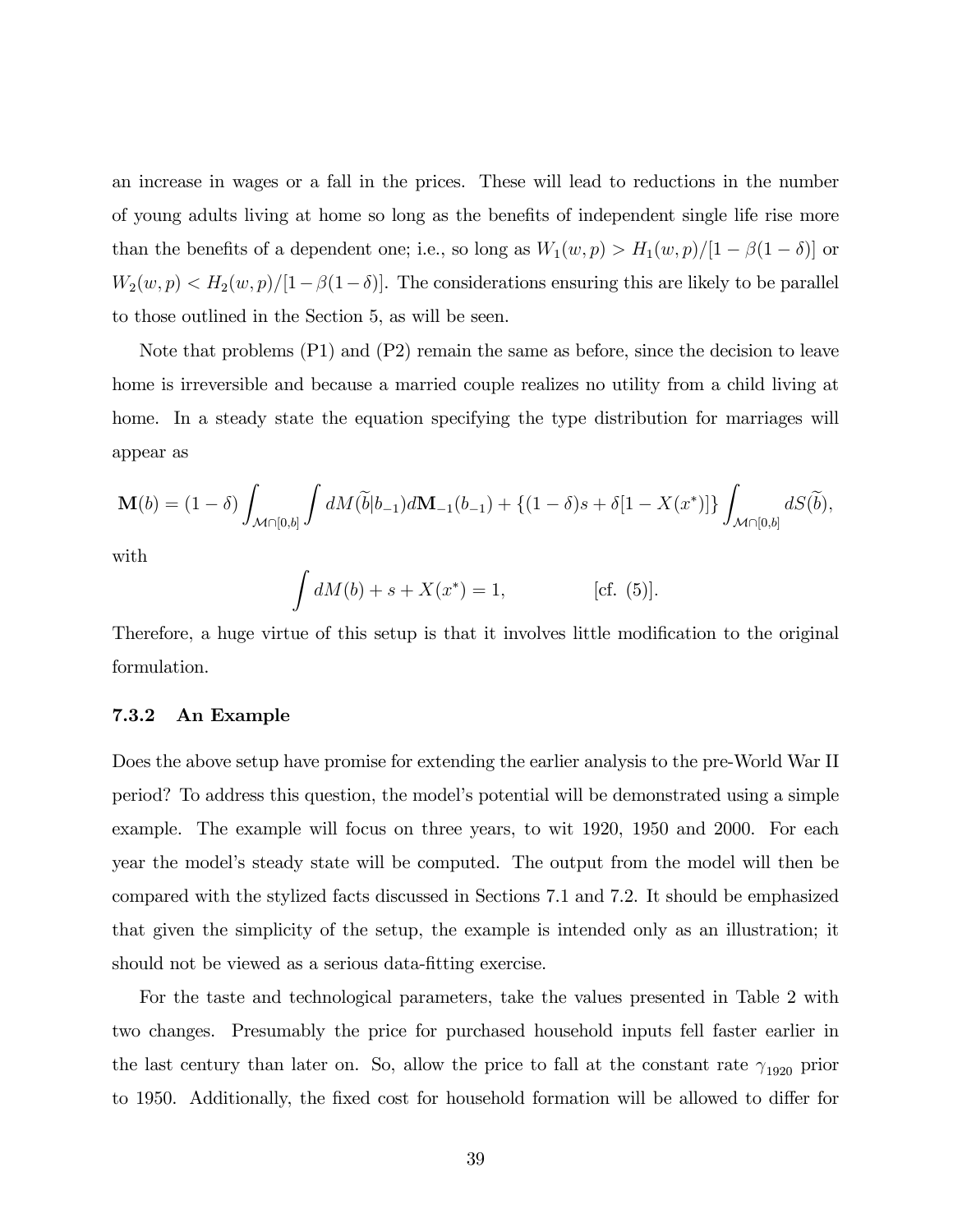this subperiod as well. Denote this by  $c_{1920}$ . The above setup changes the pool of singles that are available on the marriage market. So, new matching parameters will be selected. These values will apply for the whole 1920 to 2000 period. Something must be specified for the economic benefit that a young adult derives from staying at home with his parents,  $H(w, p)$ . Simply suppose that each family has two kids and set  $H(w, p) = I(4, p, w)$ . That is, each period a young adult who stays at home realizes the maximal level of momentary utility that would arise in a household with four wage earners. [One could just as easily set  $H(w, p) = \vartheta I(4, p, w)$  for some  $\vartheta \in (0, 1)$ . The essential requirement is that the economic benefit of living in a large household should decline over time relative to a small one.] Last, the distribution  $X$  governing the disutility from living at home with one's parents will be represented by a discrete distribution that approximates (over a range covering the three steady-state values for  $x^*$ ) a normal distribution with a mean and variance denoted by  $\mu_x$ and  $\sigma_x^2$ . Given the primitive nature of the example, the parameters values are selected so that the modelís steady states display some features of interest, discussed below. The parameter values selected are presented in Table 5.

TABLE 5: NEW PARAMETER VALUES - EXAMPLE

| Household Production         | $\mathfrak{c}_{1920} = 0.161, \gamma_{1920} = 0.172$ |
|------------------------------|------------------------------------------------------|
| <b>Shocks</b>                | $\mu_{\rm s} = -3.75, \sigma_{\rm s}^2 = 8$          |
|                              | $\mu_m = 0.6, \sigma_m^2 = 0.9, \rho = 0.7$          |
| Utility of Living at Home    | $H(w, p) = I(4, p, w)$                               |
| Disutility of Living at Home | $\mu_r = 1.999, \sigma_r^2 = 2.794$                  |

In the model 63.8 percent of single women work in 1920, the same number as in the data for women between the ages of  $18$  and  $64$  – see Table 6. Likewise, only 7.8 percent of married women work in 1920, again the same as is observed in the data. By construction, the model still generates the hours-worked predictions shown in Figure 5 for the period 1950-1990.<sup>37</sup> This transpires because the hours-worked decisions are functions solely of the taste and

<sup>&</sup>lt;sup>37</sup> Prior to 1950 it is not possible to obtain hours-worked data for married and single females. Thus, for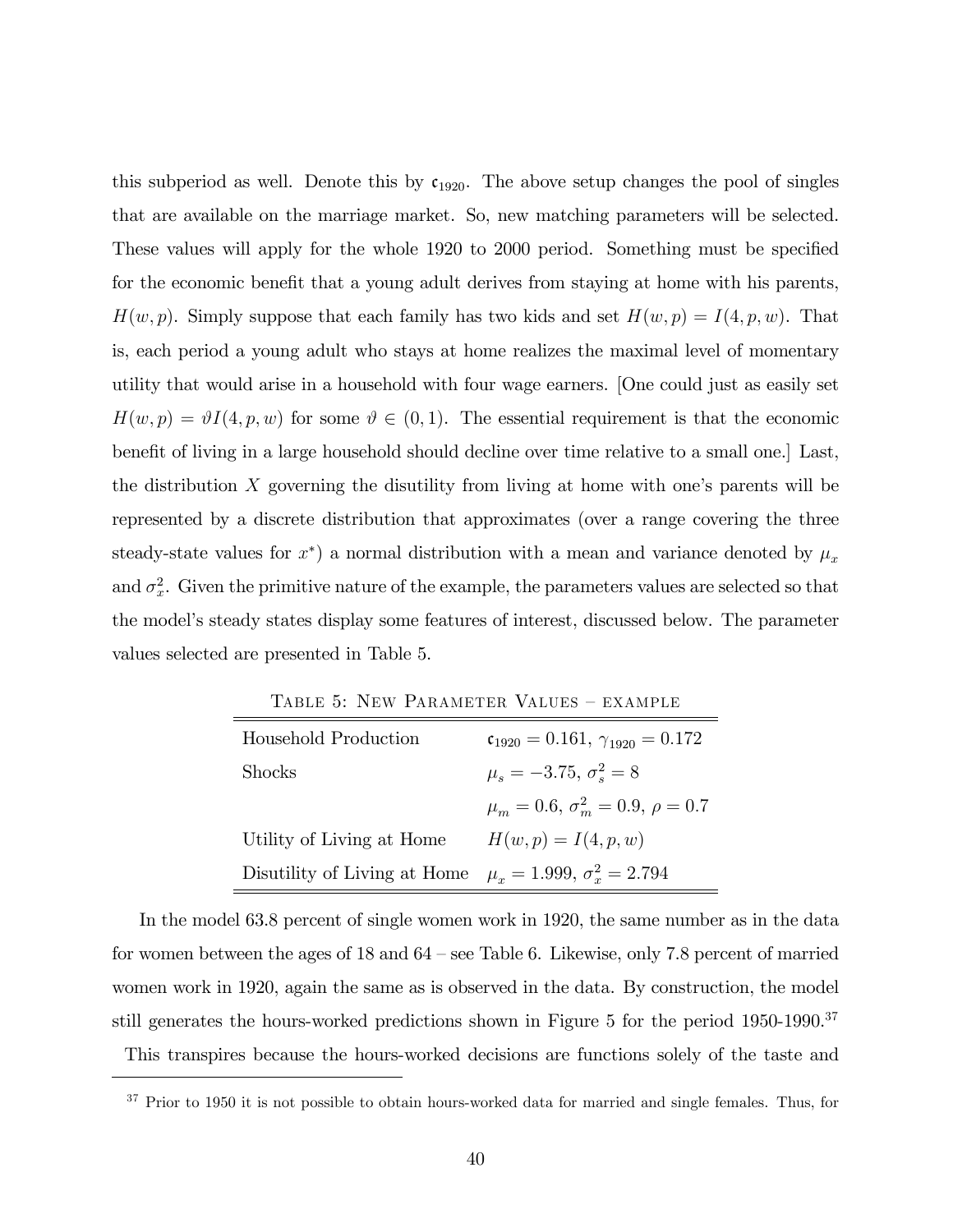technology parameters, and these havenít been changed for the 1950 to 2000 period. Table 7 presents the results for some vital statistics.<sup>38</sup> The statistics for the U.S. data apply to women in the 18-to-64 age group (as in Table 3). The numbers have also been adjusted for the shift in U.S. age distribution, which was discussed earlier. First, as can be seen, the model replicates quite nicely the stylized facts for the fraction of females who are married. In particular, the model duplicates the  $\cap$ -shaped pattern displayed in the data.<sup>39</sup> Second, it also does a reasonable job predicting the decline in the proportion of single females that live at home with their parents. Third, analogously, it mimics well the rise in fraction of single females that live alone. All in all, it looks like an extension of the framework that models the decision of a young adult to leave home has promise for explaining the trends in vital statistics that are observed in the U.S. data.

TABLE 6: PARTICIPATION RATES  $-1920$ 

|                        | Model Data |  |
|------------------------|------------|--|
| Married 0.078 0.078    |            |  |
| Single $0.638$ $0.638$ |            |  |

1920 labor-force participation rates are used instead. This is done by heroically assuming that the work week is fixed at 40 hours and that there are 112 nonsleeping hours in a week. It is also assumed that all males work a 40 hour week. Denote the rates of participations for married and single females by  $f_{1920}^m$  and  $f_{1920}^s$ . Then, for the model  $f_{1920}^m$  and  $f_{1920}^s$  can be obtained from hours worked,  $h_{1920}^m$  and  $h_{1920}^s$ , by using the formulae

$$
\frac{2 - h_{1920}^m}{2} = \frac{40 + 40 \times f_{1920}^s}{2 \times 112}
$$
 and  $1 - h_{1920}^s = \frac{40 + 40 \times f_{1920}^s}{2 \times 112}$ .

<sup>38</sup> The numbers in Table 7 for the U.S. data derive as follows: First, the counts for the fractions of females who are married, m, are taken from the data displayed in Figure 8. Second, in the model only never-married females live at home. Suppose that this is true in the data as well. Then,  $X(x^*)$  is simply the fraction of females who are single, never-married, and live at home. Third,  $s = 1 - m - X(x^*)$ . All numbers in the table refer to women in the 18-to-64 age group and have been adjusted to control for shifts in the age distribution of the population (in the manner discussed in Footnote 35).

 $39$  An improvement in fitting the numbers for 2000 can be obtained at the sacrifice of a diminution in the left-hand side of the hump.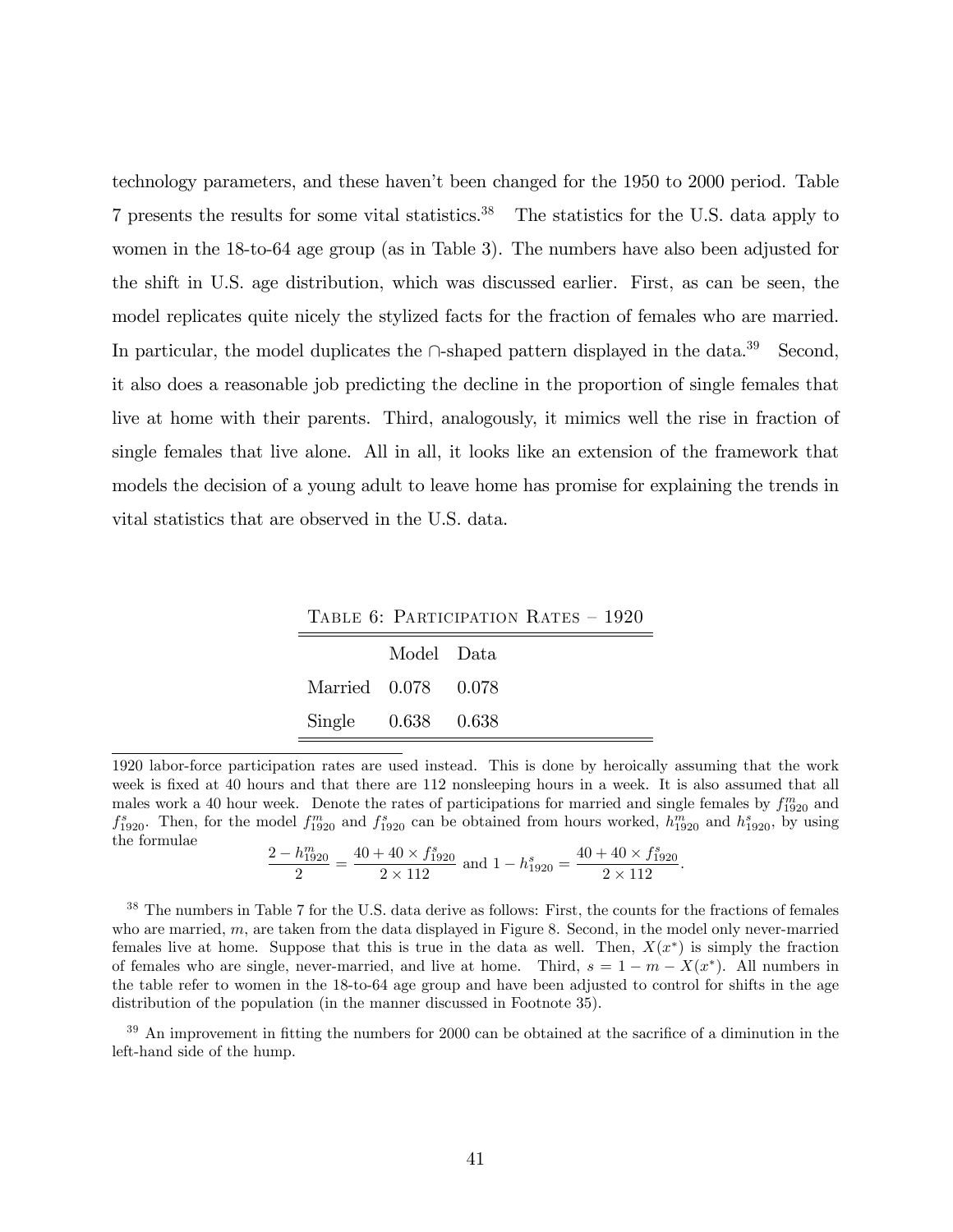|                                                                | 1920  |               | 1950        |               | 2000                       |       |
|----------------------------------------------------------------|-------|---------------|-------------|---------------|----------------------------|-------|
|                                                                | Model |               |             |               | Data Model Data Model Data |       |
| Married $-m$                                                   | 0.791 |               | 0.791 0.813 | 0.819 0.722   |                            | 0.616 |
| Single, Living at Home $-X(x^*)$ 0.186 0.185 0.126 0.125 0.109 |       |               |             |               |                            | 0.109 |
| Single, Living Alone – $s$                                     | 0.023 | $0.024$ 0.061 |             | $0.056$ 0.169 |                            | 0.275 |

Table 7: Household Living Arrangements

#### 7.3.3 Discussion

The proposed extension of the benchmark model is minimalist, to say the least. It is easy to identify areas of the analysis that warrant further work. At the heart of the above extension is a young adult's decision to leave home. Perhaps one could allow for a young adult to search for a mate while at home. Three options would then arise: stay at home, leave home married, and leave home single. Doing this will be important for matching the rates of marriage that are observed in the data. $40$  In the earlier part of the last century most females got engaged before they left home. Therefore, the model cannot hope to match the observed rates of marriage at early dates if marriagability is restricted to the small pool of single females living alone. Additionally, should searching for a mate while living in your parent's home be as efficient as searching for one when you live alone? Modelling the utility that a young adult receives while at home is another area where the framework could be improved. Do transfers flow from young adults to parents, or vice versa? The answer to this will depend upon how parents care about their kids, how children feel about their parents, and their mode of interaction.

<sup>40</sup> Since marriage and divorce rates are not available by age, it is not possible to calculate age-adjusted rates for these data. The marriage rate could be very sensitive to age adjustment.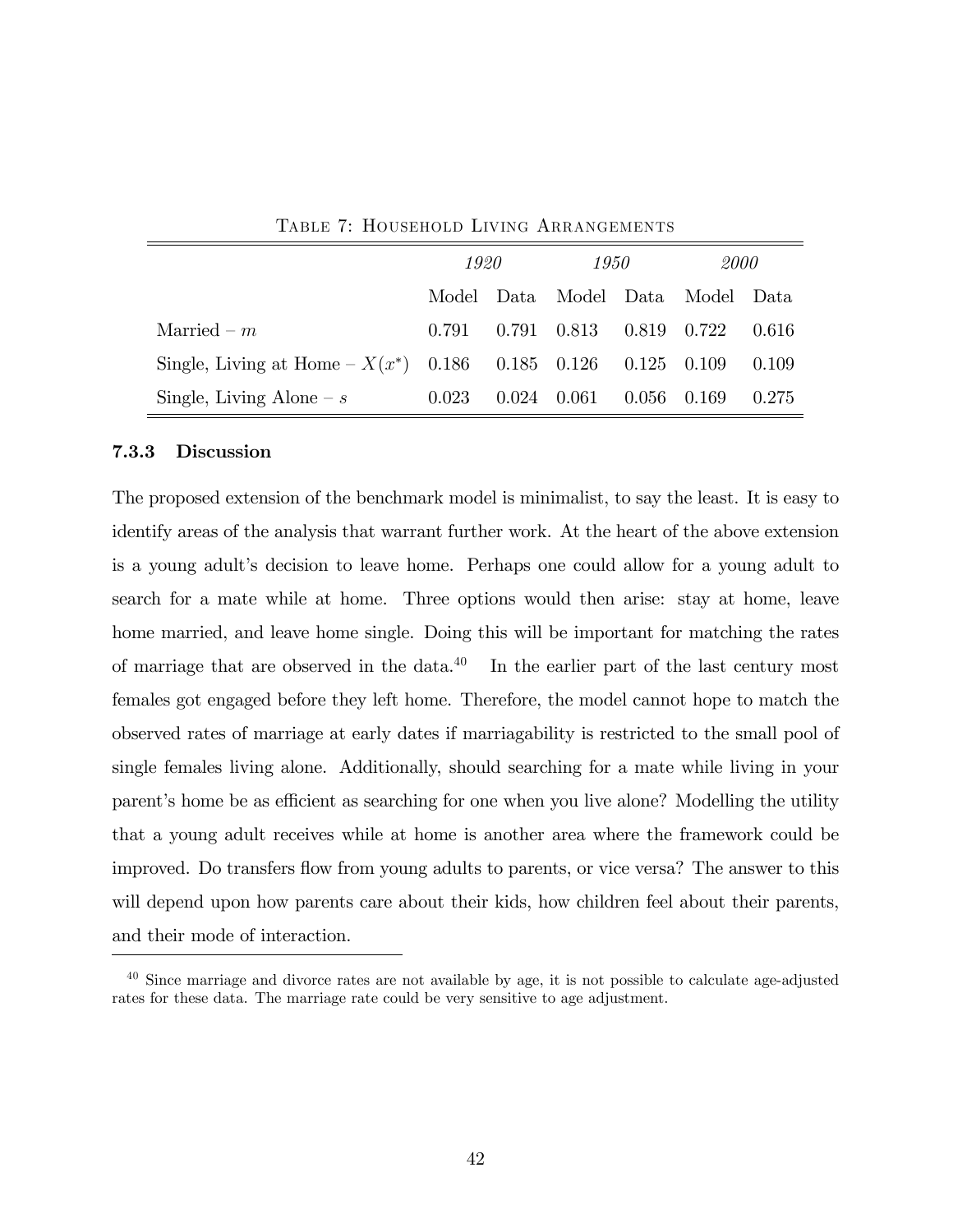# 8 Conclusions

The fraction of adult females who are married has dropped by roughly 20 percentage points since World War II. Females now spend a much smaller part of their adult life married than 50 years ago. Associated with this has been a rise in the divorce rate and a decline in the rate of marriage. At the same time, hours worked by married households rose considerably. This was driven by a large increase in labor-force participation by married females.

An explanation of these facts is offered here. The story told focuses on technological progress in both the household and market sectors. The idea is that investment-specific technological progress in the household sector reduced the need to use labor at home. This simultaneously allowed women to enter the labor force and eroded the economic incentives for marriage. The analysis blends together a search model of marriage and divorce with a model of household production. The economic incentives for marriage derive from economies of scale in household production. These are whittled away overtime for two reasons. First, rising wages make it easier to meet or exceed the fixed cost for household maintenance. This reduces the need to marry to make ends meet. Second, a falling price for labor-saving household inputs has a bigger impact on single vis à vis married households, since the former devote a larger share of their spending to these products due to a high rate of diminishing marginal utility for nonmarket consumption. These two effects increase the (relative) value of single life.<sup>41</sup>

So, where can the analysis go from here? Technological progress in the home and market may affect the pattern of matching in society. There is some evidence that the degree of assortative mating in the U.S. has increased since  $1940<sup>42</sup>$  Extensions of the model may be able to capture this. Suppose that individuals differ in their labor market productivities.

 $41$  The economic forces that reduce the relative benefit of single versus married life may also have affected other living arrangements, such as the incentives of the elderly to live with their kids. Between 1970 and 1990 the fraction of widows living alone rose from 52.1 to 64.2 percent. Bethencourt and Rios-Rull (2004) argue that the rise in the relative income of elderly widows can account for a significant part of the rise in the number of elderly widows living alone between 1970 and 1990.

 $^{42}$  See Lam (1997) for some facts on the correlation of income levels across partners and Mare (2000) for education.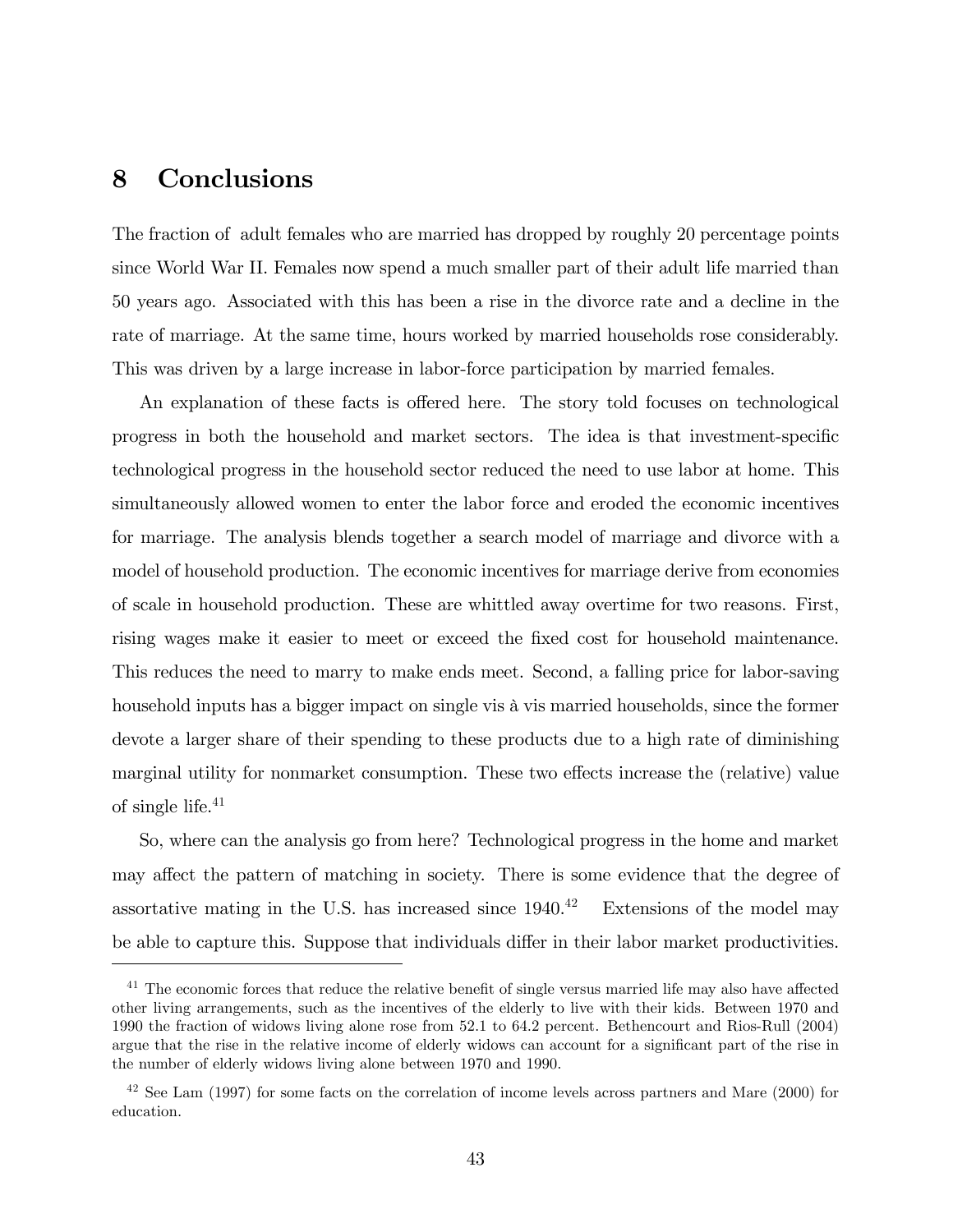Assume that married males devote all of their time to market work while married females split their time between market work and household work. Now, when choosing a potential mate their earnings on the labor market will be a consideration. This will matter less at early stages of economic development, since married women will do little market work due to the large amount of time spent in household production. As women start to work more in the market, due to technological progress, it will begin to matter more. As an economy advances and the benefits from economies of scale in household consumption diminish, earnings potential along with marital bliss will become more important criteria when choosing a mate. The degree of assortative mating will increase. Additionally, such an analysis would likely imply that the drop in the marriage rate should be biggest for those individuals in lower income groups, since the relative benefits from marriage will fall the most for them. Indeed, there is some evidence suggesting that this has been the case.<sup>43</sup>

# 9 Appendix

### 9.1 Proofs

As a prelude to the proofs of the lemmas and propositions, combine (7) and (8) to obtain

$$
d = \left[\frac{(1-\theta)p}{\theta}\right]^{1/(\kappa-1)} h \equiv R(p)h. \tag{12}
$$

Using this in (6) then gives

$$
c - \mathfrak{c} = w[(z - \frac{\mathfrak{c}}{w}) - h] - wpd = w[(z - \frac{\mathfrak{c}}{w}) - h] - wpR(p)h.
$$
 (13)

Finally, by substituting (12) and (13) into (8) a single equation can be obtained in one unknown, namely  $h$ :

$$
\alpha[\theta R(p)^{\kappa} + (1-\theta)]^{1-\zeta/\kappa} h^{1-\zeta} = (1-\alpha)(1-\theta)z^{-\phi\zeta}[(z-\frac{\mathfrak{c}}{w}) - h - pR(p)h].\tag{14}
$$

The solution is portrayed in Figure 10. It is easy to deduce that the left-hand side of (14) is increasing in h, since  $\zeta < 0$ . It is trivial to see that the right-hand side is decreasing in h.

 $43$  See Wallace (2000) who finds that the decline in the marriage rate is inversely related to the level of education.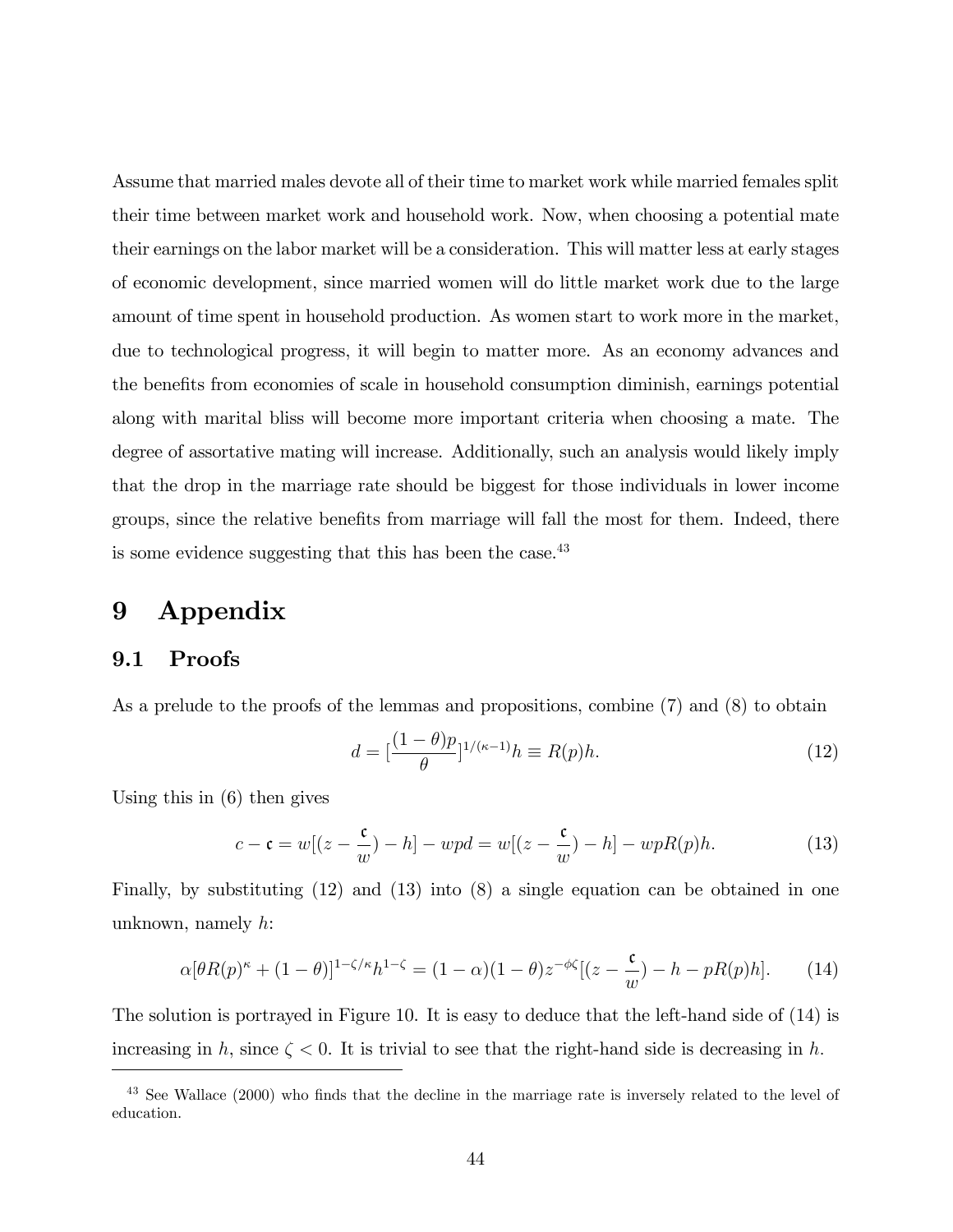

Figure 10: The Determination of h.

**Proof of Proposition 1.** On (i), observe that both  $R(p) = \{[(1-\theta)/\theta]p\}^{1/(\kappa-1)}$  and  $pR(p)$ are decreasing in p, since  $0 < \kappa < 1$ . Therefore, the right-hand side of (14) falls with a drop in p, as  $-pR(p)$  is increasing in p. Thus, the RHS curve in Figure 10 will shift down when p declines. The left-hand side increases with a reduction in p because  $R(p)^k$  is decreasing in  $p$ . Hence, the LHS curve shifts up. As a consequence,  $h$  unambiguously drops. For (ii) and (iii), note that w and c only enter into (14) in the form  $c/w$ . It's trivial to see that the right-hand side of (14) is decreasing in  $\mathfrak{c}/w$ , while the left-hand side is not a function of  $\mathfrak{c}/w$ . Therefore, an increase in  $\mathfrak{c}/w$  will cause h to fall. The desired results follow immediately.

What is the relationship between the size of a household, on the one hand, and the amount of time allocated to housework and spending on goods, on the other hand? One would expect housework,  $h$ , to rise when size,  $z$ , increases because the total endowment of time has risen. This is true. A more interesting question is whether or not housework rises by a factor more or less than the proportionate increase in household size. On the one hand, given that the utility function for nonmarket goods is more concave than the one for market goods, the household has a preference for diverting extra resources into market consumption.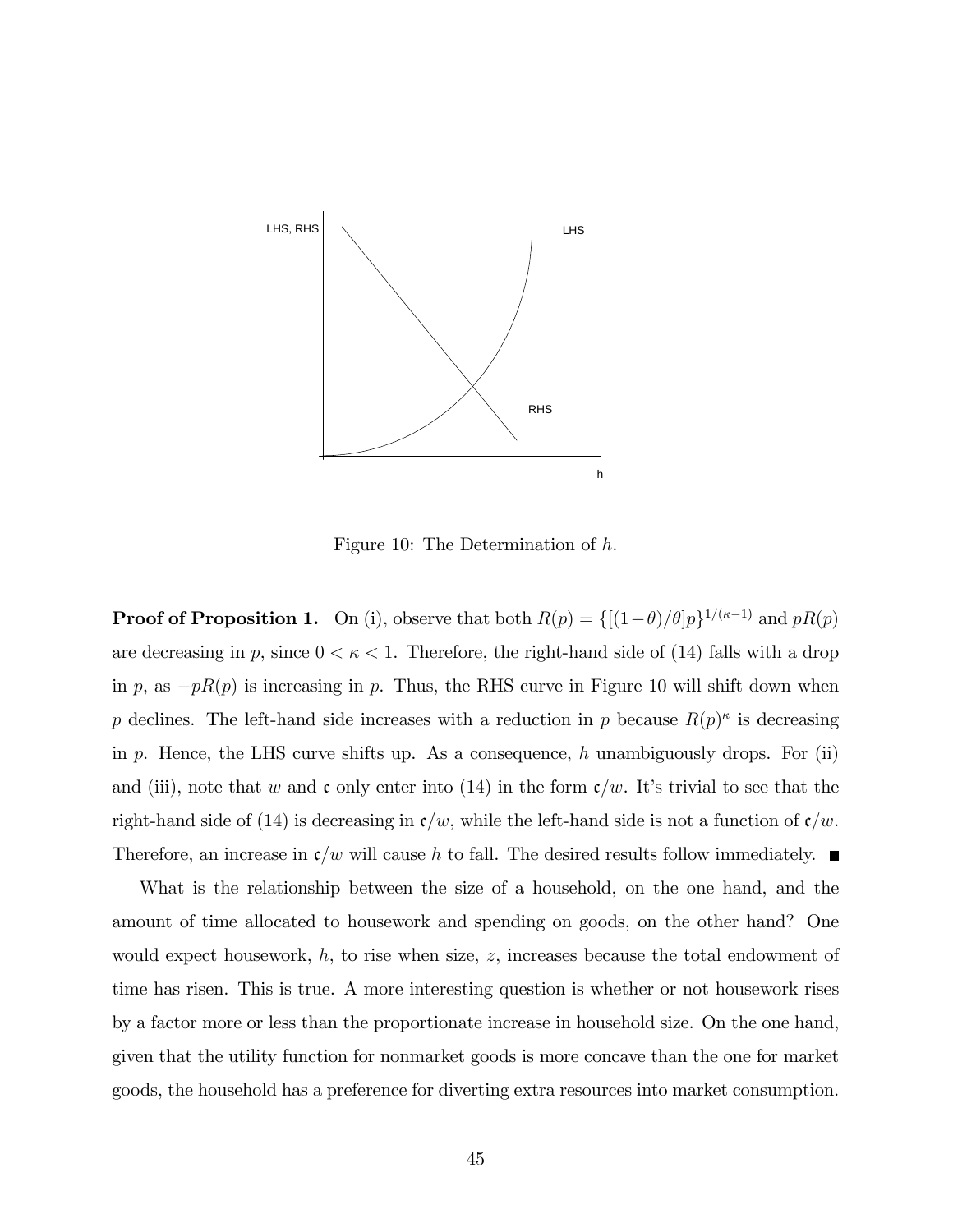This suggests that housework will increase less than proportionately with size. On the other hand, at higher levels of income the fixed cost for household maintenance will matter less. This propones that housework will rise more than proportionately with size. While the result turns out to be ambiguous, a useful upper bound on the response of housework to household size can be derived. This is presented in Lemma 3, which is an important step toward proving Proposition 2. Using this upper bound, it can be shown that married households spend less than single households do on the inputs into household production,  $d$  and  $h$ , at least relative to market consumption,  $c - c$ .

**Lemma 3** A rise in z by a factor of  $\lambda > 1$  leads to an increase in h by a factor strictly less than  $\rho = (\lambda z - \mathfrak{c}/w)/(z - \mathfrak{c}/w)$ . When  $\zeta = 0$  (in utility for nonmarket goods) a magnification in z by a factor of  $\lambda > 1$  will cause h to expand by exactly a factor of  $\rho$ .

#### **Proof.** Rewrite equation (14) as

$$
\alpha[\theta R(p)^{\kappa} + (1 - \theta)]^{1 - \zeta/\kappa} h^{-\zeta} h + (1 - \alpha)(1 - \theta)(1 + pR(p))z^{-\phi\zeta} h
$$
  
=  $(1 - \alpha)(1 - \theta)z^{-\phi\zeta}(z - \mathfrak{c}/w).$ 

If z increases by factor  $\lambda > 1$  then  $z - c/w$  rises by the factor  $\rho \equiv (\lambda z - c/w)/(z - c/w) > \lambda$ . Now, the right-hand side rises by the factor  $\lambda^{-\phi\zeta}\rho$ . Observe that if h rises by the factor  $\rho$ then the left-hand side will increase by more than the factor  $\lambda^{-\phi\zeta}\rho$ , because  $\rho^{-\zeta} > \lambda^{-\phi\zeta}$  when  $\zeta$  < 0 and  $0 < \phi < 1$ . Therefore, to restore equality between the left-hand and right-hand sides of the above equation, h must rise by less than the factor  $\rho$ . The first part of the lemma has been established. Last, suppose that  $\zeta = 0$ . In this case, (14) reduces to

$$
h = \frac{(1 - \alpha)(1 - \theta)(z - \mathfrak{c}/w)}{\alpha[\theta R(p)^{\kappa} + (1 - \theta)] + (1 - \alpha)(1 - \theta)(1 + pR(p))}.
$$
 (15)

The second part of the lemma follows immediately.  $\blacksquare$ 

In line with the intuition presented above on the relationship between household size and allocations, suppose that  $\mathfrak{c} = 0$ . In this case,  $\rho = \lambda$ . Thus, larger households will devote proportionately less of their time to housework than smaller ones, since an increase in household size by a factor  $\lambda > 1$  will lead to a rise in h by a factor less than  $\rho = \lambda$ . Next,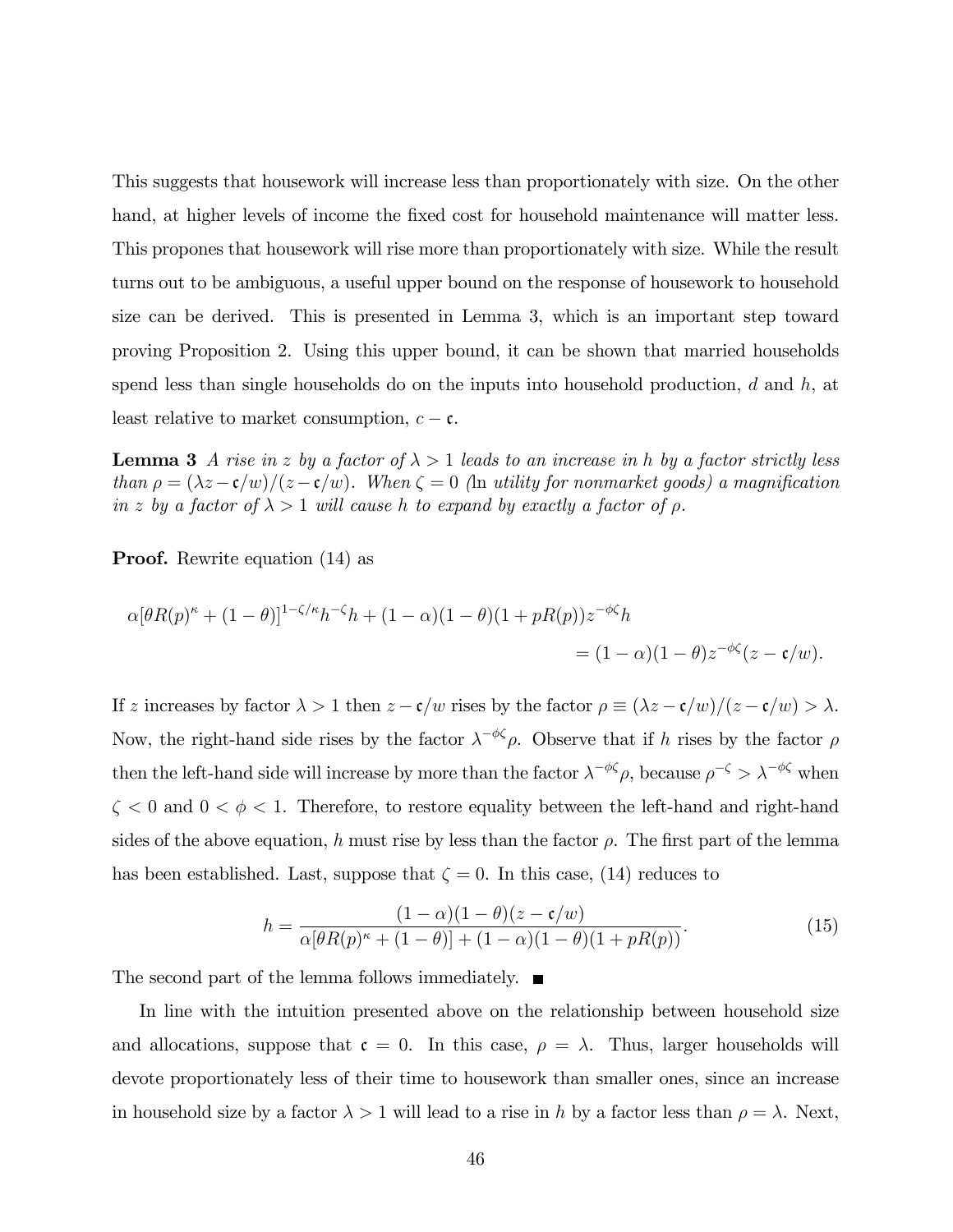suppose that  $\zeta = 0$  and  $\mathfrak{c} > 0$ , so that both market goods and nonmarket goods have ln utility. If z increases by a factor of  $\lambda$  then h will rise by exactly the factor  $(\lambda z - c/w)/(z - c/w) > \lambda$ . Now, larger households spend proportionately more of their time on housework relative to smaller ones. This lemma will now be use in the proof of Lemma 1.

**Proof of Lemma 1.** First, result (iii) is immediate from Lemma (3). Second, it is easy to see that (ii) is implied by equation (12) and result (iii). By using (ii) and (iii), in conjunction with equation (13), result (i) can be obtained. Last, the situation for  $\zeta = 0$  is readily handled by using the closed-form solution  $(15)$ .

**Proof of Corollary.** From Lemma 1, note that when  $\zeta \leq 0$  it transpires that  $(c^m - c) \geq$  $2(c^s - \mathfrak{c})$ , since  $[(2 - \mathfrak{c}/w)/(1 - \mathfrak{c}/w)] \ge 2$ . Thus,  $(c^m - \mathfrak{c})/2^{\phi} \ge 2^{1-\phi}(c^s - \mathfrak{c}) > (c^s - \mathfrak{c})$ . Part (ii) of the corollary follows trivially.  $\blacksquare$ 

**Proof of Lemma 2.** The solution to the expenditure problem  $(P4)$  is once again characterized by (8) and (12) for  $z = 1$ , in conjunction with (11). Now, suppose that  $c^m - \mathfrak{c}$ ,  $d^m$ , and  $h^m$  satisfy the married time-allocation problem or (P3) when  $z = 2$ . Then, it is easy to show that  $\tilde{c}^s - \mathfrak{c} = (c^m - \mathfrak{c})/2^{\phi}, d^s = d^m/2^{\phi}$ , and  $h^s = h^m/2^{\phi}$  satisfy the expenditure problem. Given this, it follows that  $\tilde{c}^s + p w d^s + w h^s = [(c^m - \mathfrak{c}) + p w d^m + wh^m]/2^{\phi} + \mathfrak{c}$  $=(2w-\mathfrak{c})/2^{\phi}+\mathfrak{c}$ . The desired result obtains.

# 9.2 The Impact of Technological Progress on Marriage and Divorce

The impact of technological progress on marriage and divorce will now be addressed. To this end, note that by standard arguments [Stokey and Lucas with Prescott (1989, chaps. 4 and 9)] it can be shown that the married value function  $V$  is strictly increasing in  $b$ . Thus, there is a unique value for b, or threshold t, that solves the equation  $V(b) = W$ . Furthermore,  $V(b) \geq W$  as  $b \geq t$ . This allows the dynamic programming problems (P1) and (P2) to be rewritten more simply as

$$
W = us + \beta \int^{t'} W' dS(b') + \beta \int_{t'} V'(b') dS(b'),
$$

and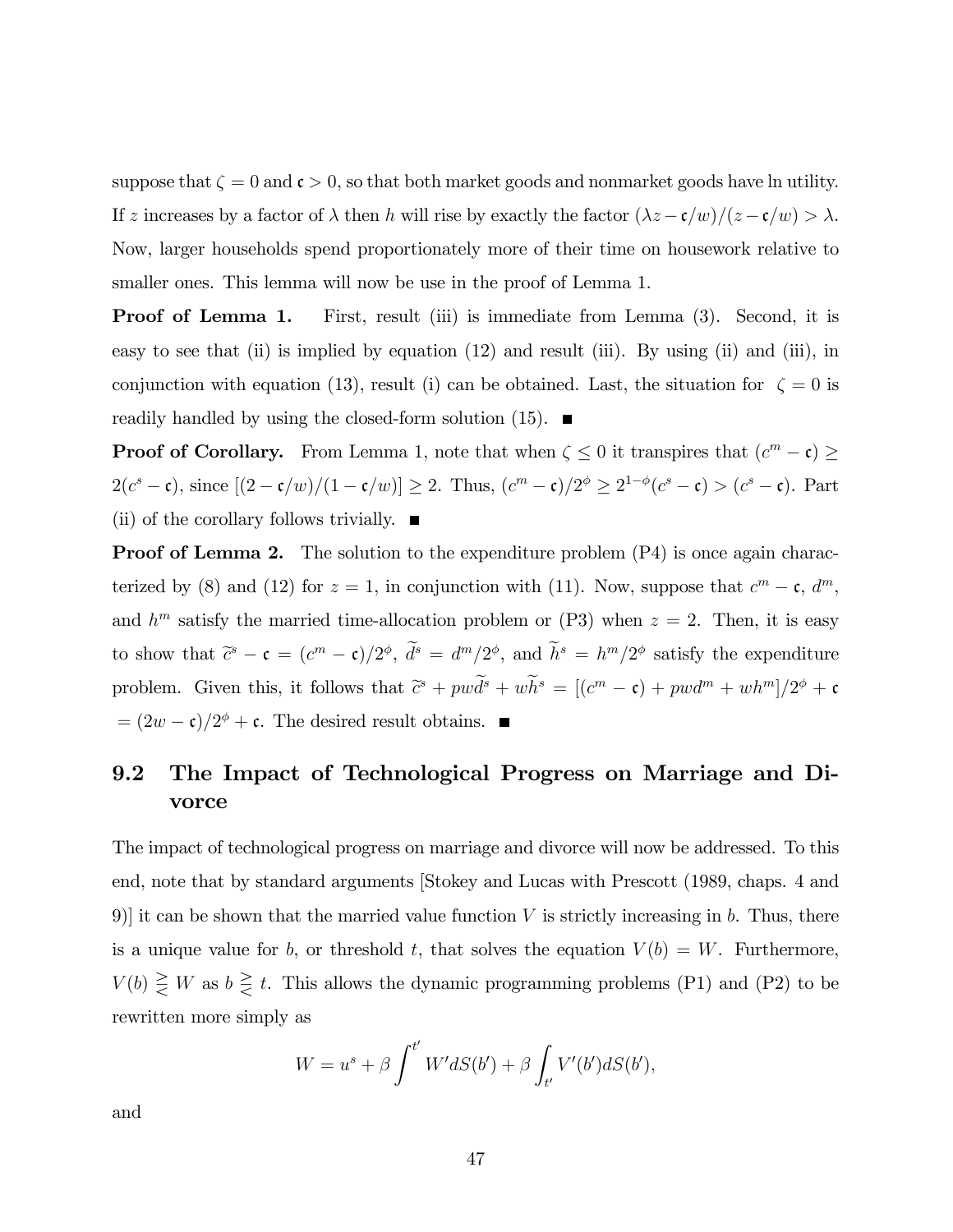$$
V(b) = um + b + \beta \int^{t'} W'dM(b'|b) + \beta \int_{t'} V'(b')dM(b'|b),
$$

where again  $u^s = I(1, p, w)$  and  $u^m = I(2, p, w)$ .

It is now easy to show that a purely temporary decrease in the price for purchased household inputs  $(dp < 0$  with  $dp' = dp'' = \cdots = 0)$  will make individuals choosier about their mates.

Lemma 4 A temporary one-shot decline in the price for purchased household inputs, p, will cause the threshold, t, to rise.

**Proof.** The above equations imply

$$
t = us - um + \beta \int^{t'} W'dS(b') + \beta \int_{t'} V'(b')dS(b')
$$

$$
-\beta \int^{t'} W'dM(b'|b) - \beta \int_{t'} V'(b')dM(b'|b).
$$

Now note that  $W'$ ,  $V'$  and  $t'$  are unaffected by a purely temporary price decrease. Therefore,

$$
\frac{dt}{dp} = \frac{d(u^s - u^m)}{dp} < 0,
$$

by Proposition 2. Thus, a temporary decline in price will cause the threshold, t, to rise.  $\blacksquare$ Since all individuals become more pickier about their mates, the rate of marriage will suffer a one period fall and the rate of divorce endure a one period increase.

To say much more, it looks like either some additional structure needs to be imposed on the framework, or that the model needs to be simulated numerically. The latter strategy is pursued in Section 6. Following the first strategy, the stochastic structure of the model will be simplified in way that is commonly done with search models  $-$  for example, see Wright and Loberg (1987).

Assumption Let the stochastic structure governing match quality be specified as follows: (i) For single agents the cumulative distribution function S has bounded support with upper bound b;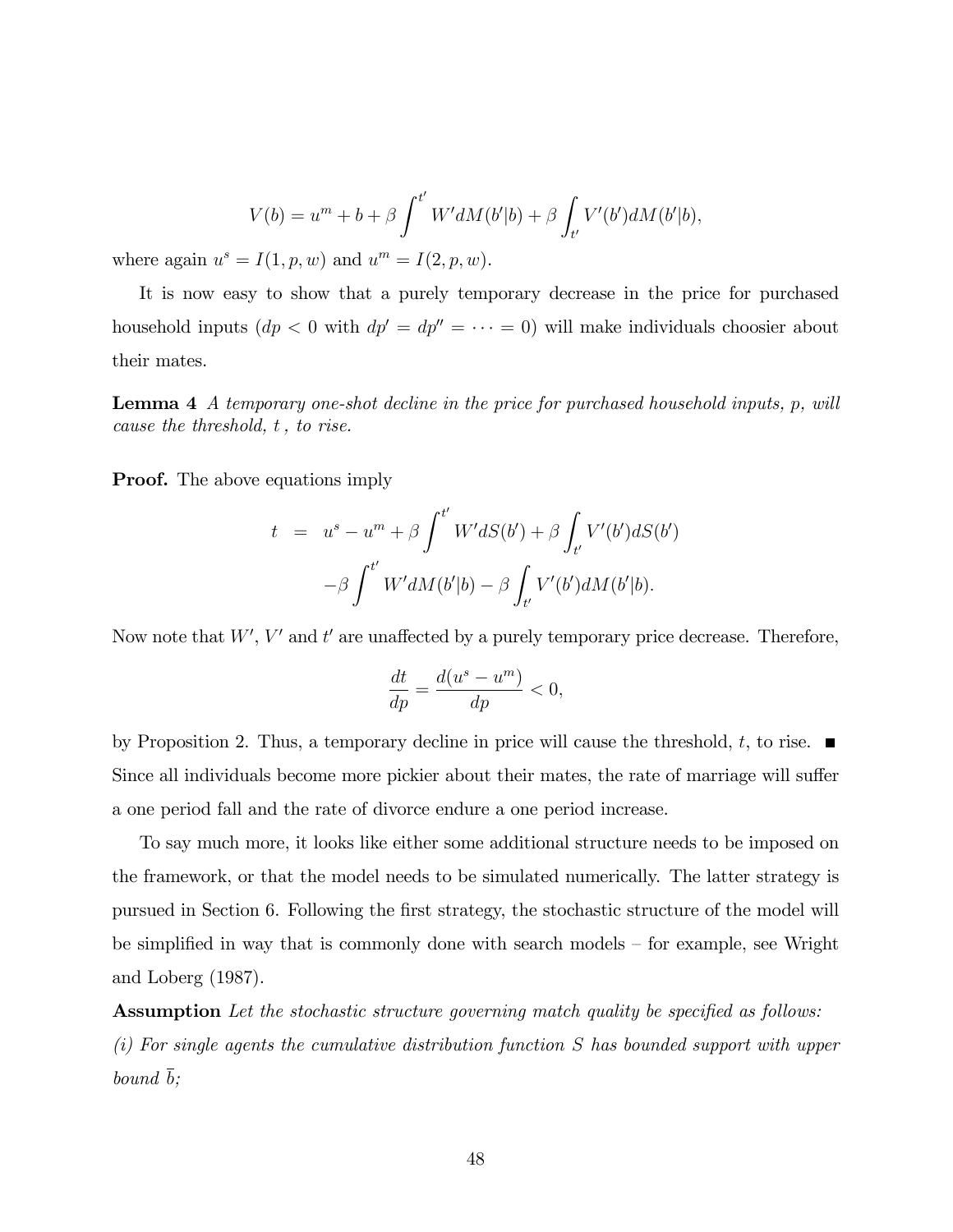(ii) For married agents let b evolve in line with

$$
b' = \begin{cases} = b, & \text{with } Pr(\pi), \\ = \underline{b}, & \text{with } Pr(1 - \pi), \end{cases}
$$

where  $\underline{b} < [U^s(w,\overline{p}) - U^m(w,\overline{p})]$  with  $\overline{p}$  representing the upper bound on the price for household products. The lower bound  $\underline{b}$  is constructed so that it is never optimal to marry given this match quality.

Given this, the dynamic programming problems for single and married agents, in a stationary equilibrium, will appear as

$$
W = us + \beta \int_{t} V(b)dS(b) + \beta WS(t),
$$
\n(16)

and

$$
V(b) = um + b + \pi \beta V(b) + (1 - \pi)\beta W.
$$
 (17)

**Lemma 5** A decrease in the price for purchased household inputs, p, causes the steady-state threshold level of match quality, t, to rise.

**Proof.** An equation characterizing the threshold,  $t$ , will be derived. To this end, first rewrite (17) as

$$
V(b) = \frac{u^m + b + (1 - \pi)\beta W}{1 - \beta \pi}.
$$

Now, use this in  $(16)$  to obtain an equation defining W:

$$
[1 - \beta \pi - \beta^{2}(1 - \pi) - \beta S(t)(1 - \beta)]W = (1 - \beta \pi)u^{s} + \beta \int_{t} (u^{m} + b)dS(b).
$$

Note that (17) can also be evaluated at  $b = t$  to get  $W = [u<sup>m</sup> + t]/(1 - \beta)$ . This allows the above equation to be converted into a condition specifying t. Specifically, solving out for  $W$ gives

$$
\left[\frac{1-\beta\pi-\beta^2(1-\pi)}{1-\beta} - \beta S(t)\right](u^m + t) = (1-\beta\pi)u^s + \beta \int_t (u^m + b)dS(b),
$$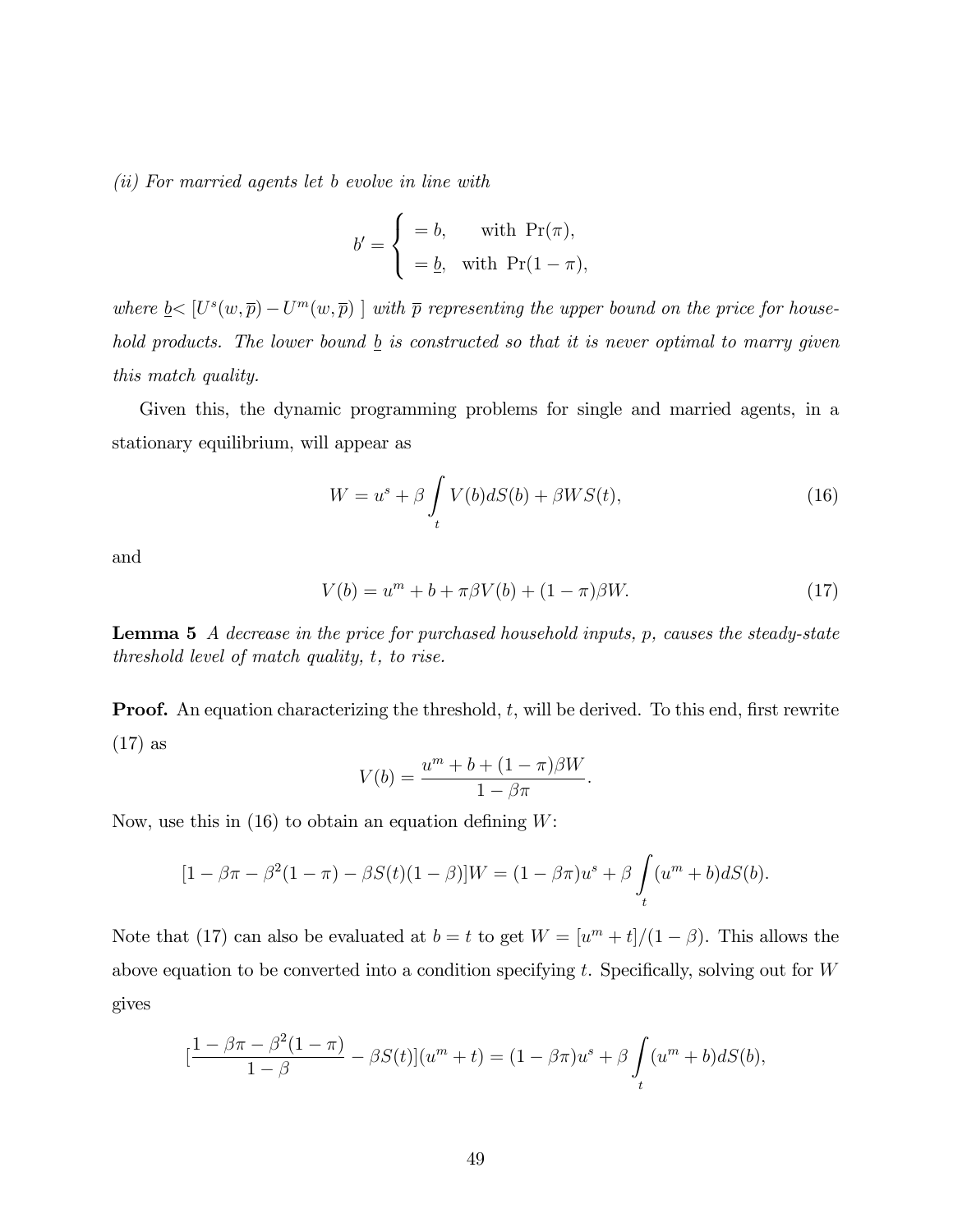which can be rearranged to read<sup>44</sup>

$$
[1 + \beta(1 - \pi) - \beta S(t)](u^{m} + t) = (1 - \beta \pi)u^{s} + \beta \int_{t} (u^{m} + b)dS(b).
$$

This equation determines t. Integrating by parts the right-hand side of the above condition yields

$$
[1 + \beta(1 - \pi) - \beta S(t)](u^{m} + t) = (1 - \beta\pi)u^{s} + \beta u^{m}[1 - S(t)] + \beta\overline{b} - \beta tS(t) - \beta \int_{t}^{\overline{b}} S(b)db,
$$

which can be rewritten as

$$
[1 + \beta(1 - \pi)]t = (1 - \beta\pi)(u^s - u^m) + \beta\overline{b} - \beta \int_t^b S(b)db.
$$

Finally, differentiate the above equation to get

$$
\frac{dt}{dp} = \frac{(1 - \beta \pi)}{1 + \beta(1 - \pi) - \beta S(t)} \frac{d(u^s - u^m)}{dp} < 0,
$$

where the sign follows from Proposition 2. Hence, a decrease in price, p, will increase  $t$ .

So, how will a decrease in the steady-state price for purchased household inputs,  $p$ , affect the number of people who are married in a steady state? To answer this, let  $\chi$  represent the steady-state fraction of people who are married and s denote the density function that is associated with S. The fraction of people who are married in a steady state is determined by the equation

$$
\chi = (1 - \chi)[1 - S(t)] + \chi(1 - \pi),
$$

so that

$$
\chi = \frac{1 - S(t)}{1 + \pi - S(t)}.
$$

From this it is immediate that

$$
\frac{d\chi}{dp} = \frac{-\pi}{[1+\pi - S(t)]^2} s(t) \frac{dt}{dp} > 0,
$$

by Lemma 5. Thus, a fall in price will lead to a decrease in the fraction of the population that is married.

<sup>44</sup> Note that  $1 - \beta \pi - \beta^2 (1 - \pi) = (1 - \beta)[1 + \beta(1 - \pi)].$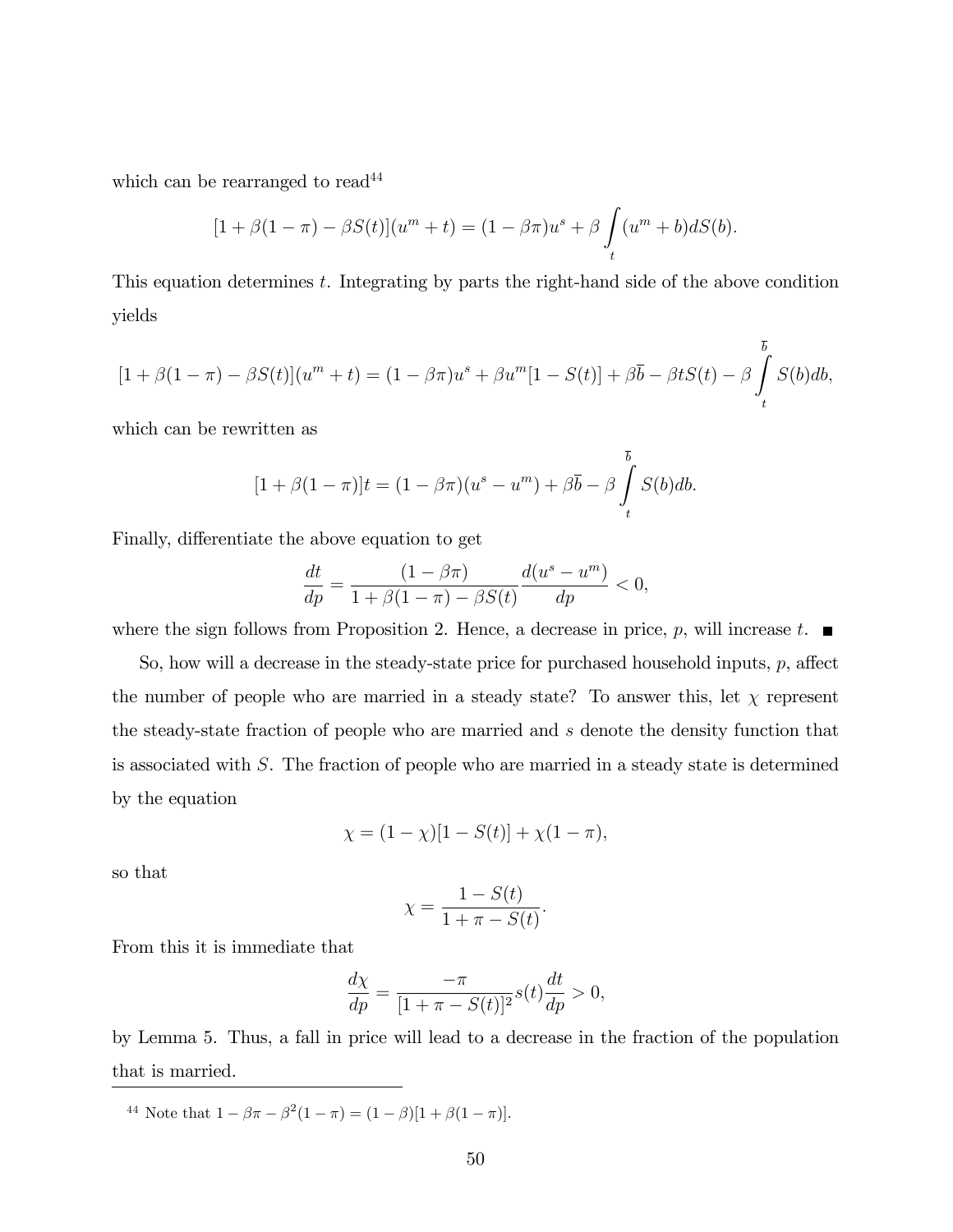# References

Andolfatto, David and MacDonald, Glenn M. "Technology Diffusion and Aggregate Dynamics." Review of Economic Dynamics, April 1998,1(2), 338-370.

Becker, Gary S. "A Theory of the Allocation of Time." *Economic Journal*, September 1965, 75(299), 493-517.

Benhabib, Jess; Rogerson, Richard and Wright, Randall. "Homework in Macroeconomics: Household Production and Aggregate Fluctuations.<sup>n</sup> Journal of Political Economy, December 1991, 99(6), 1166-1187.

Bethencourt, Carlos and Rios-Rull, Jose-Victor. "On the Living Arrangements of Elderly Widows." Working Paper #21, CAERP, 2004.

Chang, Yongsung and Frank Schorfheide. "Labor-supply Shifts and Economic Fluctuations." Journal of Monetary Economics, November 2003,  $50(8)$ , 1751-1768.

Cho, Eugene and Aloysius Siow. "Who Marries Whom and Why." Mimeo, University of Toronto, 2003, Journal of Political Economy, forthcoming.

Clarke, Sally C. "Advance Report of Final Divorce Statistics, 1989 and 1990." Monthly Vital Statistics Reports, March 1995a, 43 (8 suppl.). Hyattsville, Maryland: National Center for Health Statistics.

Clarke, Sally C. "Advance Report of Final Marriage Statistics, 1989 and 1990." Monthly Vital Statistics Reports, July 1995b,  $\mathcal{A}3$  (12 suppl.). Hyattsville, Maryland: National Center for Health Statistics.

Cooley, Thomas F. and Prescott, Edward C. "Economic Growth and Business Cycles." In Thomas F. Cooley, Editor, Frontiers of Business Cycle Research. Princeton: Princeton University Press, 1995,1-38.

Cornwell, Christopher and Rupert, Peter. "Unobservable Individual Effects, Marriage and the Earnings of Young Men." *Economic Inquiry*, April 1997,  $35(2)$ , 285-94.

Espenshade, Thomas J. "Marriage Trends in America: Estimates, Implications,and Underlying Causes." *Population and Development Review*,  $11(2)$ , 193-245.

Fernandez, Raquel; Guner, Nezih and Knowles, John. "Love and Money: A Theoretical and Empirical Analysis of Household Sorting and Inequality.<sup>n</sup> Quarterly Journal of *Economics*, February 2005,  $120(1)$ , 273-344.

Friedberg, Leora. "Did Unilateral Divorce Raise Divorce Rates? Evidence from Panel Data." American Economic Review, June 1998, 88(3): 608-627.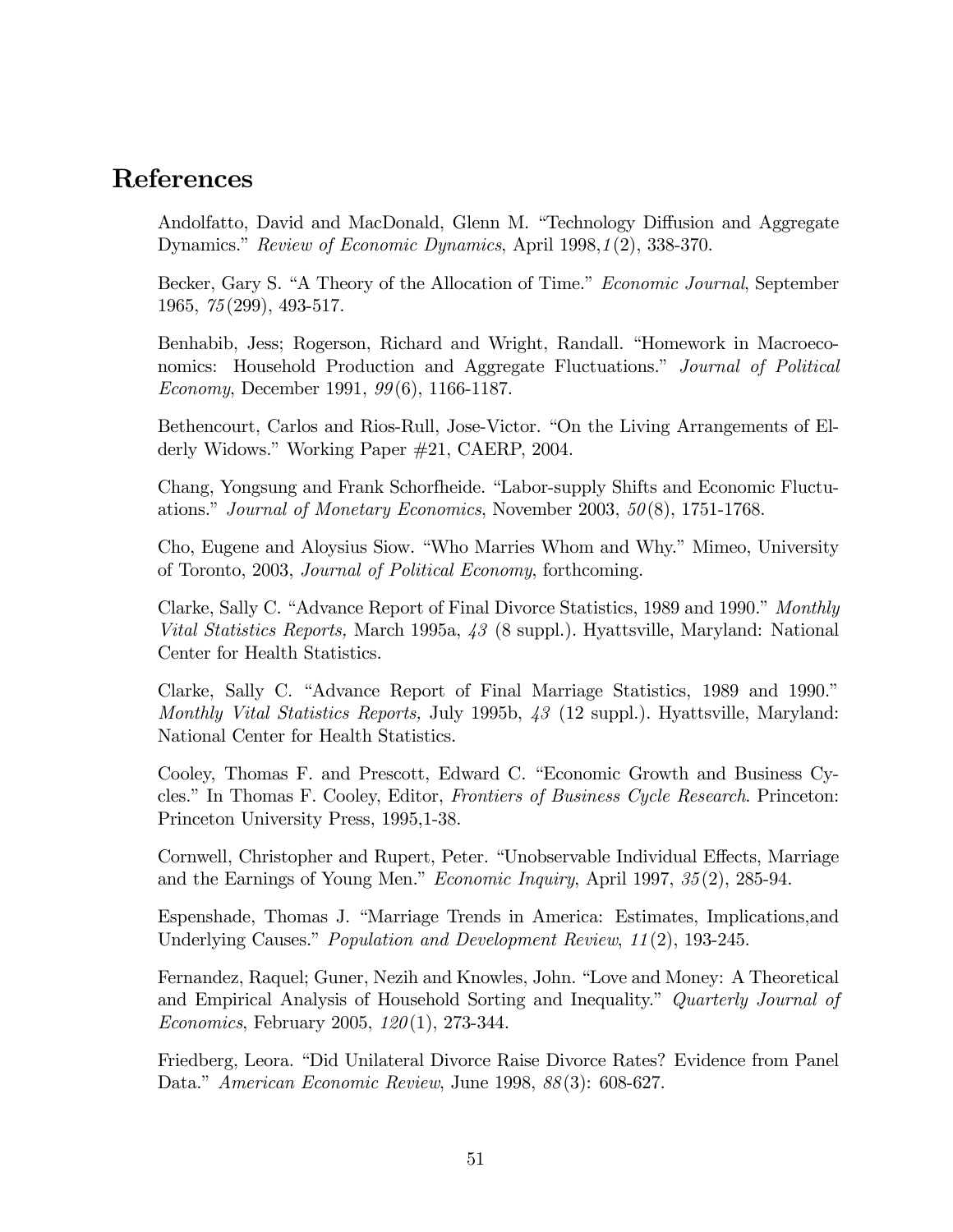Gomme, Paul; Kydland, Finn E. and Rupert, Peter. "Home Production Meets Timeto-Build." Journal of Political Economy, October 2001,  $109(5)$ , 1115-1131.

Greenwood, Jeremy and Hercowitz, Zvi. "The Allocation of Capital and Time Over the Business Cycle." Journal of Political Economy, December 1991,  $99(6)$ , 1188-1214.

Greenwood, Jeremy; Seshadri, Ananth and Vandenbroucke, Guillaume. "The Baby" Boom and Baby Bust." American Economic Review, March 2005, 95(1), 183-207.

Greenwood, Jeremy; Seshadri, Ananth and Yorukoglu, Mehmet. "Engines of Liberation." Review of Economic Studies, January 2005,  $71(1)$ , 109-133.

Hansen, Gary D. and Imrohoroglu, Ayse, "The Role of Unemployment Insurance in an Economy with Liquidity Constraints and Moral Hazard." Journal of Political Economy, February 1992,  $100(1)$ , 118–142.

Jovanovic, Boyan, "Work, Rest and Search: Unemployment, Turnover, and the Cycle." Journal of Labor Economics, April 1987,  $5(2)$ , 131–148.

Krusell, Per; Ohanian, Lee; Rios-Rull, Jose-Victor and Violante, Giovanni. "Capital-Skill Complementarity and Inequality: A Macroeconomic Analysis." Econometrica, September 2000, 68(5), 1029-1053.

Kydland, Finn E., and Prescott, Edward C., "Time to Build and Aggregate Fluctuations." *Econometrica*, November 1982,  $50(6)$ : 1345-1370.

Lam, David. "Demographic Variables and Income Inequality." In Mark R. Rosenzweig and Oded Stark, Editors, Handbook of Population and Family Economics. Amsterdam: Elsevier Science B.V., 1997, 1015-1059.

Mare, Robert D. "Assortative Mating, Intergenerational Mobility, and Educational Inequality." CCPR-004-00, UCLA,  $2000$ .

McGrattan, Ellen R.; Rogerson, Richard and Wright, Randall. "An Equilibrium Model of the Business Cycle with Household Production and Fiscal Policy." *International* Economic Review, May 1997, 38 (2), 267-290.

McGrattan, Ellen R. and Rogerson, Richard. "Changes in Hours Worked Since 1950." Quarterly Review, Winter 1998, 2-19.

Mortensen, Dale T. "Matching: Finding a Partner for Life or Otherwise." American Journal of Sociology, 1988, 94 (suppl.), S215-S240.

Ogburn, William F. and Nimkoff, Meyer F. Technology and the Changing Family. Boston: Houghton Mifflin Company, 1955.